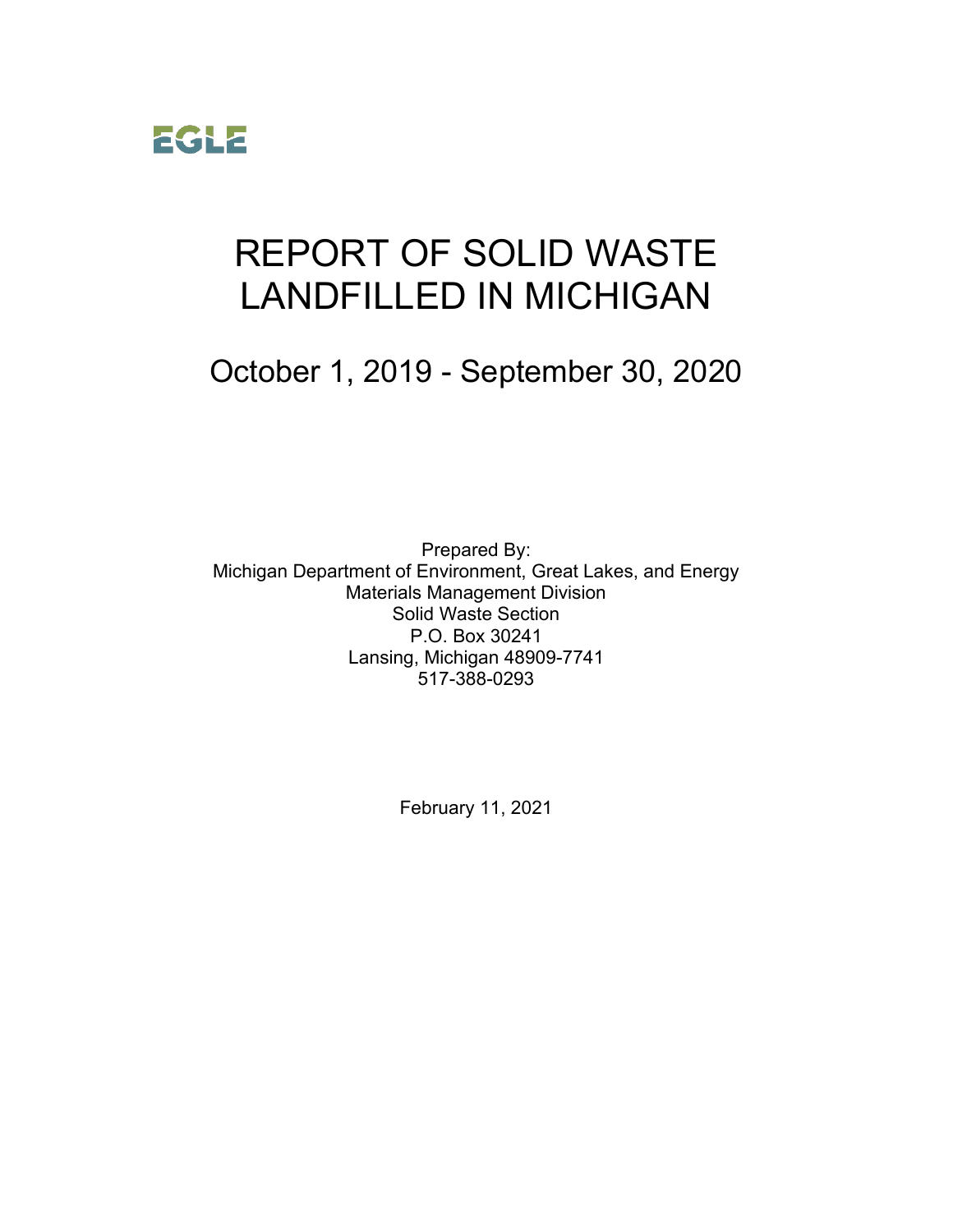#### **TABLE OF CONTENTS**

|                      |                                                                               | <b>PAGE</b> |
|----------------------|-------------------------------------------------------------------------------|-------------|
| <b>INTRODUCTION</b>  |                                                                               |             |
|                      |                                                                               |             |
| <b>TABLE 1</b>       | SOLID WASTE DISPOSED IN MICHIGAN                                              |             |
| TABLE 2              | SOLID WASTE DISPOSED IN MICHIGAN                                              |             |
| <b>FIGURE 1</b>      | OUT-OF-STATE WASTE AS PERCENTAGE OF<br>TOTAL DISPOSAL IN MICHIGAN LANDFILLS 5 |             |
| <b>FIGURE 2</b>      | MICHIGAN AND OUT-OF-STATE WASTE AS<br>PERCENTAGE OF TOTAL DISPOSAL IN         |             |
| TABLE 3              |                                                                               |             |
| TABLE 3A             | INDUSTRIAL WASTE DISPOSAL SOURCE SUMMARY7                                     |             |
| <b>WASTE IMPORTS</b> |                                                                               |             |
| <b>TABLE 4</b>       |                                                                               |             |
| <b>FIGURE 3</b>      |                                                                               |             |
| <b>TABLE 5</b>       | <b>IMPORTED WASTE BY COUNTY</b>                                               |             |
| TABLE 6              | TOTAL WASTE DISPOSED IN MICHIGAN LANDFILLS                                    |             |
| TABLE 6A             |                                                                               |             |
|                      |                                                                               |             |
| TABLE 7              | TOTAL WASTE DISPOSAL BY FACILITY  16                                          |             |
| TABLE 8              |                                                                               |             |
| TABLE 9              |                                                                               |             |
|                      |                                                                               |             |
| TABLE 10             | FACILITY CAPACITY AND YEARS REMAINING                                         |             |
|                      |                                                                               |             |
|                      | APPENDIX B - LANDFILL DISPOSAL BY WASTE ORIGIN AND TYPE 31                    |             |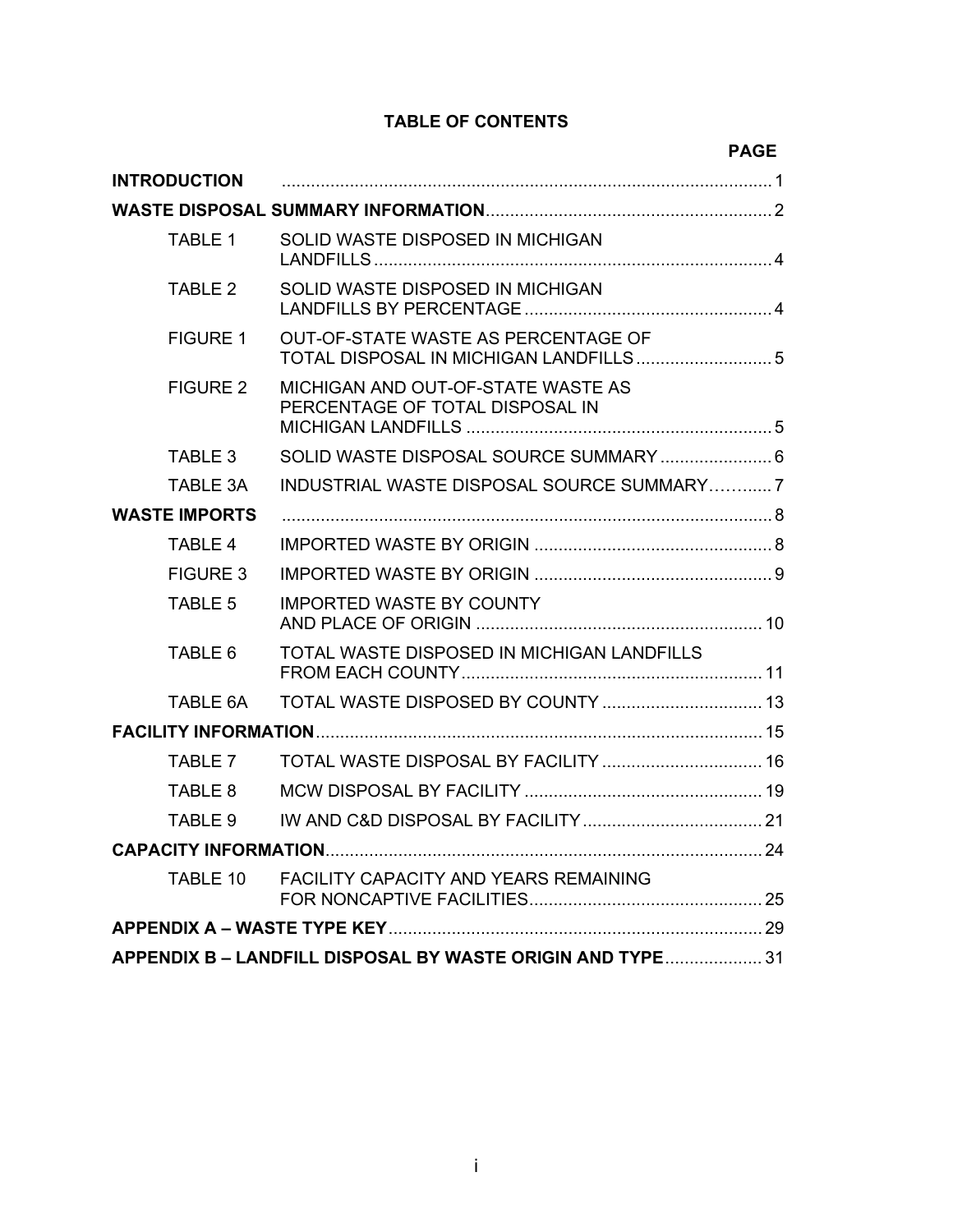#### **INTRODUCTION**

Section 11507a(1) of Part 115, Solid Waste Management, of the Natural Resources and Environmental Protection Act, 1994 PA 451, as amended, requires all landfills in Michigan to "annually submit a report to the state and the county and municipality in which the landfill is located that contains information on the amount of solid waste received by the landfill during the year itemized, to the extent possible, by county, state, or country of origin and the amount of remaining disposal capacity at the landfill." Section 11507a(2) of Part 115 states, "By January 31 of each year, the department shall submit to the legislature a report summarizing the information obtained under subsection (1)." This report covers the period from October 1, 2019 - September 30, 2020, and is the twenty fifth annual Report of Solid Waste Landfilled in Michigan as compiled from the information submitted by the individual landfills.

It is recognized by the Department of Environment, Great Lakes, and Energy (EGLE) that the data may include estimates as to remaining capacity, volume, and point of origin of the waste stream reported by each landfill. Additionally, use of both standard and waste-specific conversion factors between tons and cubic yards<sup>[1](#page-2-0)</sup> may further alter the data accuracy.

The landfills report the waste received by category using the Combined Solid Waste Landfill Waste Receipt Report (Combined Report) form. For purposes of this report MCW means municipal and commercial waste and is typically residential-like waste; IW means industrial waste and technologically enhanced naturally occurring radioactive material (TENORM); C&D means construction and demolition waste; ADC means alternate daily cover; and CS means contaminated soils not used as ADC. For additional information on the waste types that fall within each of these categories, see the Waste Type Key found in Appendix A. Certain IW types are accounted for specifically in the Combined Report forms, primarily to calculate the financial assurance applicable to those types of wastes. These specially accounted wastes are: (1) foundry

<span id="page-2-0"></span><sup>1</sup> Please note that Michigan uses the unit of measure of cubic yards to be reported by landfills. To aid in comparing other states' waste to Michigan's, a simple conversion of 3 cubic yards equals 1 ton of waste has been applied and is referenced in footnotes in this report.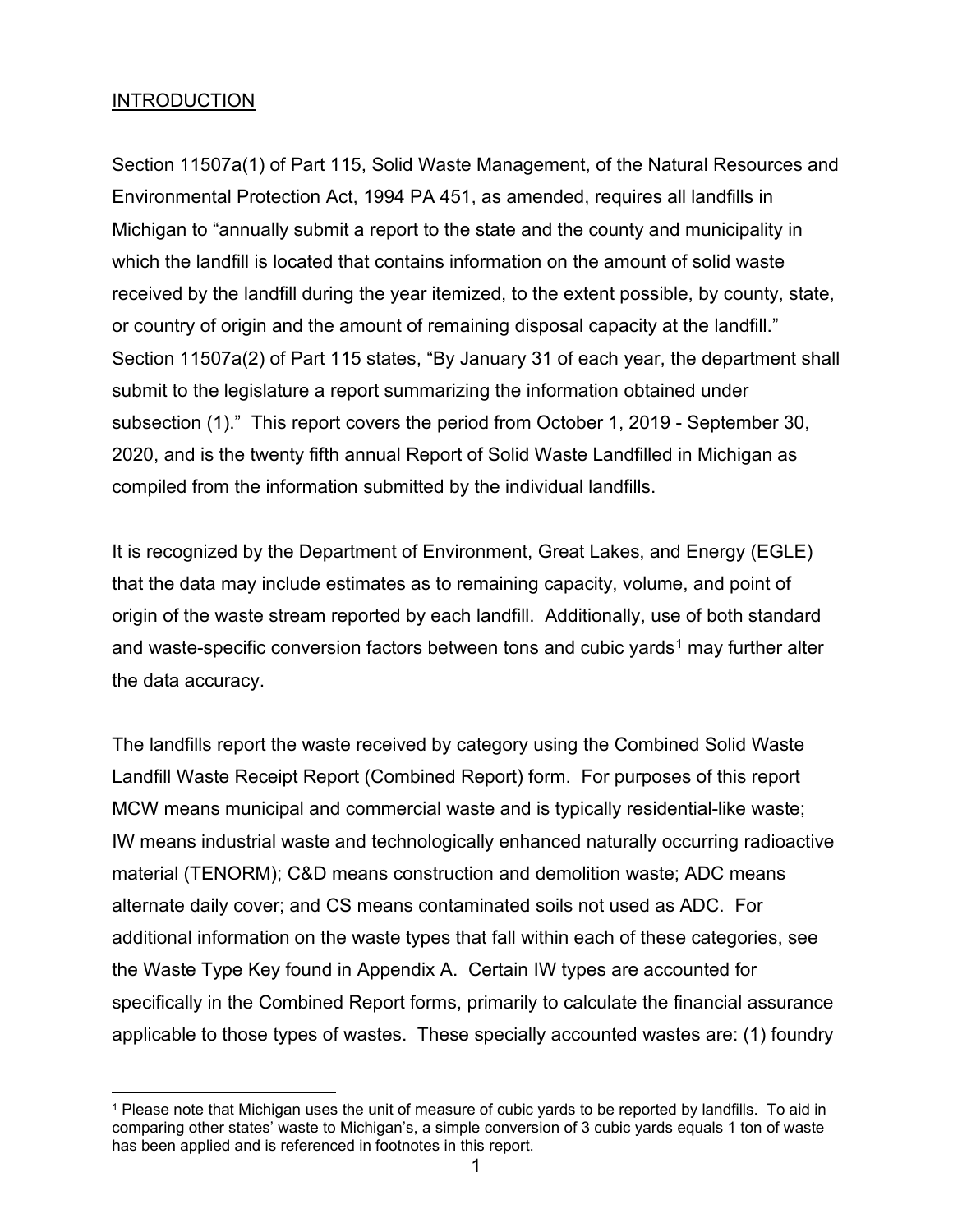sand; (2) coal or wood ash; (3) wastewater treatment sludges; and (4) sludges from wood processing or paper manufacturing. If these wastes are placed in segregated cells or otherwise separated from other wastes in a landfill, they are labeled in this report as "IW – Segregated" (if each specially accounted waste is disposed separately) or "IW – Mixed" (if the specially accounted wastes are mixed together). For additional information on these wastes, see Sections 11525(3) and (4) of Part 115.

It should be noted that this report addresses waste disposed in Michigan landfills from in-state and out-of-state locations. It does not address waste originating in Michigan that is transported to locations outside Michigan for disposal. Additionally, this report covers only waste landfilled in Michigan and does not attempt to determine the amount of waste removed from the overall waste stream prior to final disposal by such means as waste reduction and recycling. Incineration in Michigan is also not addressed except for the final landfilling of ash from municipal incinerators.

#### WASTE DISPOSAL SUMMARY INFORMATION

Total waste disposal in Michigan landfills was reported at 52,697,247 cubic yards, a decrease of 3,007,397 cubic yards or about 5.4 percent over the fiscal year (FY) 2019 report data. Waste generated in Michigan decreased from 43,324,503 cubic yards in the previous reporting period to 40,386,639 cubic yards, a decrease of about 6.8 percent. Total imports of waste into Michigan landfills decreased from the previous reporting period from 12,380,141 cubic yards to 12,310,608 cubic yards, a decrease of about 0.6 percent. The largest source of waste imports to Michigan continues to be from Canada, with total reported imports to landfills of 9,053,889 cubic yards, down 480,274 cubic yards or about 5 percent from the FY 2019 report data. Canadian waste imports equal about 17.2 percent of all waste disposed in Michigan landfills. Waste reported from other states and Canada totaled about 23.4 percent of all solid waste disposed in Michigan landfills. Imported waste comprised 22.2 percent of solid waste disposed in Michigan landfills in the previous year. Further, the data that follow outline the out-of-state imports to Michigan over the past twenty-five FYs. Imports from other states increased to 3,256,719 cubic yards from 2,845,978 cubic yards, an increase of about 14.4 percent. This information is presented in Tables 1 and 2 and Figures 1 and

2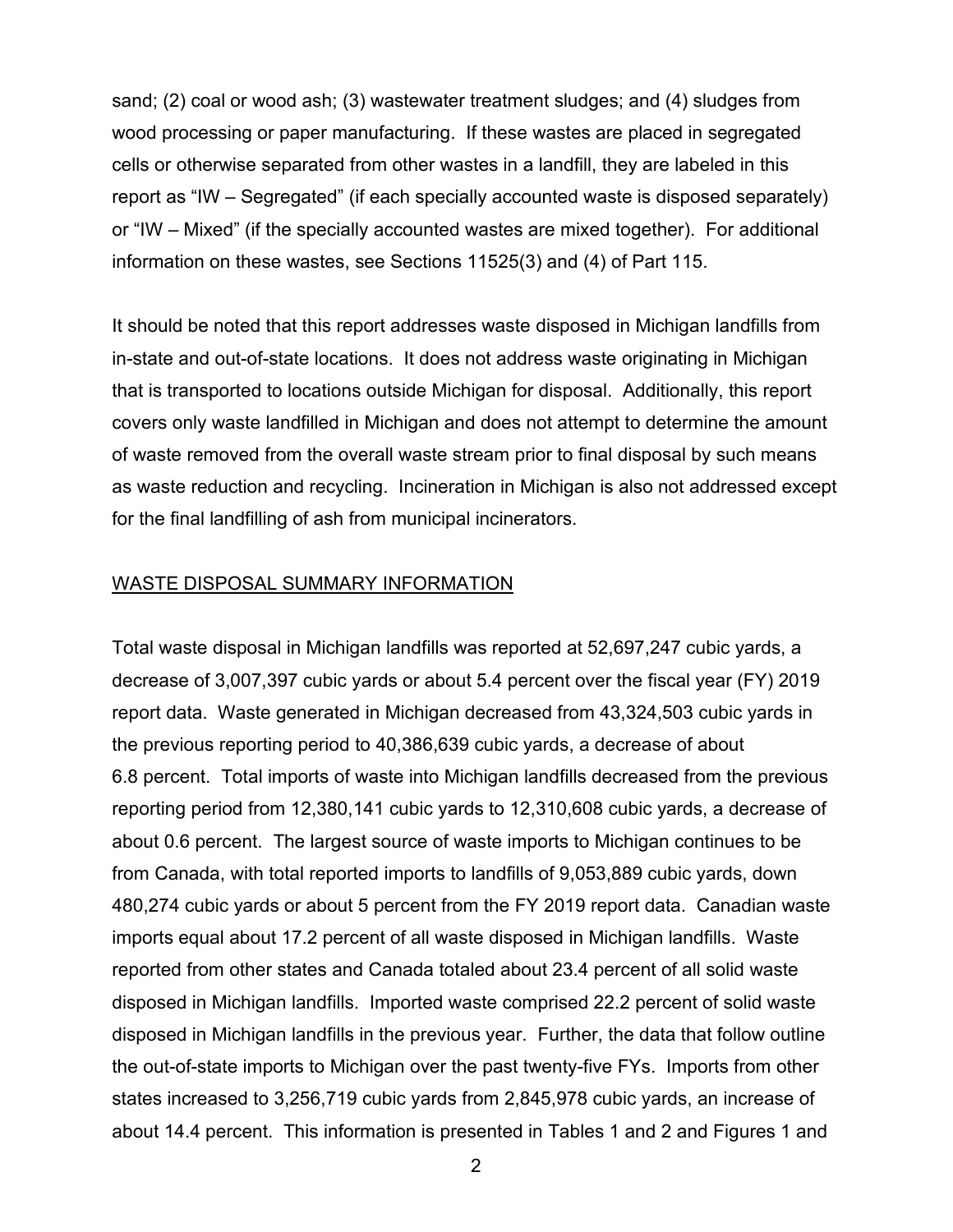2 and show only the past ten years' data. Previous years' data can be found online by clicking the following hyperlink: [Annual Reports of Solid Waste Landfilled in Michigan.](http://www.michigan.gov/deq/0,1607,7-135-3312_4123-47581--,00.html)

Audits are performed by EGLE to reconcile quantities reported by the landfills to ensure proper surcharge payments and Perpetual Care Fund (PCF) deposits. Therefore, please note that the quantities and percentages shown for previous years may reflect corrections submitted by the landfills since the last annual report was published. Consequently, Tables 1 and 2 and Figures 1 and 2 may differ from previous reports.

Recognizing that the solid waste data presented in this report are used to project revenues from solid waste surcharges specified in Section 11525a of Part 115, only the solid waste volumes reported at noncaptive<sup>[2](#page-4-0)</sup> disposal facilities should be used for the calculation of the 12 cents per cubic yard surcharge. For FY 2020 that amount was 50,992,065 cubic yards. The remaining waste was received at captive facilities, which are subject to a flat fee of \$500 to \$3,000 based upon the volume of waste received. Note that the volumes in this report may not be in agreement with the volumes also reported by the landfills in their quarterly surcharge reports.

<span id="page-4-0"></span><sup>&</sup>lt;sup>2</sup> Part 115 recognizes two types of facilities, captive and noncaptive, for the purposes of the payment of the surcharge assessed under Section 11525a. Section 11525a(5) states, in pertinent part, " 'captive facility' means a landfill that accepts for disposal only nonhazardous industrial waste generated only by the owner of the landfill or a nonhazardous industrial waste landfill that is specified in section 11525(3)."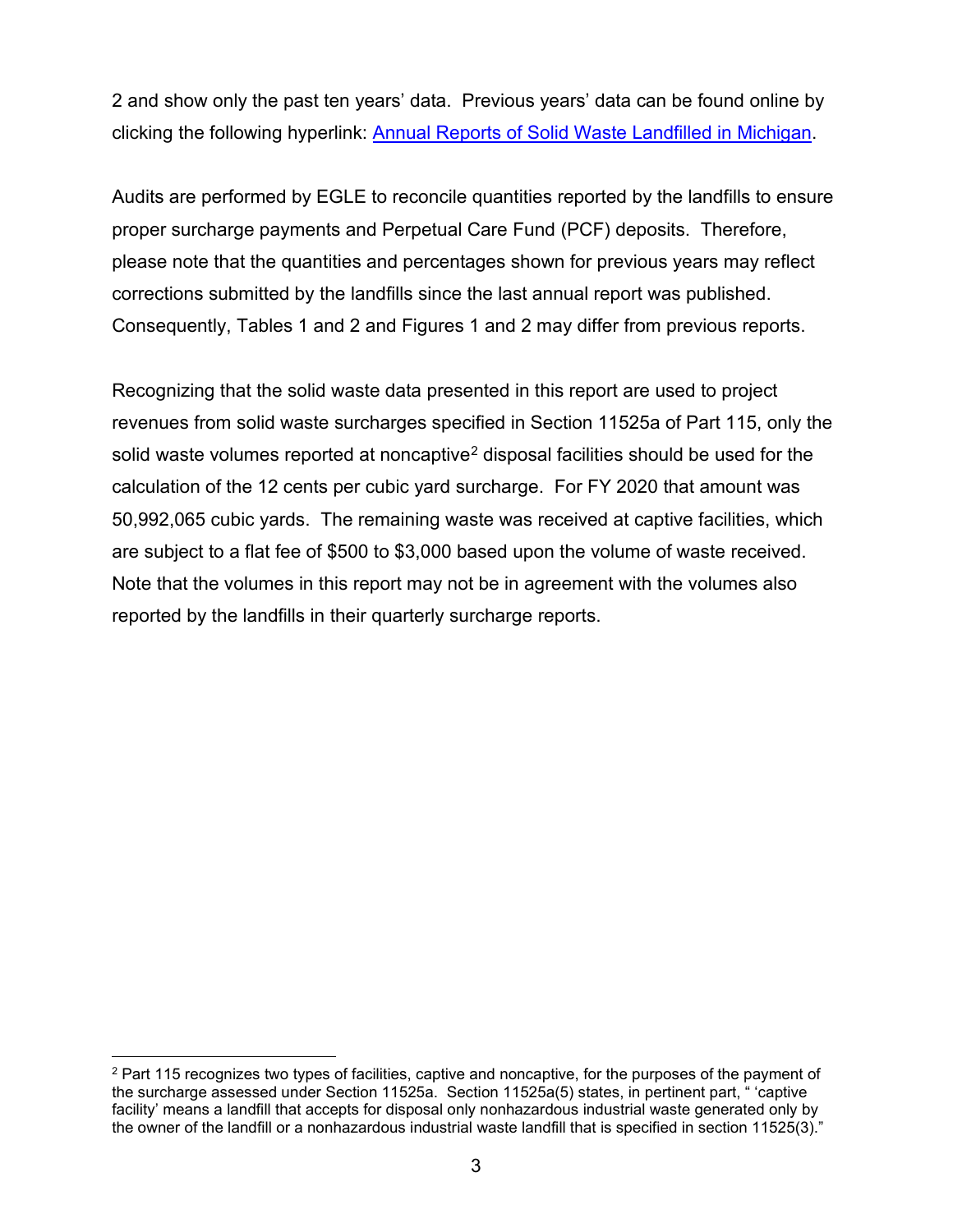| <b>TABLE 1</b><br>SOLID WASTE DISPOSED IN MICHIGAN LANDFILLS<br>(All Figures in Cubic Yards) |                 |             |                     |               |
|----------------------------------------------------------------------------------------------|-----------------|-------------|---------------------|---------------|
| <b>Fiscal Year</b>                                                                           | <b>Michigan</b> | Canada      | <b>Other States</b> | <b>Totals</b> |
| FY 2011                                                                                      | 35,857,919      | 6,983,127   | 2,886,955           | 45,728,001    |
| FY 2012                                                                                      | 34,485,534      | 6,512,223   | 2,912,750           | 43,910,507    |
| FY 2013                                                                                      | 34,233,158      | 7,594,716   | 2,785,700           | 44,613,574    |
| FY 2014                                                                                      | 36,281,718      | 7,639,167   | 2,830,235           | 46,751,120    |
| FY 2015                                                                                      | 36,862,512      | 8,090,942   | 2,672,899           | 47,626,353    |
| FY 2016                                                                                      | 37,488,887      | 8,883,958   | 2,690,793           | 49,063,638    |
| FY 2017                                                                                      | 37,723,925      | 10,572,922  | 2,307,845           | 50,604,692    |
| FY 2018                                                                                      | 39,932,328      | 9,770,385   | 2,742,502           | 52,445,215    |
| FY 2019                                                                                      | 43,324,503      | 9,534,163   | 2,845,978           | 55,704,644    |
| FY 2020                                                                                      | 40,386,639 3    | 9,053,889 4 | 3,256,719 5         | 52,697,247 6  |

| <b>TABLE 2</b><br><b>SOLID WASTE DISPOSED IN MICHIGAN LANDFILLS</b><br><b>BY PERCENTAGE</b> |       |       |      |  |  |
|---------------------------------------------------------------------------------------------|-------|-------|------|--|--|
| <b>Fiscal Year</b><br><b>Michigan</b><br><b>Canada</b><br><b>Other States</b>               |       |       |      |  |  |
| FY 2011                                                                                     | 78.4% | 15.3% | 6.3% |  |  |
| FY 2012                                                                                     | 78.5% | 14.8% | 6.6% |  |  |
| FY 2013                                                                                     | 76.7% | 17%   | 6.2% |  |  |
| FY 2014                                                                                     | 77.6% | 16.3% | 6.1% |  |  |
| FY 2015                                                                                     | 77.4% | 17%   | 5.6% |  |  |
| FY 2016                                                                                     | 76.4% | 18.1% | 5.5% |  |  |
| FY 2017                                                                                     | 74.5% | 20.9% | 4.6% |  |  |
| FY 2018                                                                                     | 76.1% | 18.6% | 5.2% |  |  |
| FY 2019                                                                                     | 77.8% | 17.1% | 5.1% |  |  |
| FY 2020                                                                                     | 76.6% | 17.2% | 6.2% |  |  |

<span id="page-5-0"></span><sup>3</sup> MICHIGAN WASTE: 13,462,210 tons

<span id="page-5-1"></span><sup>4</sup> CANADIAN WASTE: 3,017,963 tons

<sup>&</sup>lt;sup>5</sup> OTHER STATES WASTE: 1,085,573 tons

<span id="page-5-3"></span><span id="page-5-2"></span><sup>&</sup>lt;sup>6</sup> TOTAL WASTE DISPOSED IN MICHIGAN LANDFILLS: 17,565,750 tons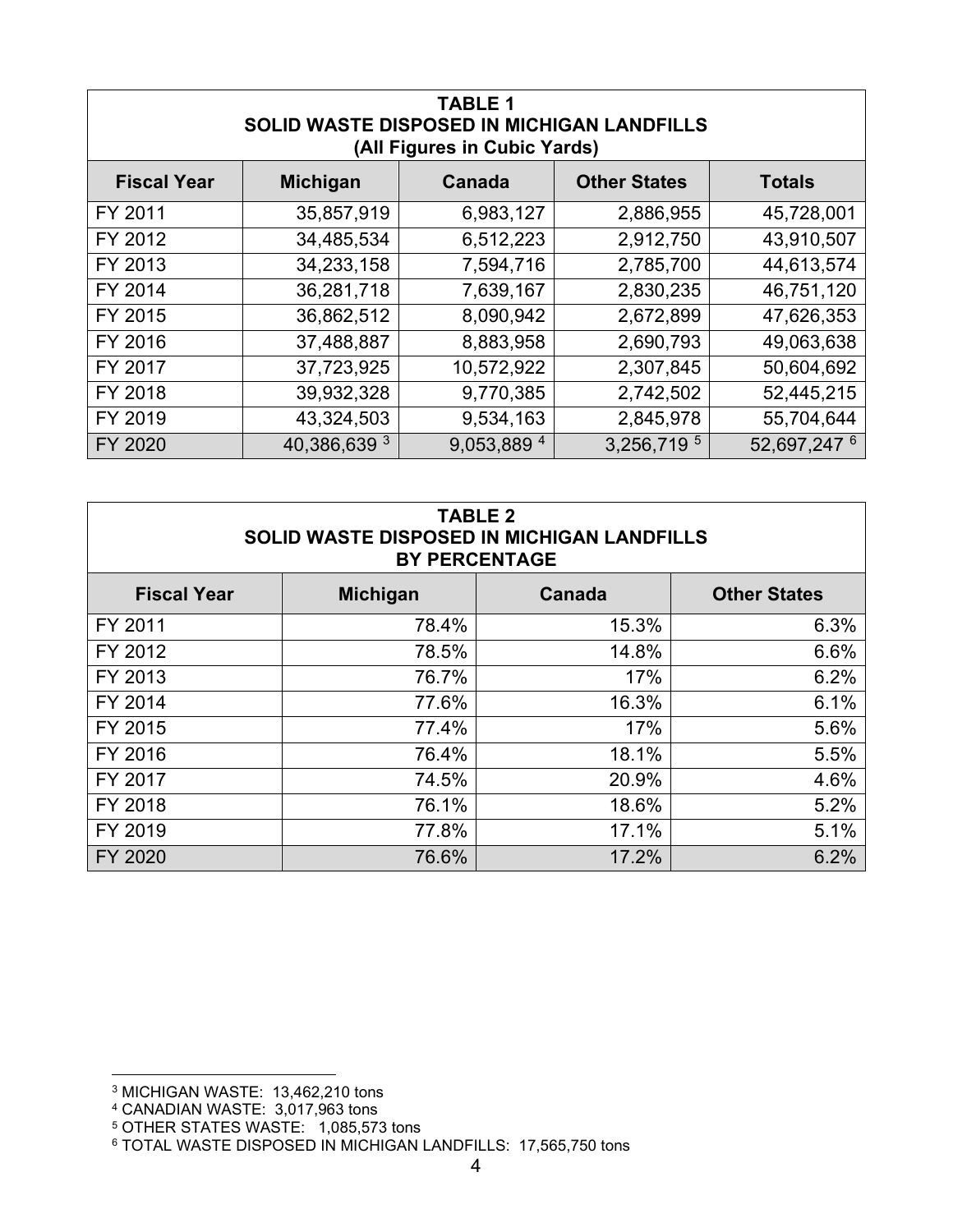

**FIGURE 1 OUT-OF-STATE WASTE AS PERCENTAGE OF TOTAL DISPOSAL IN MICHIGAN LANDFILLS**

**FIGURE 2 MICHIGAN AND OUT-OF-STATE WASTE AS PERCENTAGE OF TOTAL DISPOSAL IN MICHIGAN LANDFILLS**

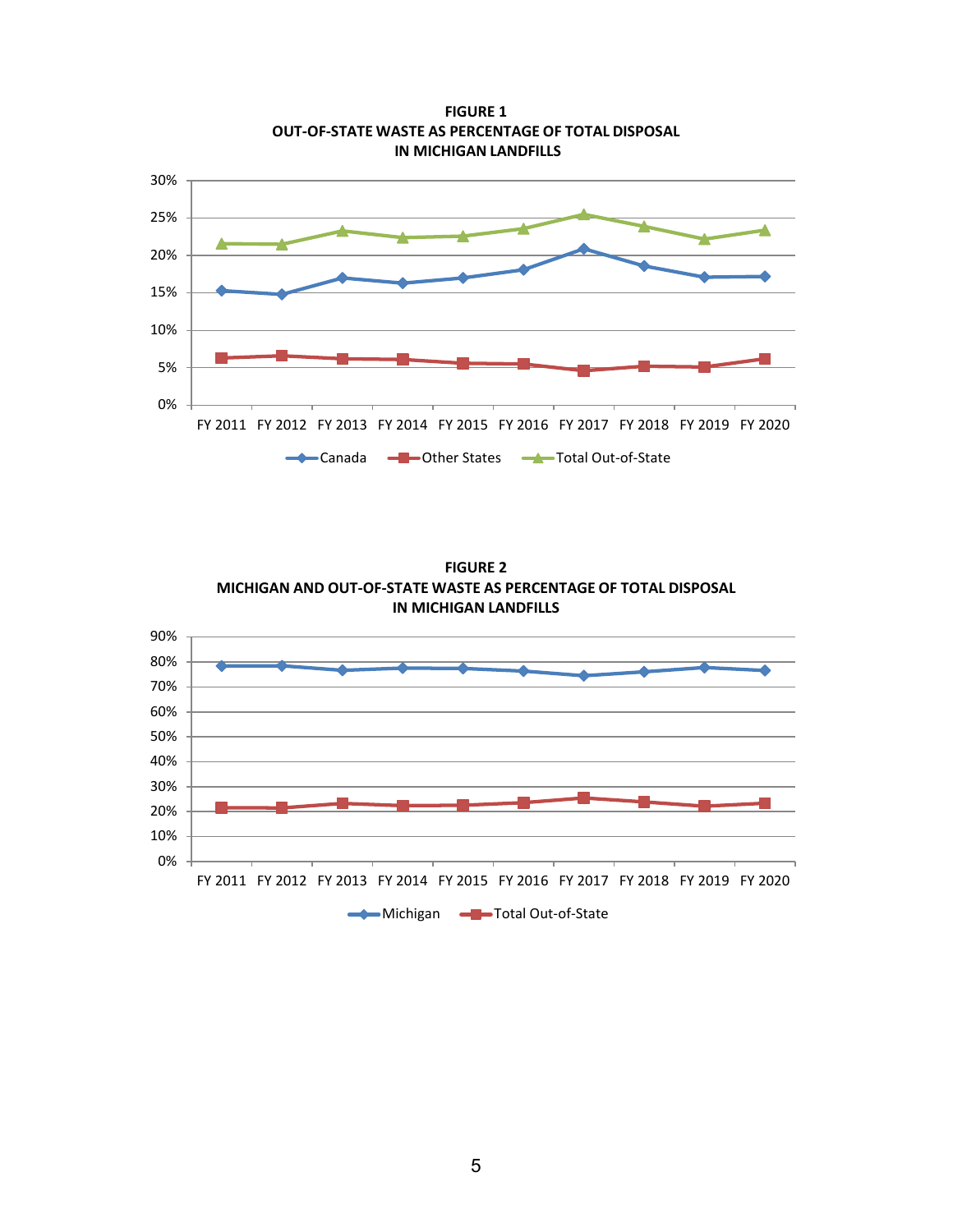The following provides details concerning the volumes of waste disposed in Michigan landfills and provides a breakdown of the waste imported into Michigan for disposal for all landfills that reported this information. Table 3 displays waste disposal summary information for both in-state and imported waste. Some facilities may have reported data from an unknown origin. All unknown waste is reported as in-state waste; however, it is expected that some of the unassigned waste is from out-of-state sources.

| <b>TABLE 3</b><br>SOLID WASTE DISPOSAL SOURCE SUMMARY<br>(Volume in Cubic Yards) |                 |                 |              |  |  |  |
|----------------------------------------------------------------------------------|-----------------|-----------------|--------------|--|--|--|
| <b>WASTE TYPE</b>                                                                | <b>IN-STATE</b> | <b>IMPORTED</b> | <b>TOTAL</b> |  |  |  |
| <b>MCW</b>                                                                       | 24,324,545      | 10,266,921      | 34,591,466   |  |  |  |
| MCW-MSW* INCINERATOR ASH                                                         | 41,072          | 0               | 41,072       |  |  |  |
| <b>SUBTOTAL MCW</b>                                                              | 24,365,617      | 10,266,921      | 34,632,538   |  |  |  |
|                                                                                  |                 |                 |              |  |  |  |
| IW                                                                               | 5,483,375       | 842,385         | 6,325,760    |  |  |  |
| <b>IW-SEGREGATED</b>                                                             | 799,592         | 0               | 799,592      |  |  |  |
| <b>IW - SEGREGATED MIXED</b>                                                     | 136,248         | $\Omega$        | 136,248      |  |  |  |
| <b>SUBTOTAL IW</b>                                                               | 6,419,215       | 842,385         | 7,261,600    |  |  |  |
|                                                                                  |                 |                 |              |  |  |  |
| C&D                                                                              | 6,840,624       | 801,943         | 7,642,567    |  |  |  |
|                                                                                  |                 |                 |              |  |  |  |
| <b>ADC</b>                                                                       | 942,749         | 355,317         | 1,298,066    |  |  |  |
|                                                                                  |                 |                 |              |  |  |  |
| <b>CS</b>                                                                        | 1,818,434       | 44,042          | 1,862,476    |  |  |  |
|                                                                                  |                 |                 |              |  |  |  |
| <b>GRAND TOTAL</b><br>40,386,639<br>12,310,608<br>52,697,247                     |                 |                 |              |  |  |  |

\*Municipal Solid Waste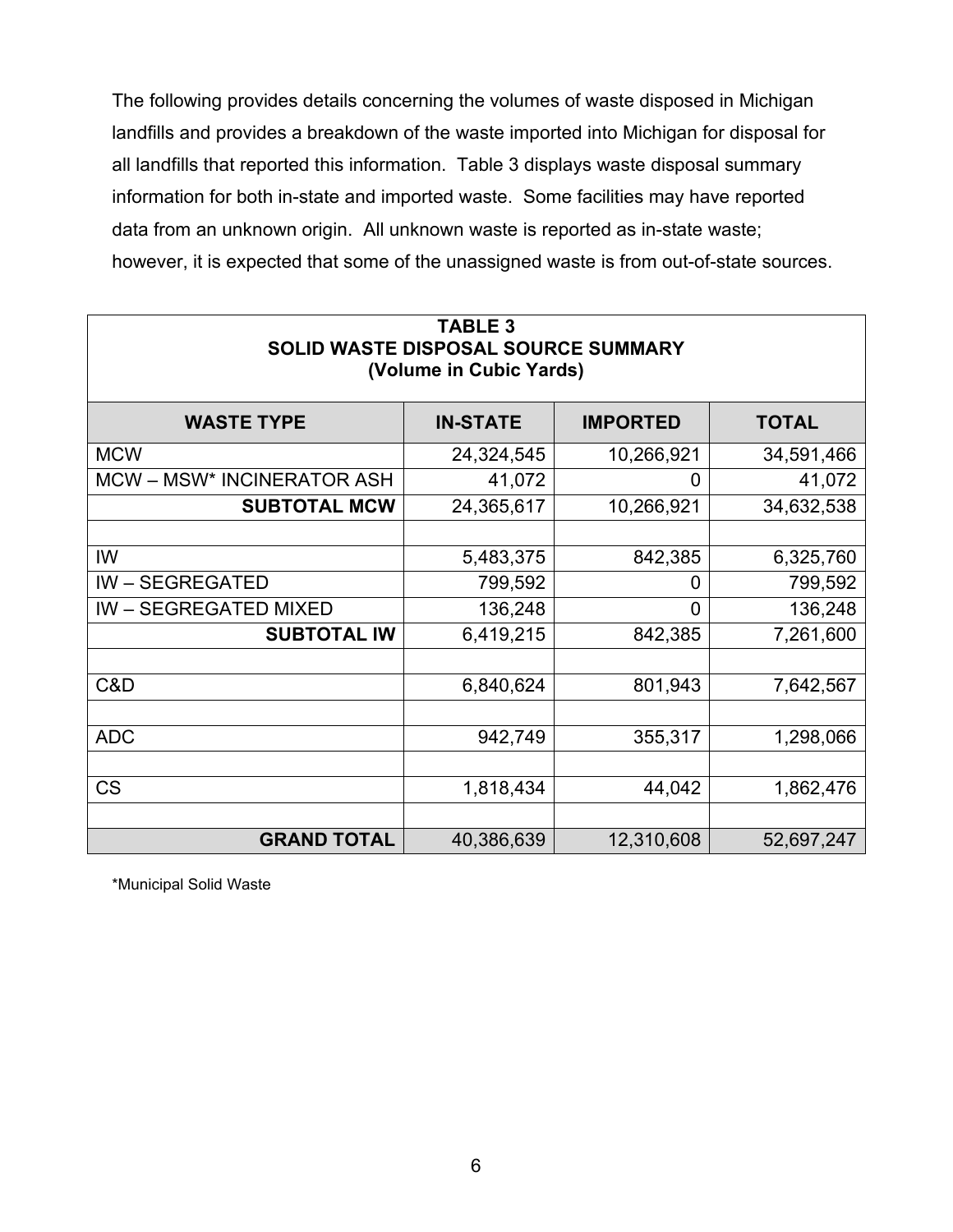Table 3A displays the IW disposal summary for both in-state and imported waste. Landfills are only required to report to EGLE, to the extent possible; therefore, some landfills may not have broken down the materials disposed to the level of detail as shown below and, thus, have categorized all their industrial waste as "IW – General." The "IW – Alternative Daily Cover" category is other material that is approved by EGLE for use as alternative daily cover at an operating landfill. The "IW – Other" category refers to other industrial waste types that are not identified on the Combined Report form and includes contaminated soils.

| (Volume in Cubic Yards)                                 |                 |                 |              |  |
|---------------------------------------------------------|-----------------|-----------------|--------------|--|
| <b>WASTE TYPE</b>                                       | <b>IN-STATE</b> | <b>IMPORTED</b> | <b>TOTAL</b> |  |
| IW - Other                                              | 3,926,785       | 790,087         | 4,716,872    |  |
| <b>IW</b> - Foundry Sand                                | 147,599         | 10,029          | 157,628      |  |
| <b>IW</b> - Other Sludges                               | 161,079         | 4,605           | 165,684      |  |
| <b>IW</b> - Wastewater Sludges                          | 287,273         | 20,174          | 307,447      |  |
| IW - Coal Ash                                           | 1,288,172       | 56              | 1,288,228    |  |
| <b>IW</b> - Wood/Paper Sludges                          | 118,660         | 3,060           | 121,720      |  |
| IW - Wood Ash                                           | 72,115          | 0               | 72,115       |  |
| <b>IW</b> - Wood/Paper Sediment                         | 76,782          | $\overline{0}$  | 76,782       |  |
| <b>IW</b> - Flue Gas Desulfurization<br><b>Material</b> | 14,443          | 0               | 14,443       |  |
| <b>IW-TENORM</b>                                        | 30,801          | 14,374          | 45,175       |  |
| <b>IW</b> - Cement Kiln Dust                            | 295,506         | 0               | 295,506      |  |
| <b>GRAND TOTAL</b>                                      | 6,419,215       | 842,385         | 7,261,600    |  |

## **TABLE 3A INDUSTRIAL WASTE DISPOSAL SOURCE SUMMARY**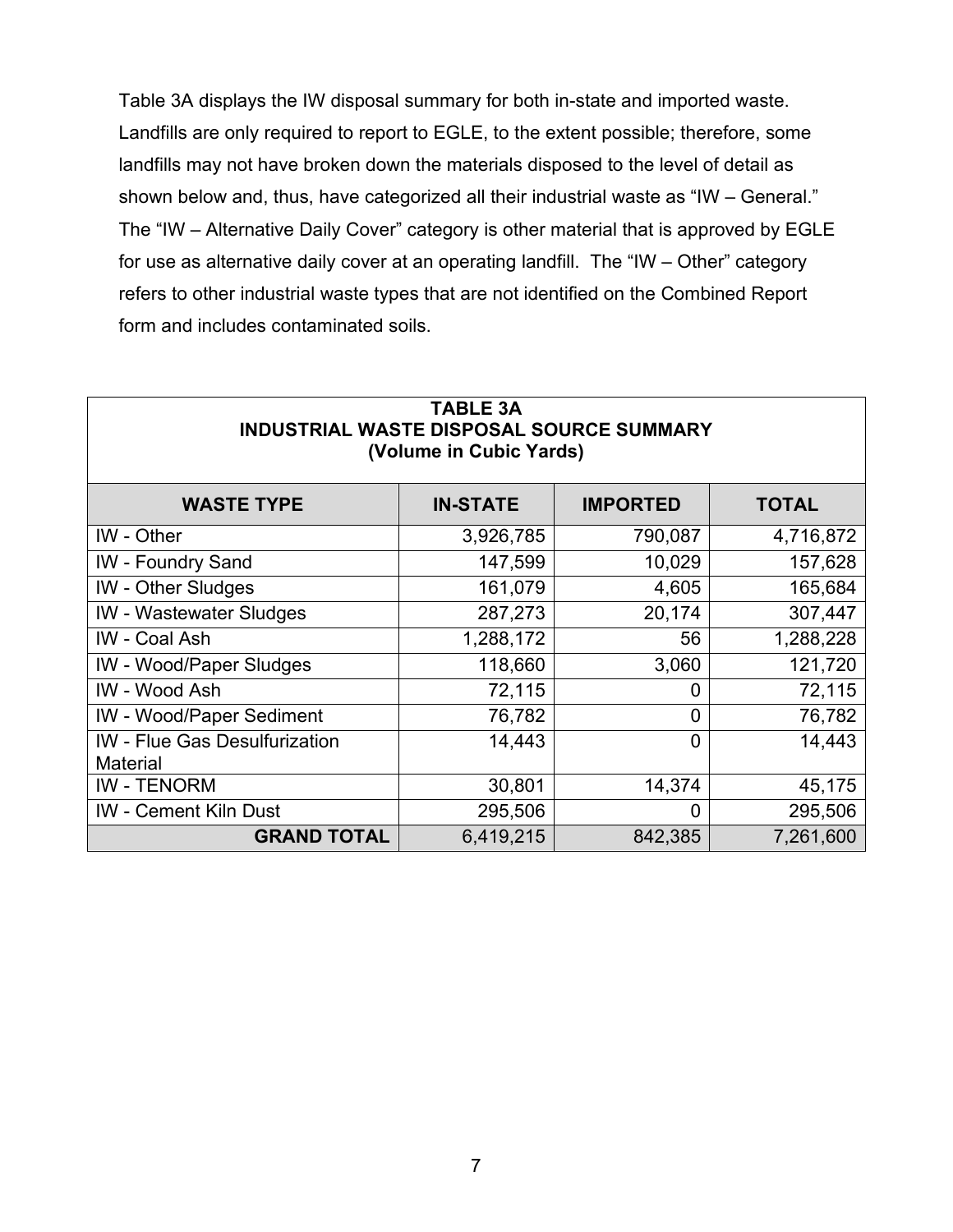| <b>TABLE 3B</b><br>ALTERNATIVE DAILY COVER WASTE DISPOSAL SOURCE SUMMARY<br>(Volume in Cubic Yards) |                 |                 |              |  |  |
|-----------------------------------------------------------------------------------------------------|-----------------|-----------------|--------------|--|--|
| <b>WASTE TYPE</b>                                                                                   | <b>IN-STATE</b> | <b>IMPORTED</b> | <b>TOTAL</b> |  |  |
| ADC-Other                                                                                           | 502,810         | 9               | 502,819      |  |  |
| <b>ADC-Foundry Sand</b>                                                                             | 39,980          | $\overline{0}$  | 39,980       |  |  |
| <b>ADC-Contaminated Soils</b>                                                                       | 9,908           | 7,788           | 17,696       |  |  |
| <b>ADC-Auto Shredder Residuals</b>                                                                  | 307,869         | 347,480         | 655,349      |  |  |
| <b>ADC-Chipped Tires</b>                                                                            | 41,050          | 40              | 41,090       |  |  |
| ADC-Coal or Wood Ash                                                                                | 458             | 0               | 458          |  |  |
| 40,674<br>ADC-Sludges<br>40,674<br>$\overline{0}$                                                   |                 |                 |              |  |  |
| <b>GRAND TOTAL</b><br>942,749<br>1,298,066<br>355,317                                               |                 |                 |              |  |  |

#### WASTE IMPORTS

Based on the reported information for FY 2020, the solid waste industry in Michigan imported solid waste from 15 other states and from Canada for disposal in Michigan landfills. Table 4 indicates the volume of MCW, IW, C&D, ADC and CS imported and the state or country of origin of the waste. Figure 3 indicates the total volume of waste imported by state or country of origin of the waste.

| <b>TABLE 4</b><br><b>IMPORTED WASTE BY ORIGIN - FY 2020</b><br>(Volume in Cubic Yards) |                |                |                |                |                |                              |
|----------------------------------------------------------------------------------------|----------------|----------------|----------------|----------------|----------------|------------------------------|
| <b>WASTE ORIGIN</b>                                                                    | <b>MCW</b>     | IW             | C&D            | <b>ADC</b>     | $\mathsf{CS}$  | <b>TOTAL</b><br><b>WASTE</b> |
| <b>CANADA</b>                                                                          | 8,279,305      | 164,046        | 610,538        | 0              | 0              | 9,053,889                    |
| <b>CONNECTICUT</b>                                                                     | 0              | 42,648         | $\overline{0}$ | 0              | 0              | 42,648                       |
| <b>ILLINOIS</b>                                                                        | 0              | 0              | 10             | 40             | 0              | 50                           |
| <b>INDIANA</b>                                                                         | 401,908        | 30,203         | 52,013         | 7,788          | 168            | 492,080                      |
| <b>IOWA</b>                                                                            | 0              | 0              | 7              | 0              | 0              |                              |
| <b>KANSAS</b>                                                                          | $\overline{0}$ | 0              | 21             | $\overline{0}$ | 0              | 21                           |
| <b>KENTUCKY</b>                                                                        | $\Omega$       | 0              | 29             | $\Omega$       | 0              | 29                           |
| <b>MASSACHUSETTS</b>                                                                   | 108,624        | 0              | 62             | $\overline{0}$ | 0              | 108,686                      |
| <b>MINNESOTA</b>                                                                       | 0              | $\overline{0}$ | 7              | $\overline{0}$ | $\overline{0}$ |                              |
| <b>MISSOURI</b>                                                                        | $\overline{0}$ | 0              | 6              | 0              | 0              | 6                            |
| <b>NEW YORK</b>                                                                        | 0              | 120            | $\overline{0}$ | $\overline{0}$ | 0              | 120                          |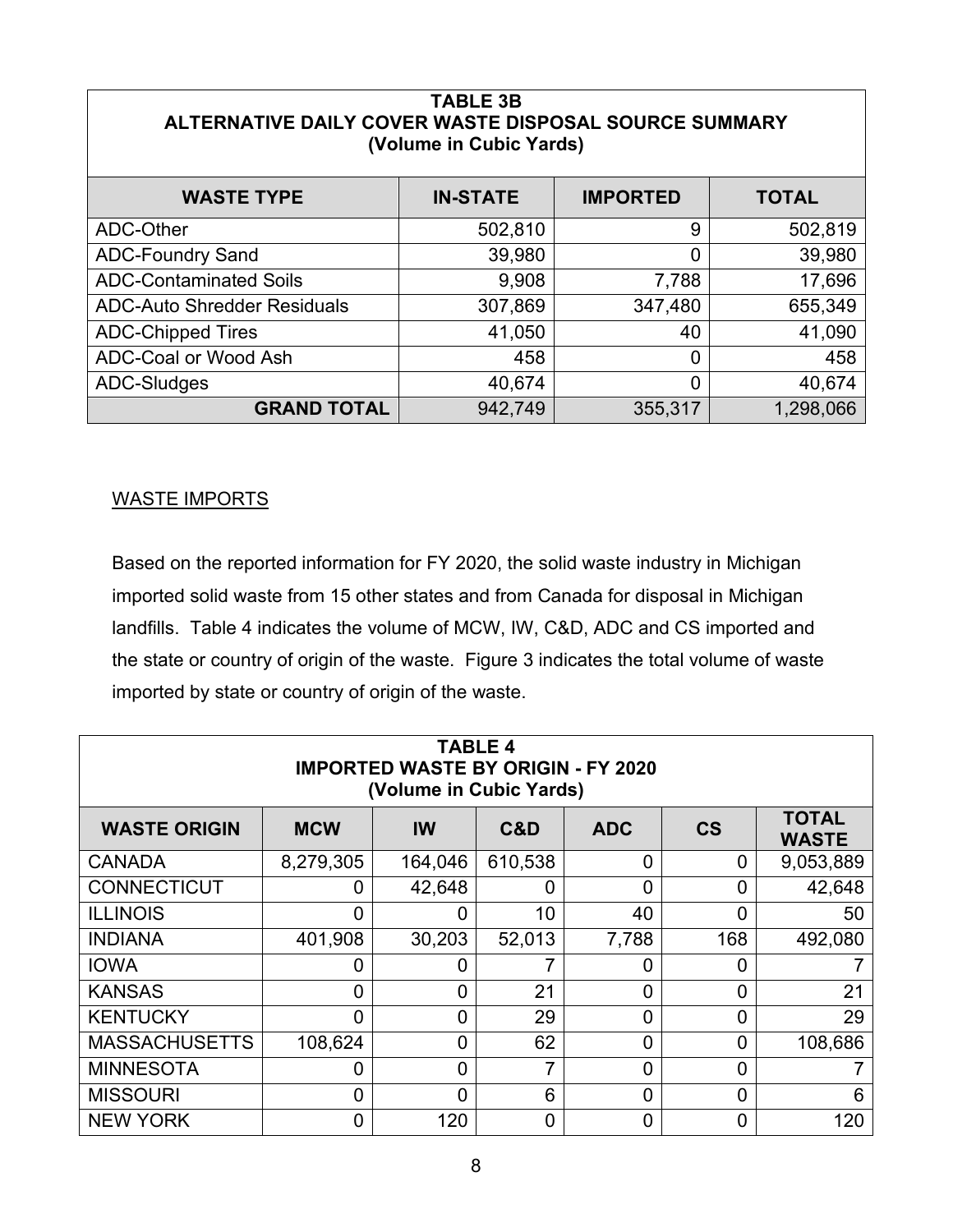| <b>TABLE 4</b><br><b>IMPORTED WASTE BY ORIGIN - FY 2020</b><br>(Volume in Cubic Yards)                           |         |         |             |         |        |           |
|------------------------------------------------------------------------------------------------------------------|---------|---------|-------------|---------|--------|-----------|
| <b>TOTAL</b><br><b>WASTE ORIGIN</b><br><b>CS</b><br><b>MCW</b><br><b>IW</b><br><b>ADC</b><br>C&D<br><b>WASTE</b> |         |         |             |         |        |           |
| <b>OHIO</b>                                                                                                      | 547,912 | 586,823 | 134,578     | 347,480 | 42,693 | 1,659,486 |
| <b>PENNSYLVANIA</b>                                                                                              | 0       | 0       | $\mathbf 0$ | 9       | C      | 9         |
| <b>WASHINGTON</b>                                                                                                | 706,776 | 0       | 0           | 0       | 0      | 706,776   |
| <b>WEST VIRGINIA</b>                                                                                             | 120     | 0       | 10          | 0       |        | 130       |
| <b>WISCONSIN</b>                                                                                                 | 222,276 | 18,545  | 4,662       | 0       | 1,181  | 246,664   |

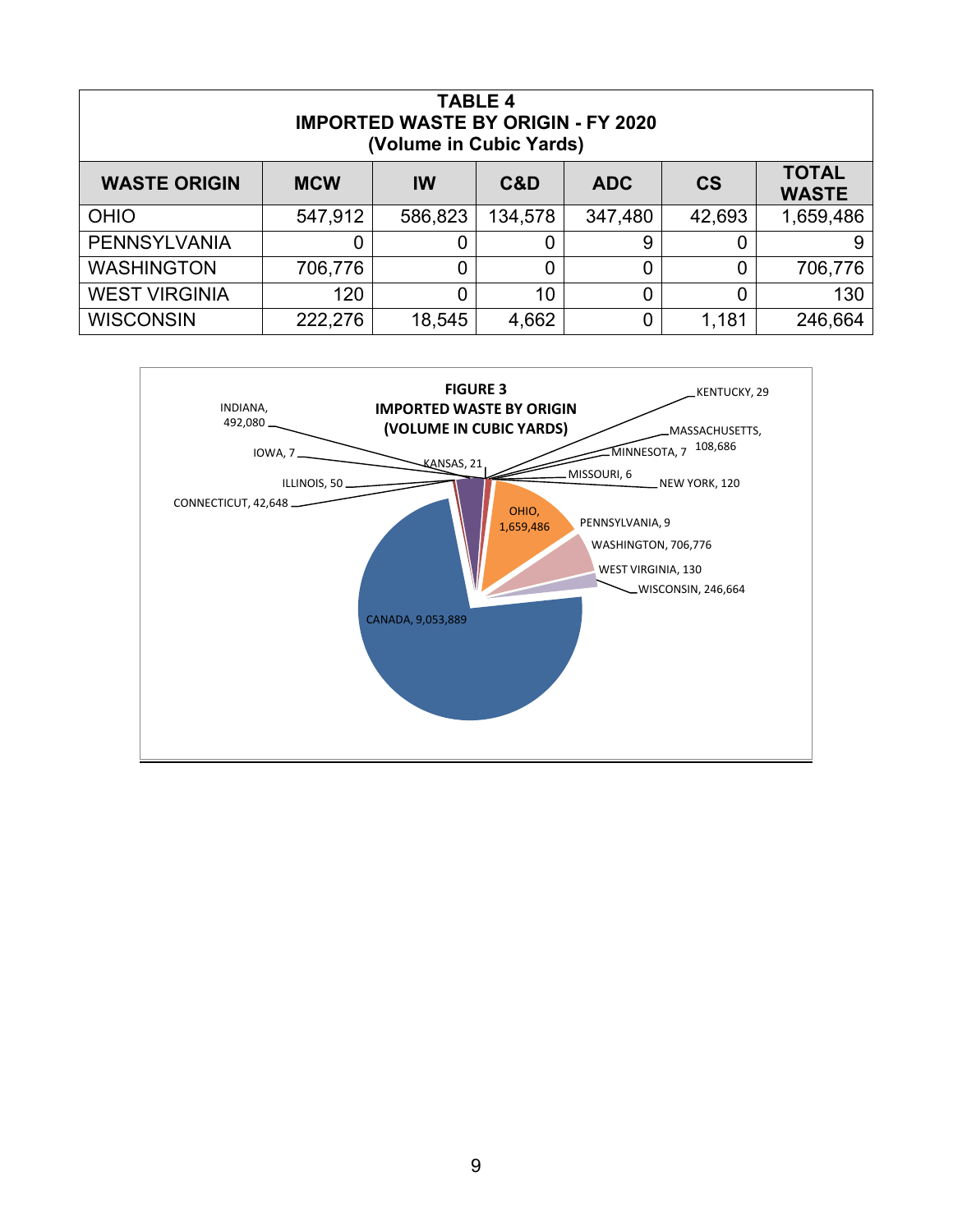Table 5 shows the total amount of waste imported into each county from all out-of-state sources.

| <b>TABLE 5</b><br><b>IMPORTED WASTE BY COUNTY AND PLACE OF ORIGIN - FY 2020</b><br>(Volume in Cubic Yards) |                      |                     |  |  |
|------------------------------------------------------------------------------------------------------------|----------------------|---------------------|--|--|
| <b>COUNTY</b>                                                                                              | <b>WASTE ORIGIN</b>  | <b>WASTE VOLUME</b> |  |  |
| <b>ALGER</b>                                                                                               | <b>WISCONSIN</b>     | 3,382               |  |  |
| <b>BERRIEN</b>                                                                                             | <b>ILLINOIS</b>      | 40                  |  |  |
| <b>BERRIEN</b>                                                                                             | <b>INDIANA</b>       | 359,816             |  |  |
| <b>CHIPPEWA</b>                                                                                            | <b>CANADA</b>        | 38,983              |  |  |
| <b>DICKINSON</b>                                                                                           | <b>WISCONSIN</b>     | 111                 |  |  |
| <b>GENESEE</b>                                                                                             | <b>CONNECTICUT</b>   | 42,648              |  |  |
| <b>GENESEE</b>                                                                                             | <b>OHIO</b>          | 15,642              |  |  |
| <b>JACKSON</b>                                                                                             | <b>OHIO</b>          | 134,486             |  |  |
| <b>MACOMB</b>                                                                                              | <b>CANADA</b>        | 5,072,904           |  |  |
| <b>MACOMB</b>                                                                                              | <b>OHIO</b>          | 992                 |  |  |
| <b>MENOMINEE</b>                                                                                           | <b>WISCONSIN</b>     | 106,253             |  |  |
| <b>MONROE</b>                                                                                              | <b>INDIANA</b>       | 60                  |  |  |
| <b>MONROE</b>                                                                                              | <b>OHIO</b>          | 1,272,830           |  |  |
| <b>ONTONAGON</b>                                                                                           | <b>WISCONSIN</b>     | 136,888             |  |  |
| PRESQUE ISLE                                                                                               | <b>CANADA</b>        | 39,480              |  |  |
| <b>ST. CLAIR</b>                                                                                           | <b>CANADA</b>        | 305,196             |  |  |
| ST. JOSEPH                                                                                                 | <b>INDIANA</b>       | 132,169             |  |  |
| <b>WASHTENAW</b>                                                                                           | <b>OHIO</b>          | 6,472               |  |  |
| <b>WAYNE</b>                                                                                               | <b>CANADA</b>        | 3,597,326           |  |  |
| <b>WAYNE</b>                                                                                               | <b>MASSACHUSETTS</b> | 108,686             |  |  |
| <b>WAYNE</b>                                                                                               | <b>NEW YORK</b>      | 120                 |  |  |
| <b>WAYNE</b>                                                                                               | <b>OHIO</b>          | 229,042             |  |  |
| <b>WAYNE</b>                                                                                               | <b>WASHINGTON</b>    | 706,776             |  |  |
| <b>WAYNE</b>                                                                                               | <b>WEST VIRGINIA</b> | 129                 |  |  |
| <b>WEXFORD</b>                                                                                             | <b>ILLINOIS</b>      | 10                  |  |  |
| <b>WEXFORD</b>                                                                                             | <b>INDIANA</b>       | 35                  |  |  |
| <b>WEXFORD</b>                                                                                             | <b>IOWA</b>          | $\overline{7}$      |  |  |
| <b>WEXFORD</b>                                                                                             | <b>KANSAS</b>        | 21                  |  |  |
| <b>WEXFORD</b>                                                                                             | <b>KENTUCKY</b>      | 29                  |  |  |
| <b>WEXFORD</b>                                                                                             | <b>MINNESOTA</b>     | $\overline{7}$      |  |  |
| <b>WEXFORD</b>                                                                                             | <b>MISSOURI</b>      | 6                   |  |  |
| <b>WEXFORD</b>                                                                                             | <b>OHIO</b>          | 22                  |  |  |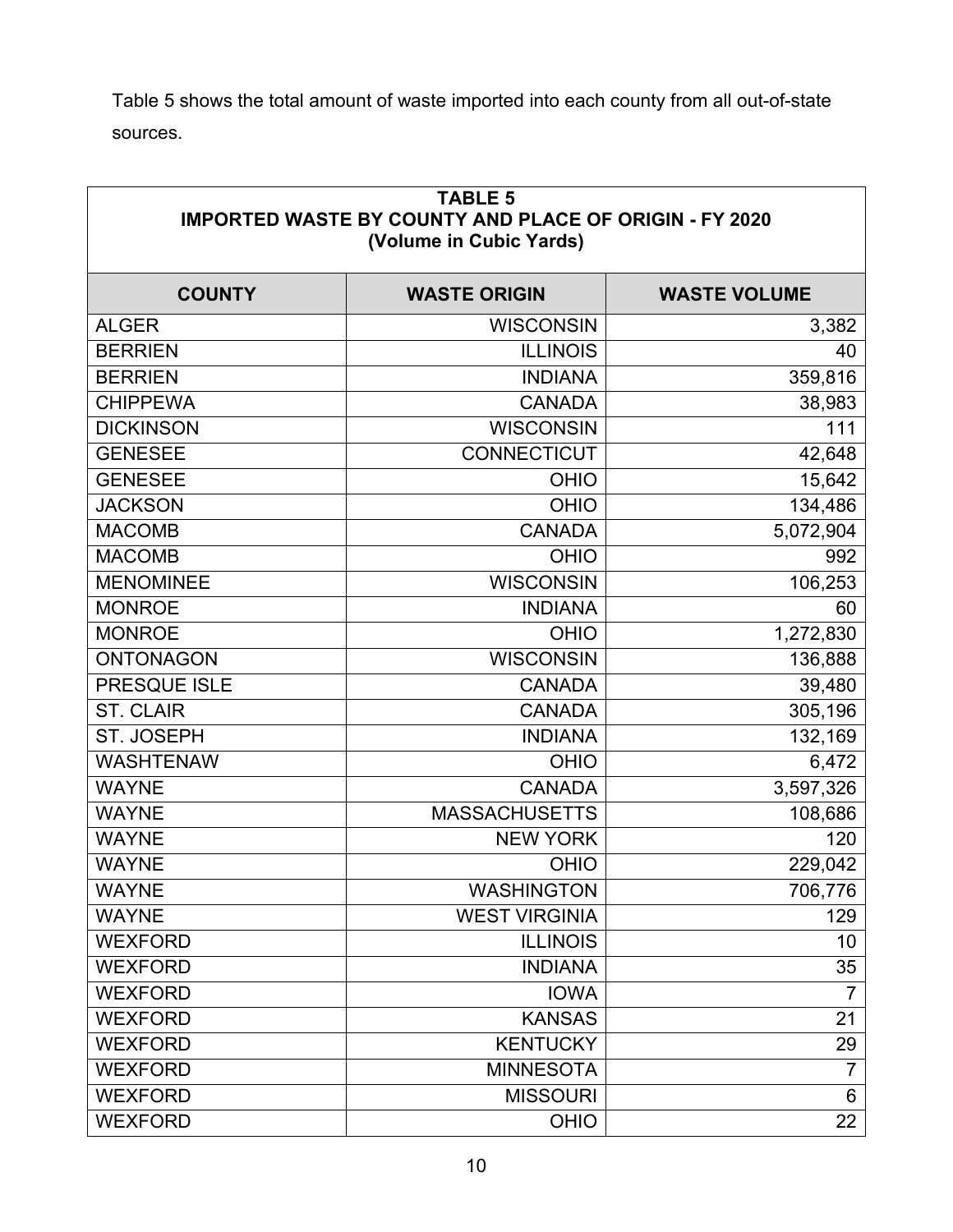| <b>TABLE 5</b><br><b>IMPORTED WASTE BY COUNTY AND PLACE OF ORIGIN - FY 2020</b><br>(Volume in Cubic Yards) |                      |                     |  |
|------------------------------------------------------------------------------------------------------------|----------------------|---------------------|--|
| <b>COUNTY</b>                                                                                              | <b>WASTE ORIGIN</b>  | <b>WASTE VOLUME</b> |  |
| <b>WEXFORD</b>                                                                                             | PENNSYLVANIA         | 9                   |  |
| <b>WEXFORD</b>                                                                                             | <b>WEST VIRGINIA</b> |                     |  |
| <b>WEXFORD</b>                                                                                             | <b>WISCONSIN</b>     | 30                  |  |

Table 6 shows the total amount of waste disposed in Michigan landfills from each Michigan county.

| <b>TABLE 6</b><br>TOTAL WASTE DISPOSED IN MICHIGAN LANDFILLS FROM EACH COUNTY - FY 2020<br>(Volume in Cubic Yards) |                     |  |  |
|--------------------------------------------------------------------------------------------------------------------|---------------------|--|--|
| <b>COUNTY</b>                                                                                                      | <b>WASTE VOLUME</b> |  |  |
| <b>ALCONA</b>                                                                                                      | 16,839              |  |  |
| <b>ALGER</b>                                                                                                       | 26,659              |  |  |
| <b>ALLEGAN</b>                                                                                                     | 438,004             |  |  |
| <b>ALPENA</b>                                                                                                      | 409,683             |  |  |
| <b>ANTRIM</b>                                                                                                      | 128,464             |  |  |
| <b>ARENAC</b>                                                                                                      | 41,843              |  |  |
| <b>BARAGA</b>                                                                                                      | 35,882              |  |  |
| <b>BARRY</b>                                                                                                       | 97,096              |  |  |
| <b>BAY</b>                                                                                                         | 1,038,895           |  |  |
| <b>BENZIE</b>                                                                                                      | 27,583              |  |  |
| <b>BERRIEN</b>                                                                                                     | 831,929             |  |  |
| <b>BRANCH</b>                                                                                                      | 148,873             |  |  |
| <b>CALHOUN</b>                                                                                                     | 606,876             |  |  |
| <b>CASS</b>                                                                                                        | 170,311             |  |  |
| <b>CHARLEVOIX</b>                                                                                                  | 28,744              |  |  |
| <b>CHEBOYGAN</b>                                                                                                   | 115,266             |  |  |
| <b>CHIPPEWA</b>                                                                                                    | 151,279             |  |  |
| <b>CLARE</b>                                                                                                       | 107,950             |  |  |
| <b>CLINTON</b>                                                                                                     | 185,641             |  |  |
| <b>CRAWFORD</b>                                                                                                    | 58,553              |  |  |
| <b>DELTA</b>                                                                                                       | 126,158             |  |  |
| <b>DICKINSON</b>                                                                                                   | 249,886             |  |  |
| <b>EATON</b>                                                                                                       | 317,206             |  |  |
| <b>EMMET</b>                                                                                                       | 135,120             |  |  |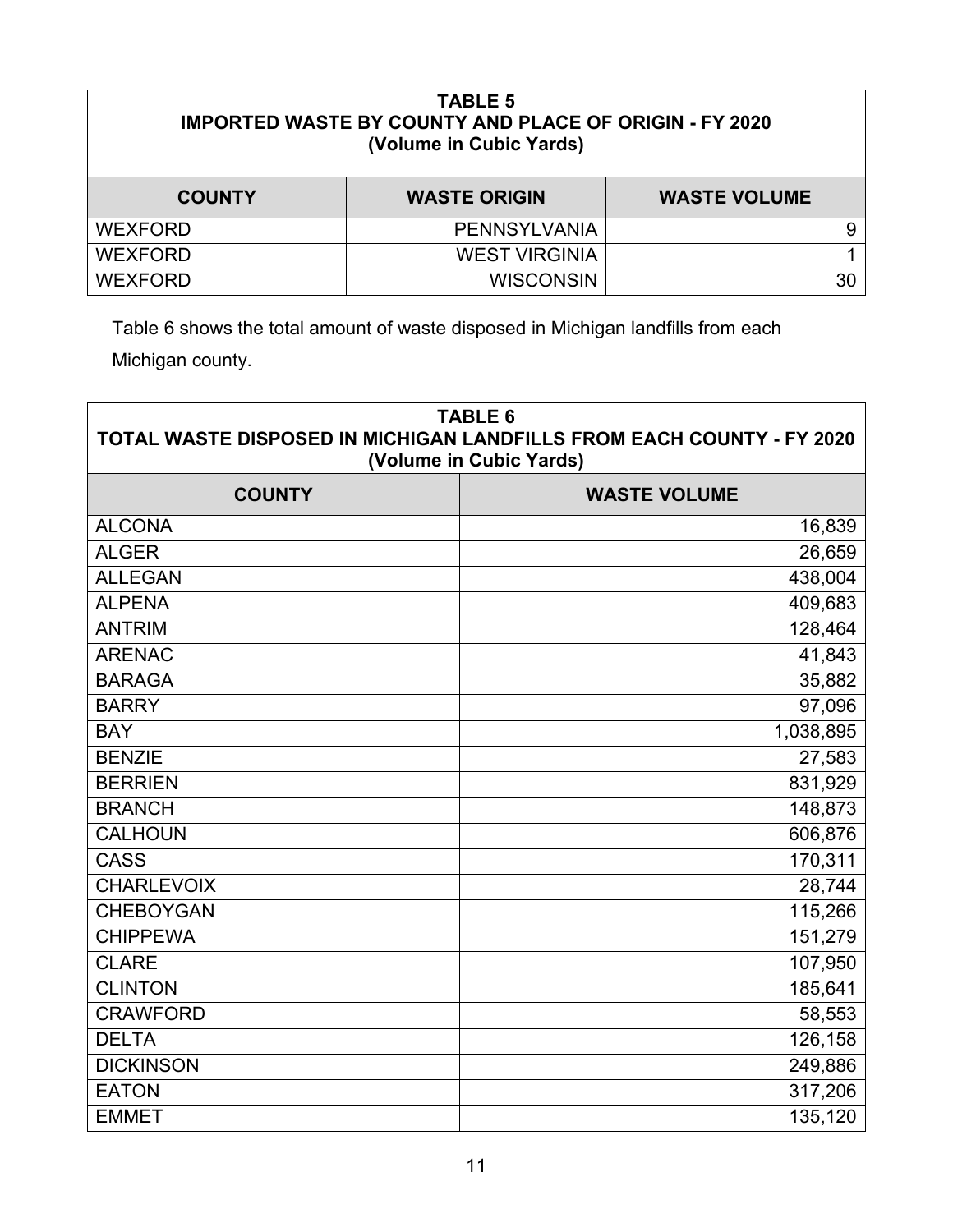| <b>TABLE 6</b><br>TOTAL WASTE DISPOSED IN MICHIGAN LANDFILLS FROM EACH COUNTY - FY 2020<br>(Volume in Cubic Yards) |                     |  |  |
|--------------------------------------------------------------------------------------------------------------------|---------------------|--|--|
| <b>COUNTY</b>                                                                                                      | <b>WASTE VOLUME</b> |  |  |
| <b>GENESEE</b>                                                                                                     | 1,542,432           |  |  |
| <b>GLADWIN</b>                                                                                                     | 77,553              |  |  |
| <b>GOGEBIC</b>                                                                                                     | 23,762              |  |  |
| <b>GRAND TRAVERSE</b>                                                                                              | 415,934             |  |  |
| <b>GRATIOT</b>                                                                                                     | 103,364             |  |  |
| <b>HILLSDALE</b>                                                                                                   | 136,351             |  |  |
| <b>HOUGHTON</b>                                                                                                    | 90,350              |  |  |
| <b>HURON</b>                                                                                                       | 214,759             |  |  |
| <b>INGHAM</b>                                                                                                      | 980,845             |  |  |
| <b>IONIA</b>                                                                                                       | 144,589             |  |  |
| <b>IOSCO</b>                                                                                                       | 114,283             |  |  |
| <b>IRON</b>                                                                                                        | 12,382              |  |  |
| <b>ISABELLA</b>                                                                                                    | 163,692             |  |  |
| <b>JACKSON</b>                                                                                                     | 530,449             |  |  |
| <b>KALAMAZOO</b>                                                                                                   | 1,183,707           |  |  |
| <b>KALKASKA</b>                                                                                                    | 119,612             |  |  |
| <b>KENT</b>                                                                                                        | 2,027,538           |  |  |
| <b>KEWEENAW</b>                                                                                                    | 3,673               |  |  |
| <b>LAKE</b>                                                                                                        | 28,935              |  |  |
| <b>LAPEER</b>                                                                                                      | 274,993             |  |  |
| LEELANAU                                                                                                           | 24,815              |  |  |
| <b>LENAWEE</b>                                                                                                     | 81,605              |  |  |
| <b>LIVINGSTON</b>                                                                                                  | 300,313             |  |  |
| <b>LUCE</b>                                                                                                        | 41,515              |  |  |
| <b>MACKINAC</b>                                                                                                    | 19,144              |  |  |
| <b>MACOMB</b>                                                                                                      | 3,341,987           |  |  |
| <b>MANISTEE</b>                                                                                                    | 296,524             |  |  |
| <b>MARQUETTE</b>                                                                                                   | 172,389             |  |  |
| <b>MASON</b>                                                                                                       | 113,048             |  |  |
| <b>MECOSTA</b>                                                                                                     | 73,518              |  |  |
| <b>MENOMINEE</b>                                                                                                   | 66,486              |  |  |
| <b>MIDLAND</b>                                                                                                     | 601,250             |  |  |
| <b>MISSAUKEE</b>                                                                                                   | 54,318              |  |  |
| <b>MONROE</b>                                                                                                      | 1,154,297           |  |  |
| <b>MONTCALM</b>                                                                                                    | 192,213             |  |  |
| <b>MONTMORENCY</b>                                                                                                 | 35,060              |  |  |
| <b>MUSKEGON</b>                                                                                                    | 591,003             |  |  |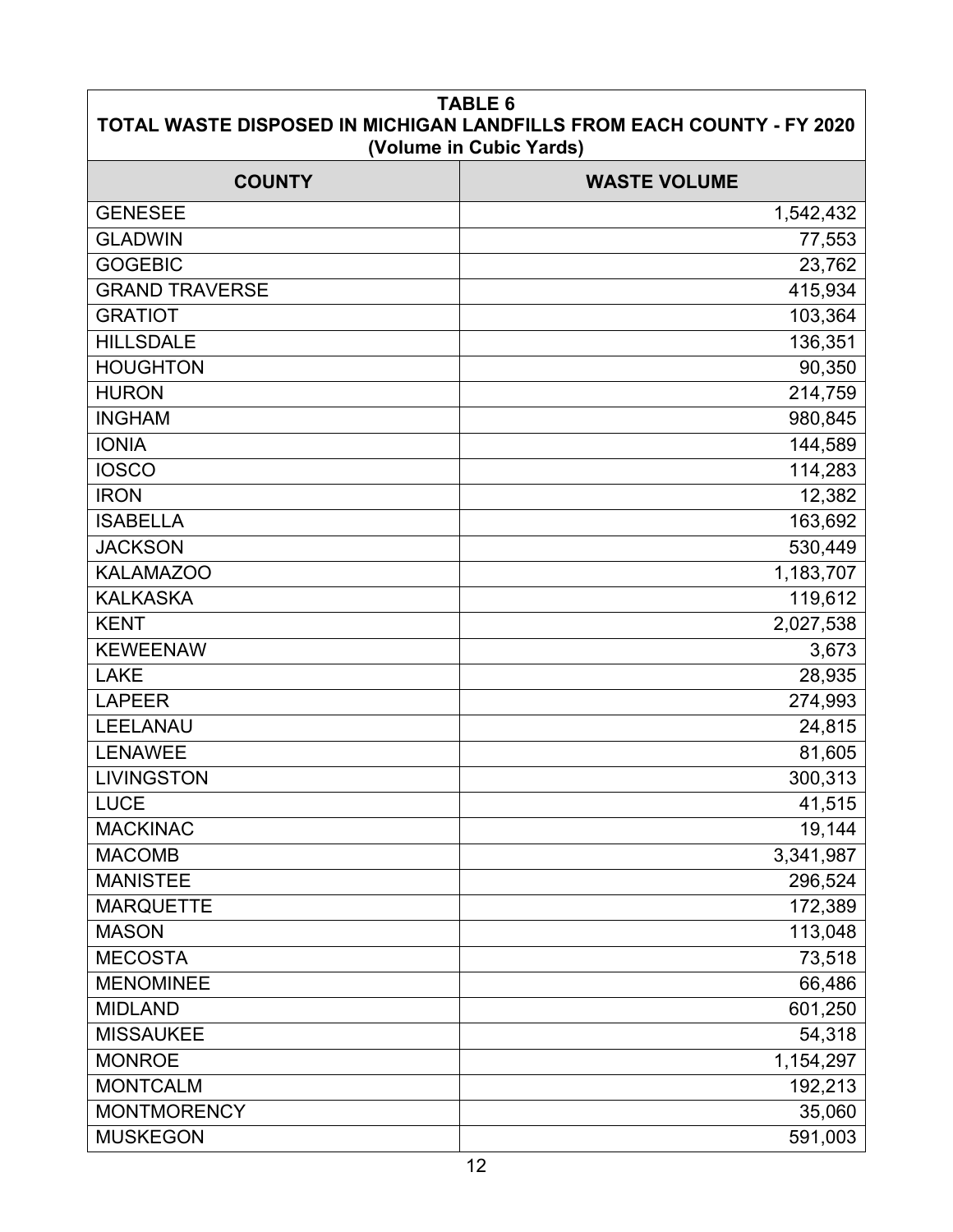| <b>TABLE 6</b><br>TOTAL WASTE DISPOSED IN MICHIGAN LANDFILLS FROM EACH COUNTY - FY 2020<br>(Volume in Cubic Yards) |                     |  |  |
|--------------------------------------------------------------------------------------------------------------------|---------------------|--|--|
| <b>COUNTY</b>                                                                                                      | <b>WASTE VOLUME</b> |  |  |
| <b>NEWAYGO</b>                                                                                                     | 136,698             |  |  |
| <b>OAKLAND</b>                                                                                                     | 3,151,891           |  |  |
| <b>OCEANA</b>                                                                                                      | 80,783              |  |  |
| <b>OGEMAW</b>                                                                                                      | 55,399              |  |  |
| <b>ONTONAGON</b>                                                                                                   | 9,872               |  |  |
| <b>OSCEOLA</b>                                                                                                     | 59,858              |  |  |
| <b>OSCODA</b>                                                                                                      | 23,386              |  |  |
| <b>OTSEGO</b>                                                                                                      | 41,627              |  |  |
| <b>OTTAWA</b>                                                                                                      | 1,096,684           |  |  |
| PRESQUE ISLE                                                                                                       | 20,936              |  |  |
| <b>ROSCOMMON</b>                                                                                                   | 82,300              |  |  |
| <b>SAGINAW</b>                                                                                                     | 574,623             |  |  |
| <b>SANILAC</b>                                                                                                     | 126,406             |  |  |
| <b>SCHOOLCRAFT</b>                                                                                                 | 81,494              |  |  |
| <b>SHIAWASSEE</b>                                                                                                  | 219,246             |  |  |
| <b>ST. CLAIR</b>                                                                                                   | 746,050             |  |  |
| ST. JOSEPH                                                                                                         | 255,956             |  |  |
| <b>TUSCOLA</b>                                                                                                     | 122,442             |  |  |
| <b>VAN BUREN</b>                                                                                                   | 175,720             |  |  |
| <b>WASHTENAW</b>                                                                                                   | 1,228,517           |  |  |
| <b>WAYNE</b>                                                                                                       | 11,130,055          |  |  |
| <b>WEXFORD</b>                                                                                                     | 123,268             |  |  |

Table 6A shows the total amount of waste disposed by each county that has a landfill. [Click here](http://www.michigan.gov/documents/deq/deq-whmd-swp-Landfill-map_247566_7.pdf) to view an online map that indicates where Michigan's active solid waste landfills are located.

| <b>TABLE 6A</b><br>TOTAL WASTE DISPOSED BY COUNTY - FY 2020<br>(Volume in Cubic Yards) |                           |  |  |
|----------------------------------------------------------------------------------------|---------------------------|--|--|
| <b>COUNTY</b>                                                                          | <b>TOTAL WASTE VOLUME</b> |  |  |
| <b>ALGER</b>                                                                           | 151,787                   |  |  |
| <b>ALPENA</b>                                                                          | 295,506                   |  |  |
| <b>BARRY</b>                                                                           | 174,153                   |  |  |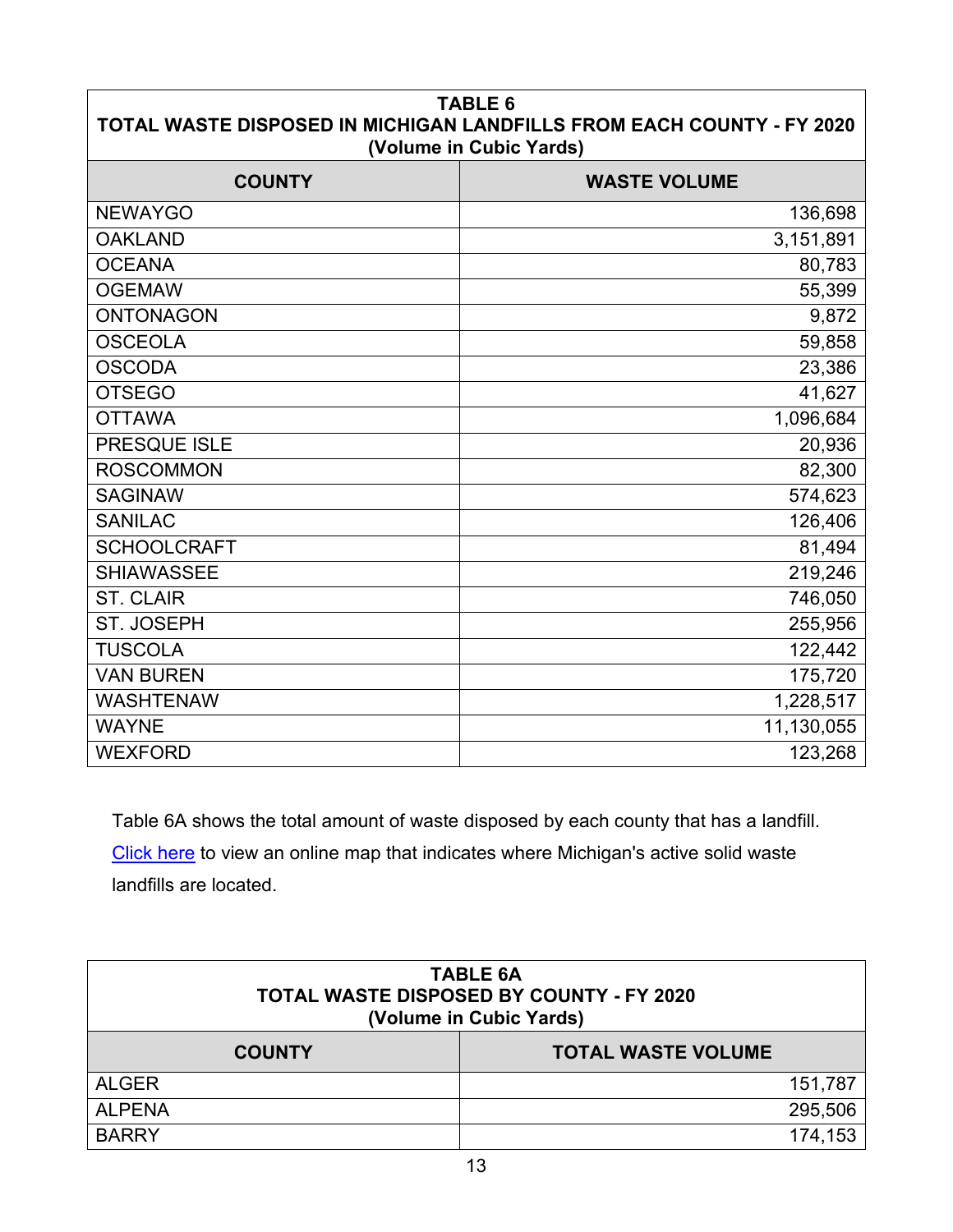| <b>TABLE 6A</b><br><b>TOTAL WASTE DISPOSED BY COUNTY - FY 2020</b><br>(Volume in Cubic Yards) |            |  |  |
|-----------------------------------------------------------------------------------------------|------------|--|--|
| <b>TOTAL WASTE VOLUME</b><br><b>COUNTY</b>                                                    |            |  |  |
| <b>BAY</b>                                                                                    | 1,163,026  |  |  |
| <b>BERRIEN</b>                                                                                | 1,787,864  |  |  |
| <b>CALHOUN</b>                                                                                | 1,113,780  |  |  |
| <b>CHARLEVOIX</b>                                                                             | 0          |  |  |
| <b>CHIPPEWA</b>                                                                               | 104,652    |  |  |
| <b>CLARE</b>                                                                                  | 299,921    |  |  |
| <b>CLINTON</b>                                                                                | 1,661,526  |  |  |
| <b>CRAWFORD</b>                                                                               | 180,400    |  |  |
| <b>DELTA</b>                                                                                  | 143,621    |  |  |
| <b>DICKINSON</b>                                                                              | 138,694    |  |  |
| <b>GENESEE</b>                                                                                | 1,994,162  |  |  |
| <b>HURON</b>                                                                                  | 202,477    |  |  |
| <b>IONIA</b>                                                                                  | 318,069    |  |  |
| <b>JACKSON</b>                                                                                | 601,668    |  |  |
| <b>KENT</b>                                                                                   | 897,102    |  |  |
| LEELANAU                                                                                      | 91,316     |  |  |
| <b>MACOMB</b>                                                                                 | 7,706,159  |  |  |
| <b>MANISTEE</b>                                                                               | 429,910    |  |  |
| <b>MARQUETTE</b>                                                                              | 172,364    |  |  |
| <b>MENOMINEE</b>                                                                              | 144,985    |  |  |
| <b>MIDLAND</b>                                                                                | 610,438    |  |  |
| <b>MONROE</b>                                                                                 | 1,664,341  |  |  |
| <b>MONTCALM</b>                                                                               | 743,855    |  |  |
| <b>MONTMORENCY</b>                                                                            | 209,323    |  |  |
| <b>MUSKEGON</b>                                                                               | 403,750    |  |  |
| <b>OAKLAND</b>                                                                                | 2,376,174  |  |  |
| <b>ONTONAGON</b>                                                                              | 296,815    |  |  |
| <b>OTTAWA</b>                                                                                 | 2,355,852  |  |  |
| PRESQUE ISLE                                                                                  | 413,173    |  |  |
| <b>SAGINAW</b>                                                                                | 625,795    |  |  |
| <b>SANILAC</b>                                                                                | 81,347     |  |  |
| <b>SCHOOLCRAFT</b>                                                                            | 131,394    |  |  |
| <b>SHIAWASSEE</b>                                                                             | 591,249    |  |  |
| <b>ST. CLAIR</b>                                                                              | 1,124,757  |  |  |
| ST. JOSEPH                                                                                    | 997,122    |  |  |
| <b>WASHTENAW</b>                                                                              | 4,251,014  |  |  |
| <b>WAYNE</b>                                                                                  | 15,253,263 |  |  |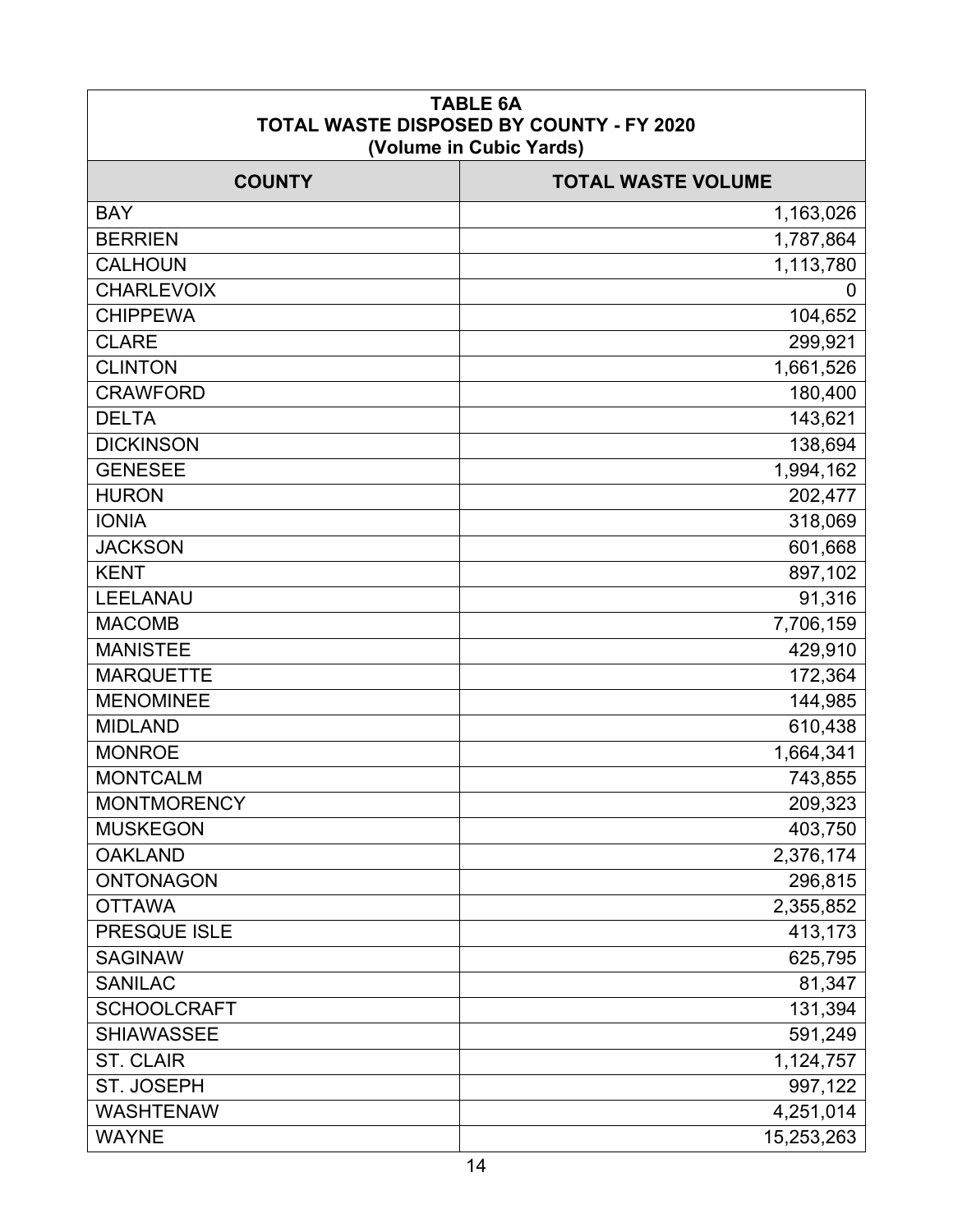| <b>TABLE 6A</b><br><b>TOTAL WASTE DISPOSED BY COUNTY - FY 2020</b><br>(Volume in Cubic Yards) |         |  |  |  |
|-----------------------------------------------------------------------------------------------|---------|--|--|--|
| <b>TOTAL WASTE VOLUME</b><br><b>COUNTY</b>                                                    |         |  |  |  |
| <b>WEXFORD</b>                                                                                | 794.443 |  |  |  |

#### FACILITY INFORMATION

The total of MCW disposed, total of IW, C&D, ADC, and CS disposed, and total volume disposed at each of the 64 reporting facilities is given in Table 7. Tables 8 and 9 list the MCW and the IW, C&D, ADC, and CS disposal volumes ranked in order of volume disposed. The highlighted type of waste in each of Tables 8 and 9 corresponds to the focus of that table. However, all waste information is also provided for reference purposes.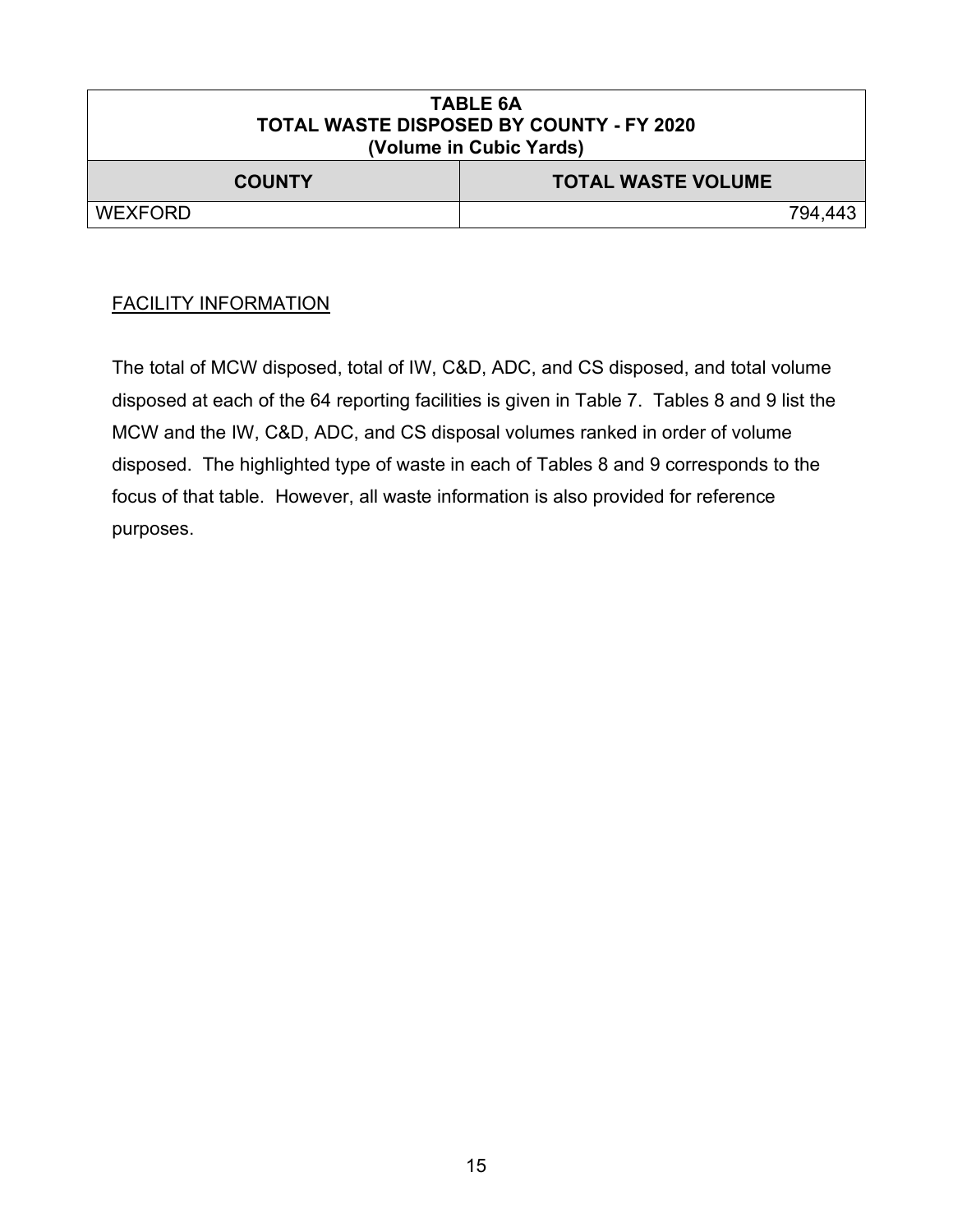| <b>TABLE 7</b><br>TOTAL WASTE DISPOSAL BY FACILITY - ALPHABETICAL LISTING - FY 2020<br>(Volume in Cubic Yards) |                               |                                                  |                                       |
|----------------------------------------------------------------------------------------------------------------|-------------------------------|--------------------------------------------------|---------------------------------------|
| <b>FACILITY NAME</b>                                                                                           | <b>MCW</b><br><b>DISPOSED</b> | IW, C&D, ADC<br><b>AND CS</b><br><b>DISPOSED</b> | <b>TOTAL WASTE</b><br><b>DISPOSED</b> |
| <b>ADVANCED DISPOSAL</b><br><b>SERVICES ARBOR HILLS</b><br>LANDFILL, INC.                                      | 2,734,178                     | 1,516,836                                        | 4,251,014                             |
| <b>AUTUMN HILLS RECYCLING</b><br>AND DISPOSAL FACILITY                                                         | 472,246                       | 393,609                                          | 865,855                               |
| <b>BRENT RUN LANDFILL</b>                                                                                      | 580,118                       | 144,494                                          | 724,612                               |
| <b>C &amp; C EXPANDED SANITARY</b><br><b>LANDFILL</b>                                                          | 790,870                       | 322,910                                          | 1,113,780                             |
| <b>CARLETON FARMS LANDFILL</b>                                                                                 | 4,100,138                     | 1,911,427                                        | 6,011,565                             |
| <b>CENTRAL SANITARY LANDFILL</b>                                                                               | 682,374                       | 61,481                                           | 743,855                               |
| CITIZENS DISPOSAL, INC.                                                                                        | 568,513                       | 701,037                                          | 1,269,550                             |
| <b>CITY ENVIRONMENTAL</b><br><b>SERVICES INC OF WATERS</b>                                                     | 129,834                       | 50,566                                           | 180,400                               |
| <b>CITY OF LIVONIA LANDFILL</b>                                                                                | $\Omega$                      | 2,978                                            | 2,978                                 |
| <b>CITY OF MIDLAND SANITARY</b><br><b>LANDFILL</b>                                                             | 264,947                       | 345,491                                          | 610,438                               |
| <b>CONSUMERS ENERGY J H</b><br><b>CAMPBELL COMPLEX</b>                                                         | $\overline{0}$                | 163,750                                          | 163,750                               |
| <b>CONSUMERS WEADOCK</b><br><b>COMPLEX</b>                                                                     | $\overline{0}$                | 562,508                                          | 562,508                               |
| <b>COUNTY OF MUSKEGON -</b><br><b>SOLID WASTE LANDFILL</b>                                                     | 299,366                       | 104,384                                          | 403,750                               |
| DAFTER SANITARY LANDFILL                                                                                       | 95,205                        | 9,447                                            | 104,652                               |
| <b>DELTA COUNTY LANDFILL</b>                                                                                   | 88,339                        | 24,974                                           | 113,313                               |
| <b>DETROIT EDISON CO RANGE</b><br><b>RD ASH DISPOSAL</b>                                                       | 0                             | 156,249                                          | 156,249                               |
| DETROIT EDISON CO SIBLEY<br><b>QUARRY</b>                                                                      | 0                             | 48,170                                           | 48,170                                |
| DTE MONROE POWER PLANT                                                                                         | 0                             | 239,098                                          | 239,098                               |
| <b>EAGLE VALLEY RECYCLE &amp;</b><br><b>DISPOSAL FACILITY</b>                                                  | 663,226                       | 895,723                                          | 1,558,949                             |
| <b>EVER-GREEN LANDFILL AND</b><br>RECYCLING CENTER, LLC                                                        | $\overline{0}$                | 16,335                                           | 16,335                                |
| <b>GFL NORTH MICHIGAN</b><br>LANDFILL, LLC                                                                     | 335,290                       | 77,883                                           | 413,173                               |
| <b>GLENS SANITARY LANDFILL</b>                                                                                 | 61,367                        | 29,949                                           | 91,316                                |
| <b>GRANGER GRAND RIVER</b><br><b>LANDFILL</b>                                                                  | 0                             | 0                                                | O                                     |
| <b>GRANGER WOOD STREET</b><br><b>LANDFILL</b>                                                                  | 1,659,571                     | 1,955                                            | 1,661,526                             |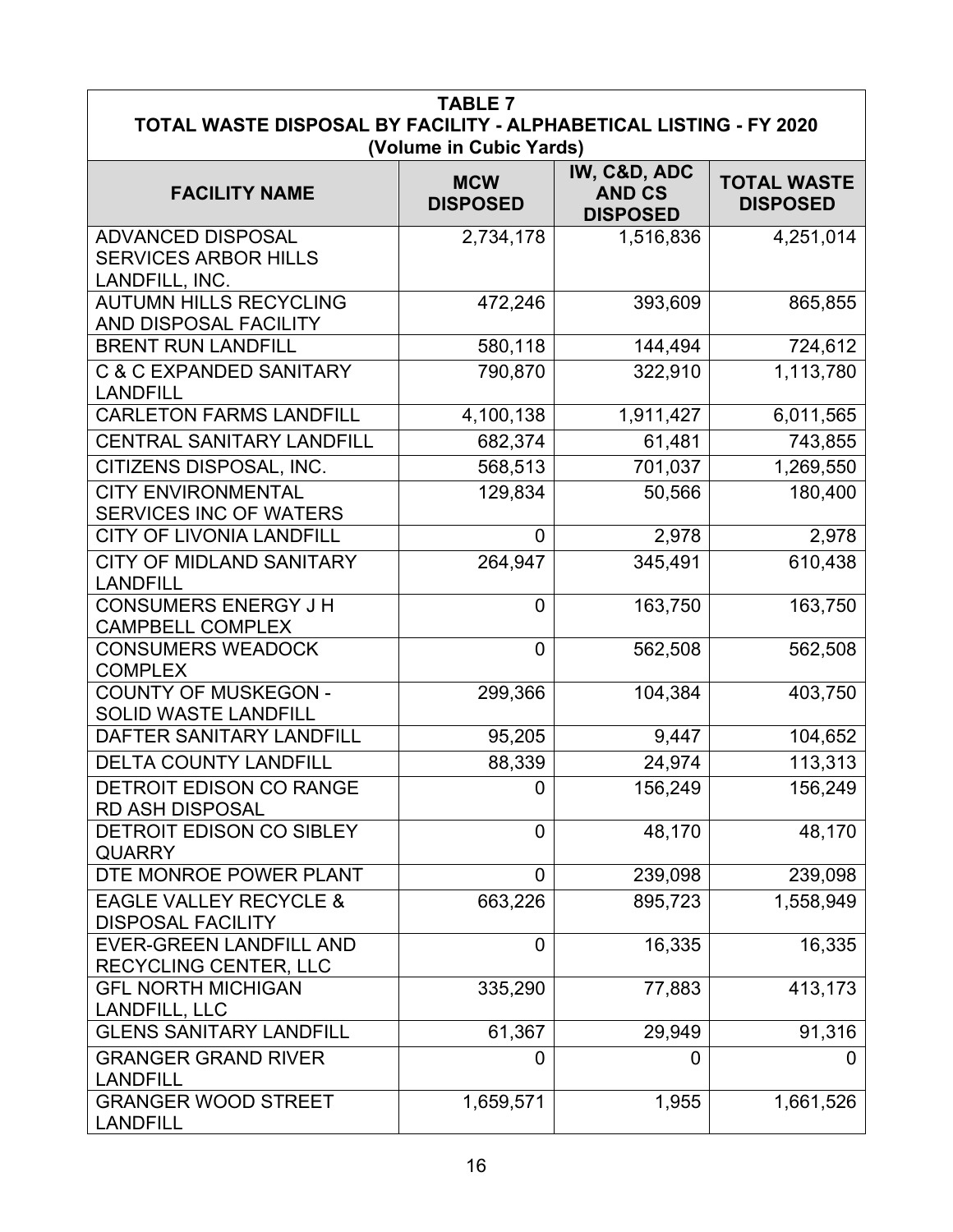| <b>TABLE 7</b>                                                                               |                               |                                                  |                                       |  |
|----------------------------------------------------------------------------------------------|-------------------------------|--------------------------------------------------|---------------------------------------|--|
| TOTAL WASTE DISPOSAL BY FACILITY - ALPHABETICAL LISTING - FY 2020<br>(Volume in Cubic Yards) |                               |                                                  |                                       |  |
| <b>FACILITY NAME</b>                                                                         | <b>MCW</b><br><b>DISPOSED</b> | IW, C&D, ADC<br><b>AND CS</b><br><b>DISPOSED</b> | <b>TOTAL WASTE</b><br><b>DISPOSED</b> |  |
| <b>HAYWIRE LANDFILL</b>                                                                      | 0                             | 60,569                                           | 60,569                                |  |
| <b>HIAWATHA SHORES LANDFILL</b>                                                              | 45,548                        | 25,277                                           | 70,825                                |  |
| <b>HOLLAND PUBLIC WORKS</b><br>ZEELAND TOWNSHIP LANDFILL                                     | 0                             | 0                                                | 0                                     |  |
| HURON LANDFILL CORP. - DBA<br><b>HURON LANDFILL</b>                                          | 122,143                       | 80,334                                           | 202,477                               |  |
| K AND W LANDFILL, INC.                                                                       | 260,121                       | 20,359                                           | 280,480                               |  |
| LAFARGE MIDWEST, INC.                                                                        | 0                             | 295,506                                          | 295,506                               |  |
| <b>LIBERTY ENVIRONMENTALISTS</b><br><b>LANDFILL</b>                                          | $\overline{0}$                | 419,413                                          | 419,413                               |  |
| MANISTEE COUNTY LANDFILL,<br>INC.                                                            | 198,102                       | 231,808                                          | 429,910                               |  |
| <b>MARQUETTE COUNTY SOLID</b><br><b>WASTE MANAGEMENT</b><br><b>AUTHORITY</b>                 | 110,395                       | 61,969                                           | 172,364                               |  |
| <b>MATLIN ROAD LANDFILL</b>                                                                  | 0                             | 7,414                                            | 7,414                                 |  |
| <b>MCGILL ROAD LANDFILL</b>                                                                  | 83,237                        | 99,018                                           | 182,255                               |  |
| MICHIGAN ENVIRONS, INC.                                                                      | 107,118                       | 37,867                                           | 144,985                               |  |
| MONTMORENCY-OSCODA-<br><b>ALPENA SWMA</b>                                                    | 147,807                       | 61,516                                           | 209,323                               |  |
| NIAGARA DEVELOPMENT LLC<br>dba IN MICHIGAN AS NIAGARA<br>DEVELOPMENT PARTNERS                | $\Omega$                      | 2,446                                            | 2,446                                 |  |
| NORTHERN OAKS RECYCLING<br>AND DISPOSAL FACILITY                                             | 191,336                       | 108,585                                          | 299,921                               |  |
| <b>OAKLAND HEIGHTS</b><br>DEVELOPMENT, INC.                                                  | 547,927                       | 269,298                                          | 817,225                               |  |
| <b>ORCHARD HILL SANITARY</b><br><b>LANDFILL</b>                                              | 738,680                       | 0                                                | 738,680                               |  |
| <b>OTTAWA COUNTY FARMS</b><br><b>LANDFILL</b>                                                | 818,098                       | 508,149                                          | 1,326,247                             |  |
| PEOPLES LANDFILL, INC.                                                                       | 483,550                       | 133,958                                          | 617,508                               |  |
| PINE TREE ACRES, INC.                                                                        | 6,970,893                     | 735,266                                          | 7,706,159                             |  |
| PITSCH SANITARY LANDFILL                                                                     | 33,797                        | 284,272                                          | 318,069                               |  |
| <b>RACER SAGINAW NODULAR</b><br><b>INDUSTRIAL LAND</b>                                       | 0                             | 8,287                                            | 8,287                                 |  |
| REPUBLIC SERVICES OF<br><b>PINCONNING</b>                                                    | 282,857                       | 317,661                                          | 600,518                               |  |
| <b>RIVERVIEW LAND PRESERVE</b>                                                               | 1,297,062                     | 874,305                                          | 2,171,367                             |  |
| <b>SAUK TRAIL HILLS LANDFILL</b>                                                             | 734,662                       | 817,367                                          | 1,552,029                             |  |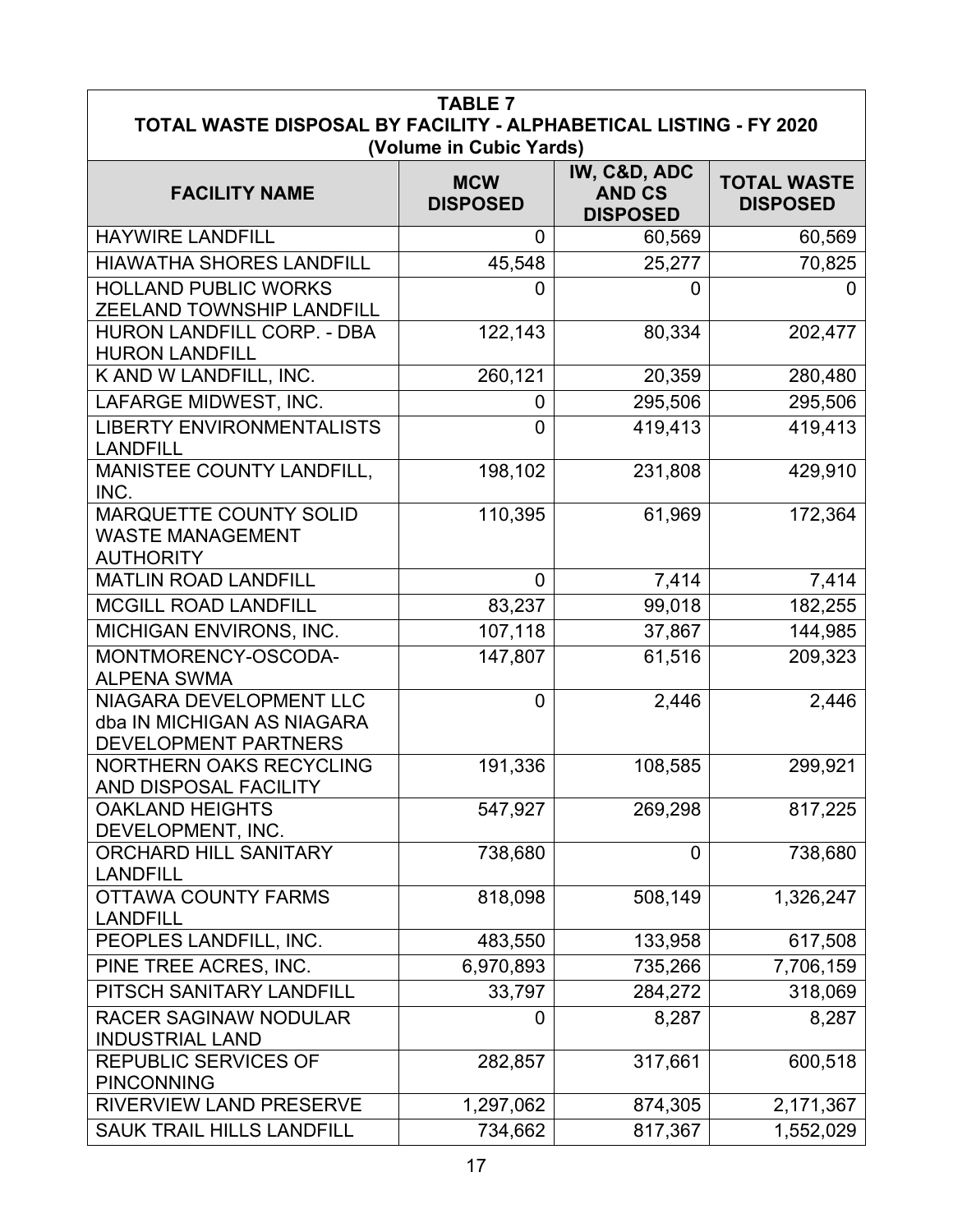| <b>TABLE 7</b><br>TOTAL WASTE DISPOSAL BY FACILITY - ALPHABETICAL LISTING - FY 2020<br>(Volume in Cubic Yards) |                               |                                                  |                                       |  |
|----------------------------------------------------------------------------------------------------------------|-------------------------------|--------------------------------------------------|---------------------------------------|--|
| <b>FACILITY NAME</b>                                                                                           | <b>MCW</b><br><b>DISPOSED</b> | IW, C&D, ADC<br><b>AND CS</b><br><b>DISPOSED</b> | <b>TOTAL WASTE</b><br><b>DISPOSED</b> |  |
| SC HOLDINGS, INC.                                                                                              | 149,794                       | 24,359                                           | 174,153                               |  |
| <b>SMITHS CREEK LANDFILL</b>                                                                                   | 797,441                       | 171,067                                          | 968,508                               |  |
| <b>SOUTH KENT LANDFILL</b>                                                                                     | 895,591                       | 0                                                | 895,591                               |  |
| SOUTHEAST BERRIEN COUNTY<br><b>LANDFILL</b>                                                                    | 863,871                       | 185,313                                          | 1,049,184                             |  |
| <b>SPARTA FOUNDRY WASTE</b><br><b>FACILITY</b>                                                                 | 0                             | 1,511                                            | 1,511                                 |  |
| ST MARYS CEMENT U.S., LLC                                                                                      | $\Omega$                      | $\Omega$                                         | 0                                     |  |
| <b>TRI-CITY RECYCLING AND</b><br><b>DISPOSAL FACILITY</b>                                                      | 60,991                        | 20,356                                           | 81,347                                |  |
| <b>VENICE PARK RECYCLING &amp;</b><br><b>DISPOSAL FACILITY</b>                                                 | 419,387                       | 171,862                                          | 591,249                               |  |
| <b>VERSO ESCANABA, LLC</b>                                                                                     | 0                             | 30,308                                           | 30,308                                |  |
| <b>VERSO QUINNESEC, LLC</b>                                                                                    | $\Omega$                      | 136,248                                          | 136,248                               |  |
| <b>VIENNA JUNCTION INDUSTRIAL</b><br>PARK SANITARY LANDFILL                                                    | 610,462                       | 807,367                                          | 1,417,829                             |  |
| <b>WESTSIDE RECYCLING &amp;</b><br><b>DISPOSAL FACILITY</b>                                                    | 553,136                       | 443,986                                          | 997,122                               |  |
| WEXFORD COUNTY LANDFILL.<br><b>LLC</b>                                                                         | 652,301                       | 142,142                                          | 794,443                               |  |
| <b>WOOD ISLAND WASTE</b><br>MANAGEMENT, INC.                                                                   | 134,423                       | 17,364                                           | 151,787                               |  |
| <b>WOODLAND MEADOWS VAN</b><br><b>BUREN</b>                                                                    | 2,796,226                     | 2,670,928                                        | 5,467,154                             |  |

 $\overline{1}$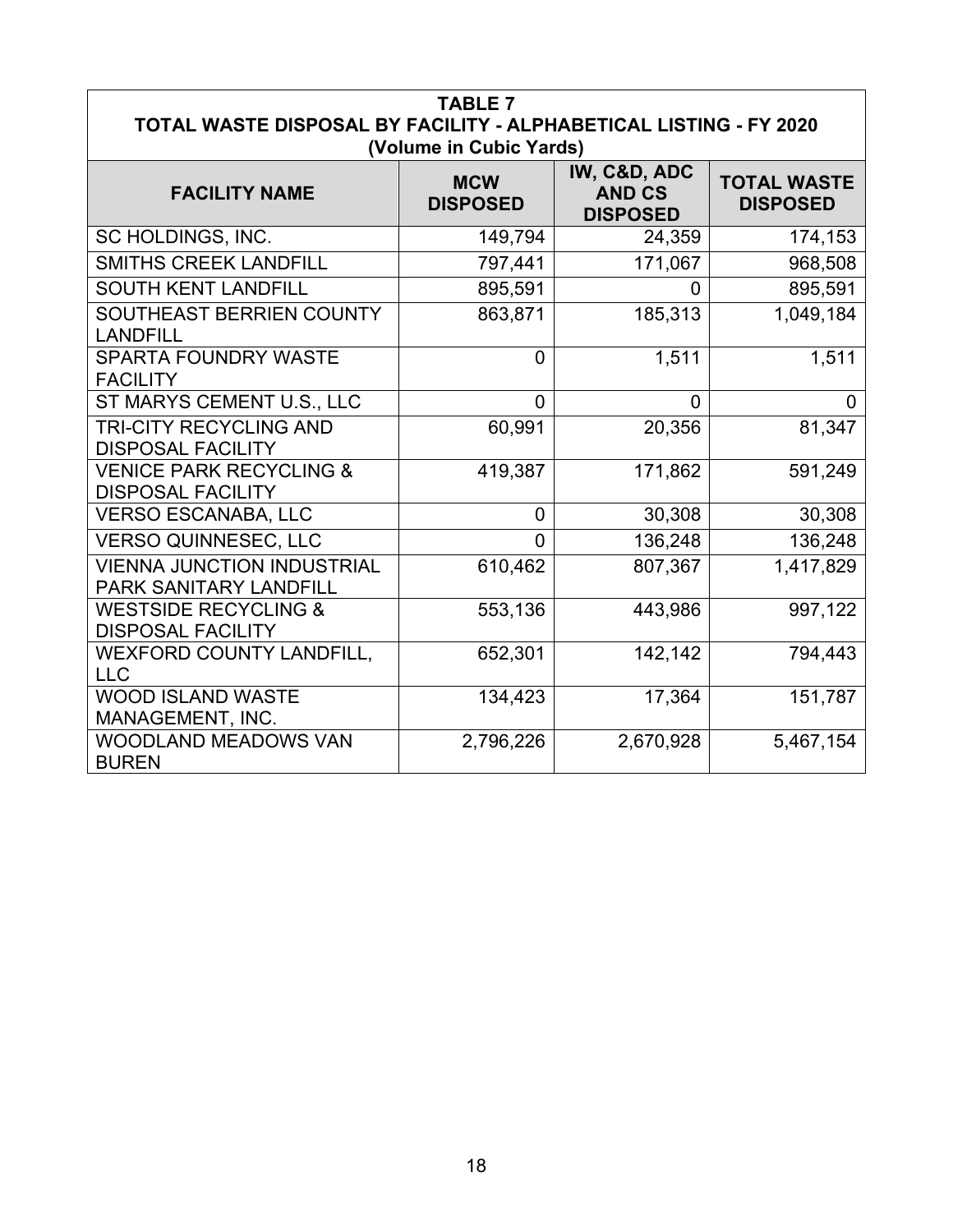| <b>TABLE 8</b><br>MCW DISPOSAL BY FACILITY - RANKED BY VOLUME - FY 2020<br>(Volume in Cubic Yards) |                               |                                                  |                                       |
|----------------------------------------------------------------------------------------------------|-------------------------------|--------------------------------------------------|---------------------------------------|
| <b>FACILITY NAME</b>                                                                               | <b>MCW</b><br><b>DISPOSED</b> | IW, C&D, ADC<br><b>AND CS</b><br><b>DISPOSED</b> | <b>TOTAL WASTE</b><br><b>DISPOSED</b> |
| PINE TREE ACRES, INC.                                                                              | 6,970,893                     | 735,266                                          | 7,706,159                             |
| <b>CARLETON FARMS LANDFILL</b>                                                                     | 4,100,138                     | 1,911,427                                        | 6,011,565                             |
| <b>WOODLAND MEADOWS RDF-</b><br><b>VAN BUREN</b>                                                   | 2,796,226                     | 2,670,928                                        | 5,467,154                             |
| <b>ADVANCED DISPOSAL</b><br><b>SERVICES ARBOR HILLS</b><br>LANDFILL, INC.                          | 2,734,178                     | 1,516,836                                        | 4,251,014                             |
| <b>GRANGER WOOD STREET</b><br><b>LANDFILL</b>                                                      | 1,659,571                     | 1,955                                            | 1,661,526                             |
| <b>RIVERVIEW LAND PRESERVE</b>                                                                     | 1,297,062                     | 874,305                                          | 2,171,367                             |
| <b>SOUTH KENT LANDFILL</b>                                                                         | 895,591                       | 0                                                | 895,591                               |
| SOUTHEAST BERRIEN COUNTY<br><b>LANDFILL</b>                                                        | 863,871                       | 185,313                                          | 1,049,184                             |
| <b>OTTAWA COUNTY FARMS</b><br><b>LANDFILL</b>                                                      | 818,098                       | 508,149                                          | 1,326,247                             |
| <b>SMITHS CREEK LANDFILL</b>                                                                       | 797,441                       | 171,067                                          | 968,508                               |
| C & C EXPANDED SANITARY<br><b>LANDFILL</b>                                                         | 790,870                       | 322,910                                          | 1,113,780                             |
| <b>ORCHARD HILL SANITARY</b><br><b>LANDFILL</b>                                                    | 738,680                       | $\overline{0}$                                   | 738,680                               |
| <b>SAUK TRAIL HILLS LANDFILL</b>                                                                   | 734,662                       | 817,367                                          | 1,552,029                             |
| <b>CENTRAL SANITARY LANDFILL</b>                                                                   | 682,374                       | 61,481                                           | 743,855                               |
| <b>EAGLE VALLEY RECYCLE &amp;</b><br><b>DISPOSAL FACILITY</b>                                      | 663,226                       | 895,723                                          | 1,558,949                             |
| WEXFORD COUNTY LANDFILL,<br><b>LLC</b>                                                             | 652,301                       | 142,142                                          | 794,443                               |
| <b>VIENNA JUNCTION INDUSTRIAL</b><br>PARK SANITARY LANDFILL                                        | 610,462                       | 807,367                                          | 1,417,829                             |
| <b>BRENT RUN LANDFILL</b>                                                                          | 580,118                       | 144,494                                          | 724,612                               |
| <b>CITIZENS DISPOSAL INC</b>                                                                       | 568,513                       | 701,037                                          | 1,269,550                             |
| <b>WESTSIDE RECYCLING &amp;</b><br><b>DISPOSAL FACILITY</b>                                        | 553,136                       | 443,986                                          | 997,122                               |
| <b>OAKLAND HEIGHTS</b><br>DEVELOPMENT, INC.                                                        | 547,927                       | 269,298                                          | 817,225                               |
| PEOPLES LANDFILL, INC.                                                                             | 483,550                       | 133,958                                          | 617,508                               |
| <b>AUTUMN HILLS RECYCLING</b><br>AND DISPOSAL FACILITY                                             | 472,246                       | 393,609                                          | 865,855                               |
| <b>VENICE PARK RECYCLING &amp;</b><br><b>DISPOSAL FACILITY</b>                                     | 419,387                       | 171,862                                          | 591,249                               |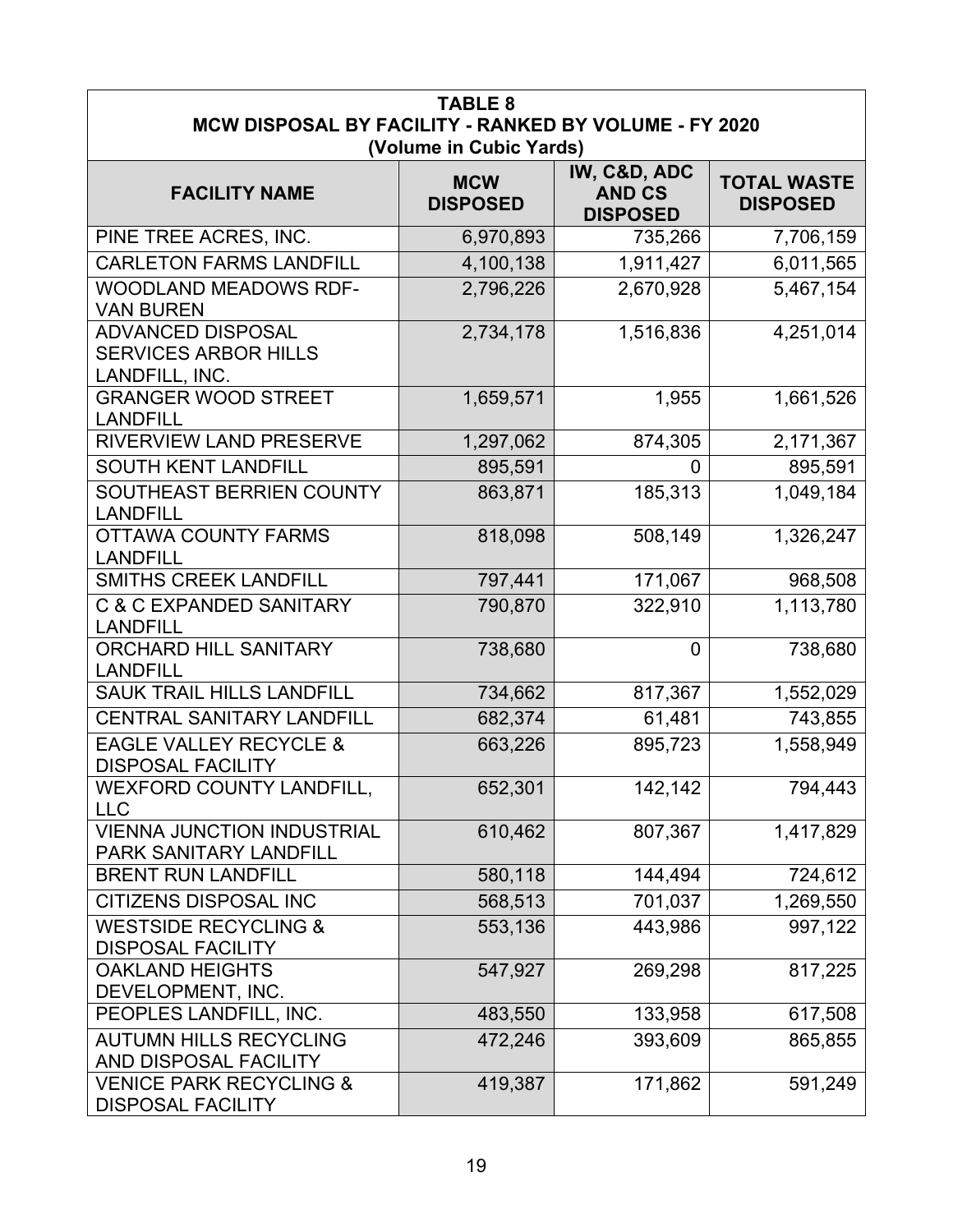| <b>TABLE 8</b><br>MCW DISPOSAL BY FACILITY - RANKED BY VOLUME - FY 2020      |                               |                                                  |                                       |
|------------------------------------------------------------------------------|-------------------------------|--------------------------------------------------|---------------------------------------|
|                                                                              | (Volume in Cubic Yards)       |                                                  |                                       |
| <b>FACILITY NAME</b>                                                         | <b>MCW</b><br><b>DISPOSED</b> | IW, C&D, ADC<br><b>AND CS</b><br><b>DISPOSED</b> | <b>TOTAL WASTE</b><br><b>DISPOSED</b> |
| <b>GFL NORTH MICHIGAN</b><br><b>LANDFILL, LLC</b>                            | 335,290                       | 77,883                                           | 413,173                               |
| <b>COUNTY OF MUSKEGON -</b><br><b>SOLID WASTE LANDFILL</b>                   | 299,366                       | 104,384                                          | 403,750                               |
| <b>REPUBLIC SERVICES OF</b><br><b>PINCONNING</b>                             | 282,857                       | 317,661                                          | 600,518                               |
| <b>CITY OF MIDLAND SANITARY</b><br><b>LANDFILL</b>                           | 264,947                       | 345,491                                          | 610,438                               |
| K AND W LANDFILL, INC.                                                       | 260,121                       | 20,359                                           | 280,480                               |
| <b>MANISTEE COUNTY LANDFILL,</b><br>INC.                                     | 198,102                       | 231,808                                          | 429,910                               |
| NORTHERN OAKS RECYCLING<br>AND DISPOSAL FACILITY                             | 191,336                       | 108,585                                          | 299,921                               |
| SC HOLDINGS, INC.                                                            | 149,794                       | 24,359                                           | 174,153                               |
| MONTMORENCY-OSCODA-<br><b>ALPENA SWMA</b>                                    | 147,807                       | 61,516                                           | 209,323                               |
| <b>WOOD ISLAND WASTE</b><br>MANAGEMENT, INC.                                 | 134,423                       | 17,364                                           | 151,787                               |
| <b>CITY ENVIRONMENTAL</b><br>SERVICES INC OF WATERS                          | 129,834                       | 50,566                                           | 180,400                               |
| <b>HURON LANDFILL CORP. - DBA</b><br><b>HURON LANDFILL</b>                   | 122,143                       | 80,334                                           | 202,477                               |
| <b>MARQUETTE COUNTY SOLID</b><br><b>WASTE MANAGEMENT</b><br><b>AUTHORITY</b> | 110,395                       | 61,969                                           | 172,364                               |
| MICHIGAN ENVIRONS, INC.                                                      | 107,118                       | 37,867                                           | 144,985                               |
| DAFTER SANITARY LANDFILL                                                     | 95,205                        | 9,447                                            | 104,652                               |
| <b>DELTA COUNTY LANDFILL</b>                                                 | 88,339                        | 24,974                                           | 113,313                               |
| <b>MCGILL ROAD LANDFILL</b>                                                  | 83,237                        | 99,018                                           | 182,255                               |
| <b>GLENS SANITARY LANDFILL</b>                                               | 61,367                        | 29,949                                           | 91,316                                |
| <b>TRI-CITY RECYCLING AND</b><br><b>DISPOSAL FACILITY</b>                    | 60,991                        | 20,356                                           | 81,347                                |
| <b>HIAWATHA SHORES LANDFILL</b>                                              | 45,548                        | 25,277                                           | 70,825                                |
| PITSCH SANITARY LANDFILL                                                     | 33,797                        | 284,272                                          | 318,069                               |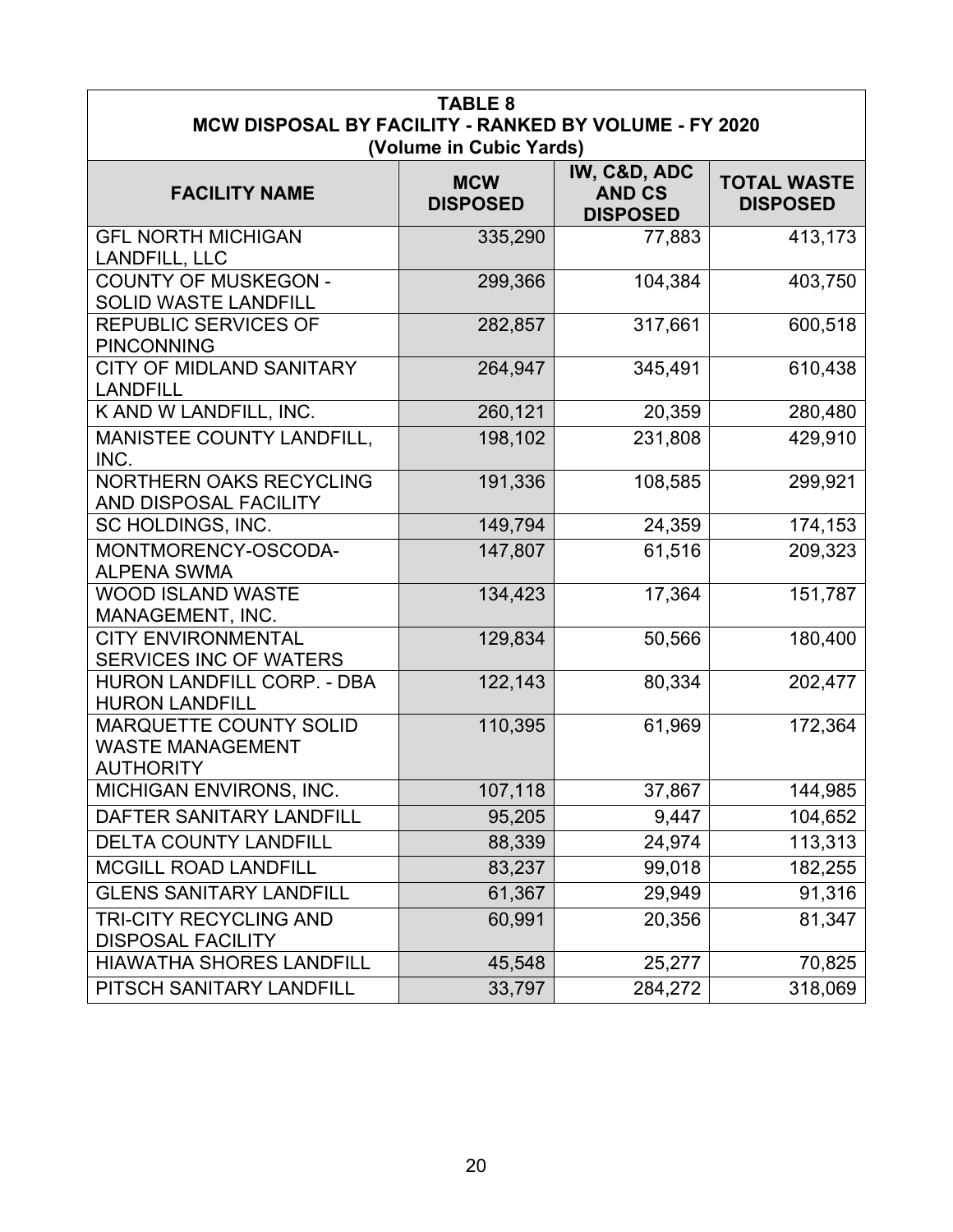| <b>TABLE 9</b><br>IW AND C&D DISPOSAL BY FACILITY - RANKED BY VOLUME - FY 2020 |                               |                                                  |                                       |
|--------------------------------------------------------------------------------|-------------------------------|--------------------------------------------------|---------------------------------------|
|                                                                                | (Volume in Cubic Yards)       |                                                  |                                       |
| <b>FACILITY NAME</b>                                                           | <b>MCW</b><br><b>DISPOSED</b> | IW, C&D, ADC<br><b>AND CS</b><br><b>DISPOSED</b> | <b>TOTAL WASTE</b><br><b>DISPOSED</b> |
| WOODLAND MEADOWS RDF-<br><b>VAN BUREN</b>                                      | 2,796,226                     | 2,670,928                                        | 5,467,154                             |
| <b>CARLETON FARMS LANDFILL</b>                                                 | 4,100,138                     | 1,911,427                                        | 6,011,565                             |
| <b>ADVANCED DISPOSAL</b><br><b>SERVICES ARBOR HILLS</b><br>LANDFILL, INC.      | 2,734,178                     | 1,516,836                                        | 4,251,014                             |
| <b>EAGLE VALLEY RECYCLE &amp;</b><br><b>DISPOSAL FACILITY</b>                  | 663,226                       | 895,723                                          | 1,558,949                             |
| <b>RIVERVIEW LAND PRESERVE</b>                                                 | 1,297,062                     | 874,305                                          | 2,171,367                             |
| <b>SAUK TRAIL HILLS LANDFILL</b>                                               | 734,662                       | 817,367                                          | 1,552,029                             |
| <b>VIENNA JUNCTION INDUSTRIAL</b><br>PARK SANITARY LANDFILL                    | 610,462                       | 807,367                                          | 1,417,829                             |
| PINE TREE ACRES, INC.                                                          | 6,970,893                     | 735,266                                          | 7,706,159                             |
| CITIZENS DISPOSAL, INC.                                                        | 568,513                       | 701,037                                          | 1,269,550                             |
| <b>CONSUMERS WEADOCK</b><br><b>COMPLEX</b>                                     | $\overline{0}$                | 562,508                                          | 562,508                               |
| <b>OTTAWA COUNTY FARMS</b><br><b>LANDFILL</b>                                  | 818,098                       | 508,149                                          | 1,326,247                             |
| <b>WESTSIDE RECYCLING &amp;</b><br><b>DISPOSAL FACILITY</b>                    | 553,136                       | 443,986                                          | 997,122                               |
| <b>LIBERTY ENVIRONMENTALISTS</b><br><b>LANDFILL</b>                            | $\overline{0}$                | 419,413                                          | 419,413                               |
| <b>AUTUMN HILLS RECYCLING</b><br>AND DISPOSAL FACILITY                         | 472,246                       | 393,609                                          | 865,855                               |
| <b>CITY OF MIDLAND SANITARY</b><br><b>LANDFILL</b>                             | 264,947                       | 345,491                                          | 610,438                               |
| <b>C &amp; C EXPANDED SANITARY</b><br><b>LANDFILL</b>                          | 790,870                       | 322,910                                          | 1,113,780                             |
| <b>REPUBLIC SERVICES OF</b><br><b>PINCONNING</b>                               | 282,857                       | 317,661                                          | 600,518                               |
| LAFARGE MIDWEST, INC.                                                          | 0                             | 295,506                                          | 295,506                               |
| PITSCH SANITARY LANDFILL                                                       | 33,797                        | 284,272                                          | 318,069                               |
| <b>OAKLAND HEIGHTS</b><br>DEVELOPMENT, INC.                                    | 547,927                       | 269,298                                          | 817,225                               |
| DTE MONROE POWER PLANT                                                         | 0                             | 239,098                                          | 239,098                               |
| MANISTEE COUNTY LANDFILL,<br>INC.                                              | 198,102                       | 231,808                                          | 429,910                               |
| SOUTHEAST BERRIEN COUNTY<br><b>LANDFILL</b>                                    | 863,871                       | 185,313                                          | 1,049,184                             |
| <b>VENICE PARK RECYCLING &amp;</b><br><b>DISPOSAL FACILITY</b>                 | 419,387                       | 171,862                                          | 591,249                               |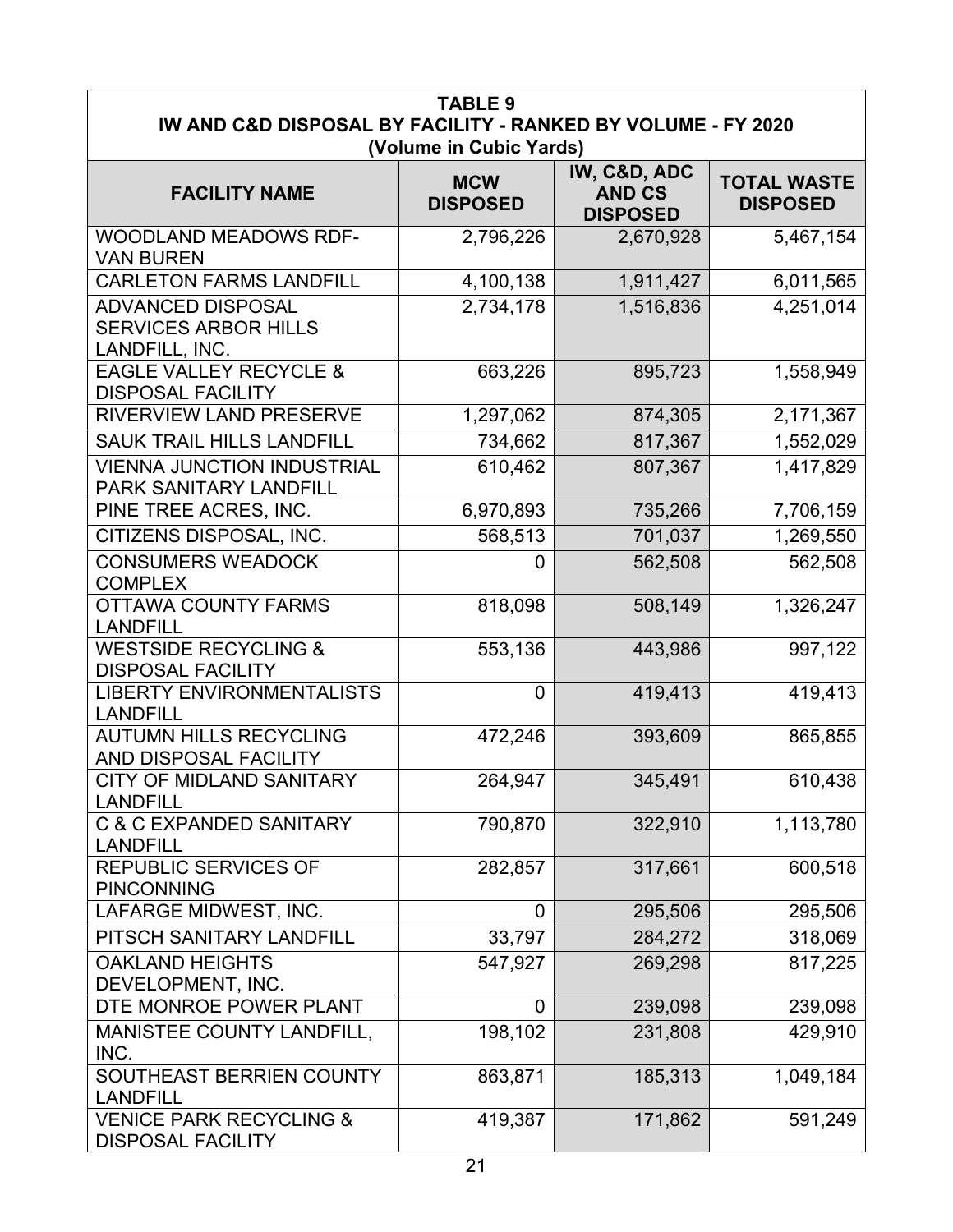| <b>TABLE 9</b><br>IW AND C&D DISPOSAL BY FACILITY - RANKED BY VOLUME - FY 2020<br>(Volume in Cubic Yards) |                               |                                                  |                                       |  |
|-----------------------------------------------------------------------------------------------------------|-------------------------------|--------------------------------------------------|---------------------------------------|--|
| <b>FACILITY NAME</b>                                                                                      | <b>MCW</b><br><b>DISPOSED</b> | IW, C&D, ADC<br><b>AND CS</b><br><b>DISPOSED</b> | <b>TOTAL WASTE</b><br><b>DISPOSED</b> |  |
| <b>SMITHS CREEK LANDFILL</b>                                                                              | 797,441                       | 171,067                                          | 968,508                               |  |
| <b>CONSUMERS ENERGY J H</b><br><b>CAMPBELL COMPLEX</b>                                                    | 0                             | 163,750                                          | 163,750                               |  |
| <b>DETROIT EDISON CO RANGE</b><br><b>RD ASH DISPOSAL</b>                                                  | $\overline{0}$                | 156,249                                          | 156,249                               |  |
| <b>BRENT RUN LANDFILL</b>                                                                                 | 580,118                       | 144,494                                          | 724,612                               |  |
| <b>WEXFORD COUNTY LANDFILL,</b><br><b>LLC</b>                                                             | 652,301                       | 142,142                                          | 794,443                               |  |
| <b>VERSO QUINNESEC, LLC</b>                                                                               | $\mathbf 0$                   | 136,248                                          | 136,248                               |  |
| PEOPLES LANDFILL, INC.                                                                                    | 483,550                       | 133,958                                          | 617,508                               |  |
| NORTHERN OAKS RECYCLING<br>AND DISPOSAL FACILITY                                                          | 191,336                       | 108,585                                          | 299,921                               |  |
| <b>COUNTY OF MUSKEGON -</b><br><b>SOLID WASTE LANDFILL</b>                                                | 299,366                       | 104,384                                          | 403,750                               |  |
| <b>MCGILL ROAD LANDFILL</b>                                                                               | 83,237                        | 99,018                                           | 182,255                               |  |
| HURON LANDFILL CORP. - DBA<br><b>HURON LANDFILL</b>                                                       | 122,143                       | 80,334                                           | 202,477                               |  |
| <b>GFL NORTH MICHIGAN</b><br><b>LANDFILL, LLC</b>                                                         | 335,290                       | 77,883                                           | 413,173                               |  |
| <b>MARQUETTE COUNTY SOLID</b><br><b>WASTE MANAGEMENT</b><br><b>AUTHORITY</b>                              | 110,395                       | 61,969                                           | 172,364                               |  |
| MONTMORENCY-OSCODA-<br><b>ALPENA SWMA</b>                                                                 | 147,807                       | 61,516                                           | 209,323                               |  |
| <b>CENTRAL SANITARY LANDFILL</b>                                                                          | 682,374                       | 61,481                                           | 743,855                               |  |
| <b>HAYWIRE LANDFILL</b>                                                                                   | $\overline{0}$                | 60,569                                           | 60,569                                |  |
| <b>CITY ENVIRONMENTAL</b><br>SERVICES, INC. OF WATERS                                                     | 129,834                       | 50,566                                           | 180,400                               |  |
| DETROIT EDISON CO SIBLEY<br><b>QUARRY</b>                                                                 | $\overline{0}$                | 48,170                                           | 48,170                                |  |
| MICHIGAN ENVIRONS, INC.                                                                                   | 107,118                       | 37,867                                           | 144,985                               |  |
| <b>VERSO ESCANABA, LLC</b>                                                                                | 0                             | 30,308                                           | 30,308                                |  |
| <b>GLENS SANITARY LANDFILL</b>                                                                            | 61,367                        | 29,949                                           | 91,316                                |  |
| <b>HIAWATHA SHORES LANDFILL</b>                                                                           | 45,548                        | 25,277                                           | 70,825                                |  |
| <b>DELTA COUNTY LANDFILL</b>                                                                              | 88,339                        | 24,974                                           | 113,313                               |  |
| SC HOLDINGS, INC.                                                                                         | 149,794                       | 24,359                                           | 174,153                               |  |
| K AND W LANDFILL, INC.                                                                                    | 260,121                       | 20,359                                           | 280,480                               |  |
| TRI-CITY RECYCLING AND<br><b>DISPOSAL FACILITY</b>                                                        | 60,991                        | 20,356                                           | 81,347                                |  |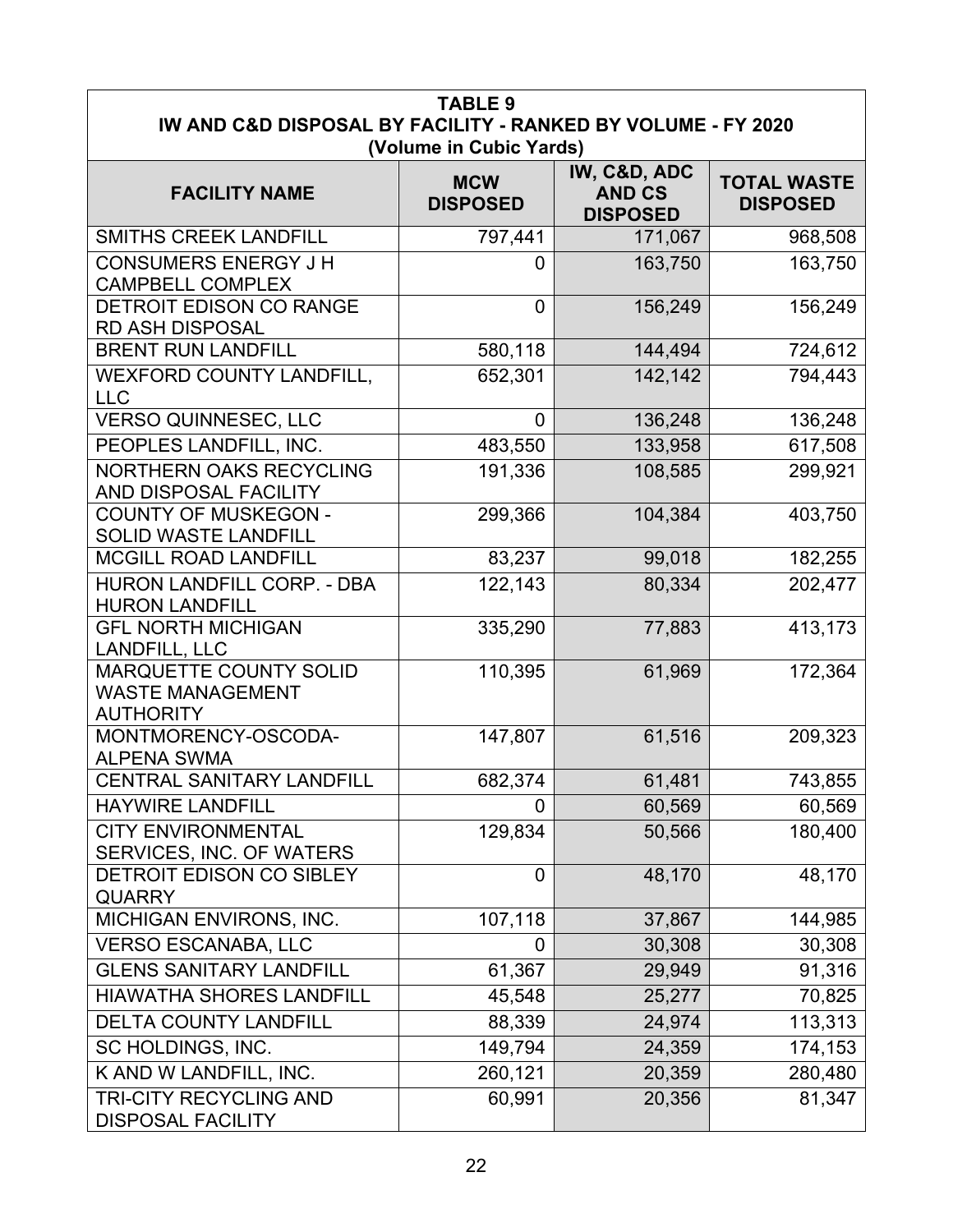| <b>TABLE 9</b><br>IW AND C&D DISPOSAL BY FACILITY - RANKED BY VOLUME - FY 2020<br>(Volume in Cubic Yards) |                               |                                                  |                                       |  |
|-----------------------------------------------------------------------------------------------------------|-------------------------------|--------------------------------------------------|---------------------------------------|--|
| <b>FACILITY NAME</b>                                                                                      | <b>MCW</b><br><b>DISPOSED</b> | IW, C&D, ADC<br><b>AND CS</b><br><b>DISPOSED</b> | <b>TOTAL WASTE</b><br><b>DISPOSED</b> |  |
| <b>WOOD ISLAND WASTE</b><br>MANAGEMENT, INC.                                                              | 134,423                       | 17,364                                           | 151,787                               |  |
| <b>EVER-GREEN LANDFILL AND</b><br><b>RECYCLING CENTER, LLC</b>                                            | $\Omega$                      | 16,335                                           | 16,335                                |  |
| DAFTER SANITARY LANDFILL                                                                                  | 95,205                        | 9,447                                            | 104,652                               |  |
| <b>RACER SAGINAW NODULAR</b><br><b>INDUSTRIAL LAND</b>                                                    | 0                             | 8,287                                            | 8,287                                 |  |
| <b>MATLIN ROAD LANDFILL</b>                                                                               | 0                             | 7,414                                            | 7,414                                 |  |
| <b>CITY OF LIVONIA LANDFILL</b>                                                                           | $\overline{0}$                | 2,978                                            | 2,978                                 |  |
| NIAGARA DEVELOPMENT, LLC<br>dba IN MICHIGAN AS NIAGARA<br><b>DEVELOPMENT PARTNERS</b>                     | $\overline{0}$                | 2,446                                            | 2,446                                 |  |
| <b>GRANGER WOOD STREET</b><br><b>LANDFILL</b>                                                             | 1,659,571                     | 1,955                                            | 1,661,526                             |  |
| <b>SPARTA FOUNDRY WASTE</b><br><b>FACILITY</b>                                                            | $\overline{0}$                | 1,511                                            | 1,511                                 |  |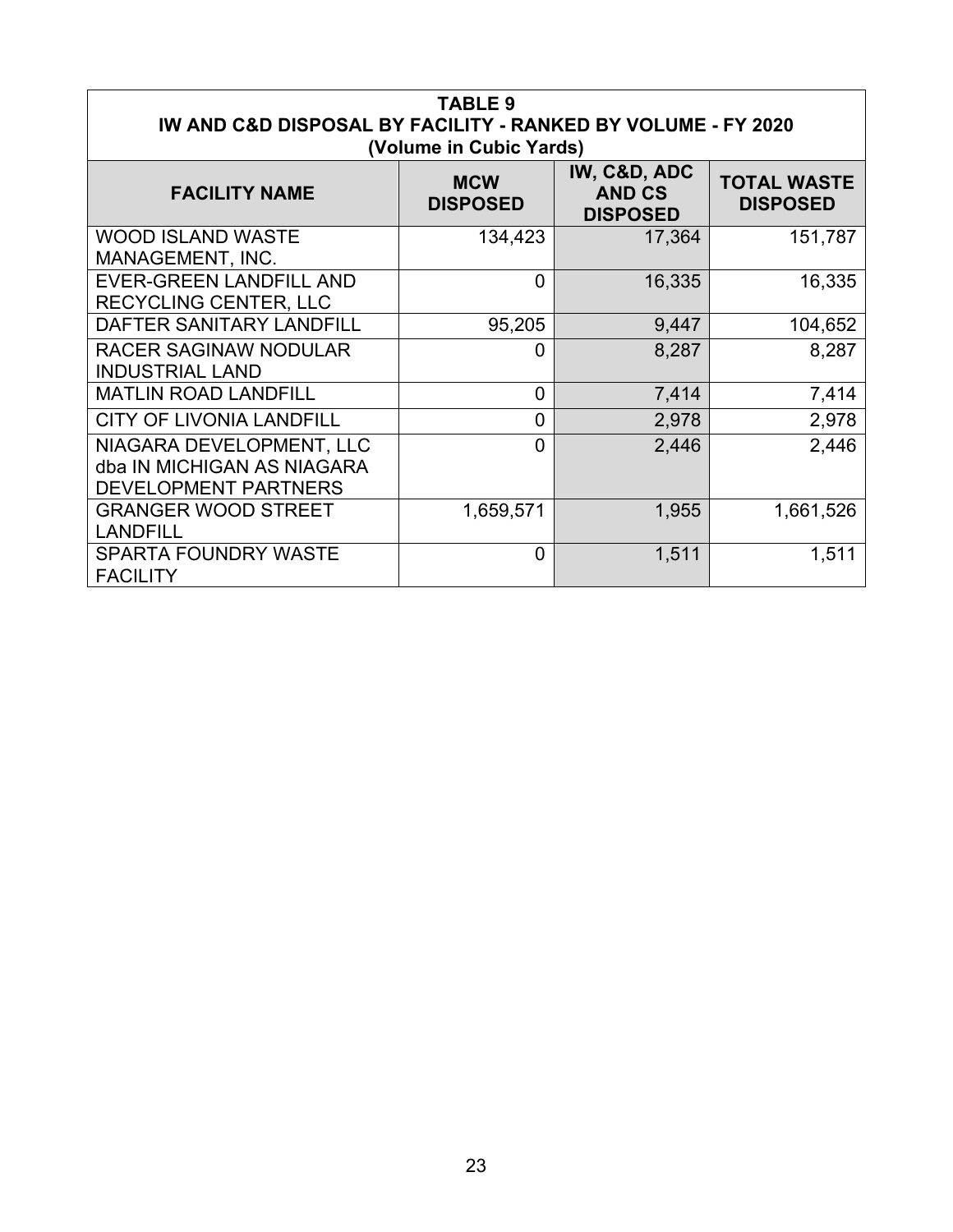#### CAPACITY INFORMATION

As defined in Section 11507a(1) of Part 115, "Remaining disposal capacity shall be calculated as the permitted capacity less waste in place for any area that has been constructed and is not yet closed plus the permitted capacity for each area that has a permit for construction under this part but has not yet been constructed." Table 10 presents projected remaining noncaptive disposal capacity, capacity used during the fiscal year, estimated years of remaining capacity (rounded to the nearest year) as reported by each facility, and an EGLE-calculated estimate of years of remaining capacity, for each noncaptive facility, alphabetically. The data presented in Column (C) for each facility are based on site-specific calculations, which may vary among facilities. The data representing capacity used in FY 2020 and estimated years remaining, as calculated by each facility, are presented for informational purposes only. It should also be noted that the amount of waste received at each facility may differ from the capacity used during the FY depending on the type of waste disposed and the degree of compaction.

EGLE used a simplistic formula to calculate estimated years of remaining capacity for each facility, using the data provided by each facility: Column (A) divided by Column (B) equals Column (D). Although, in some cases, the facility-projected years of remaining capacity in Column (C) equals the calculated remaining capacity in Column (D), it must be noted that each facility may have used a different formula to calculate their projected years of remaining capacity and, therefore, may differ from the calculations presented in Column (D).

24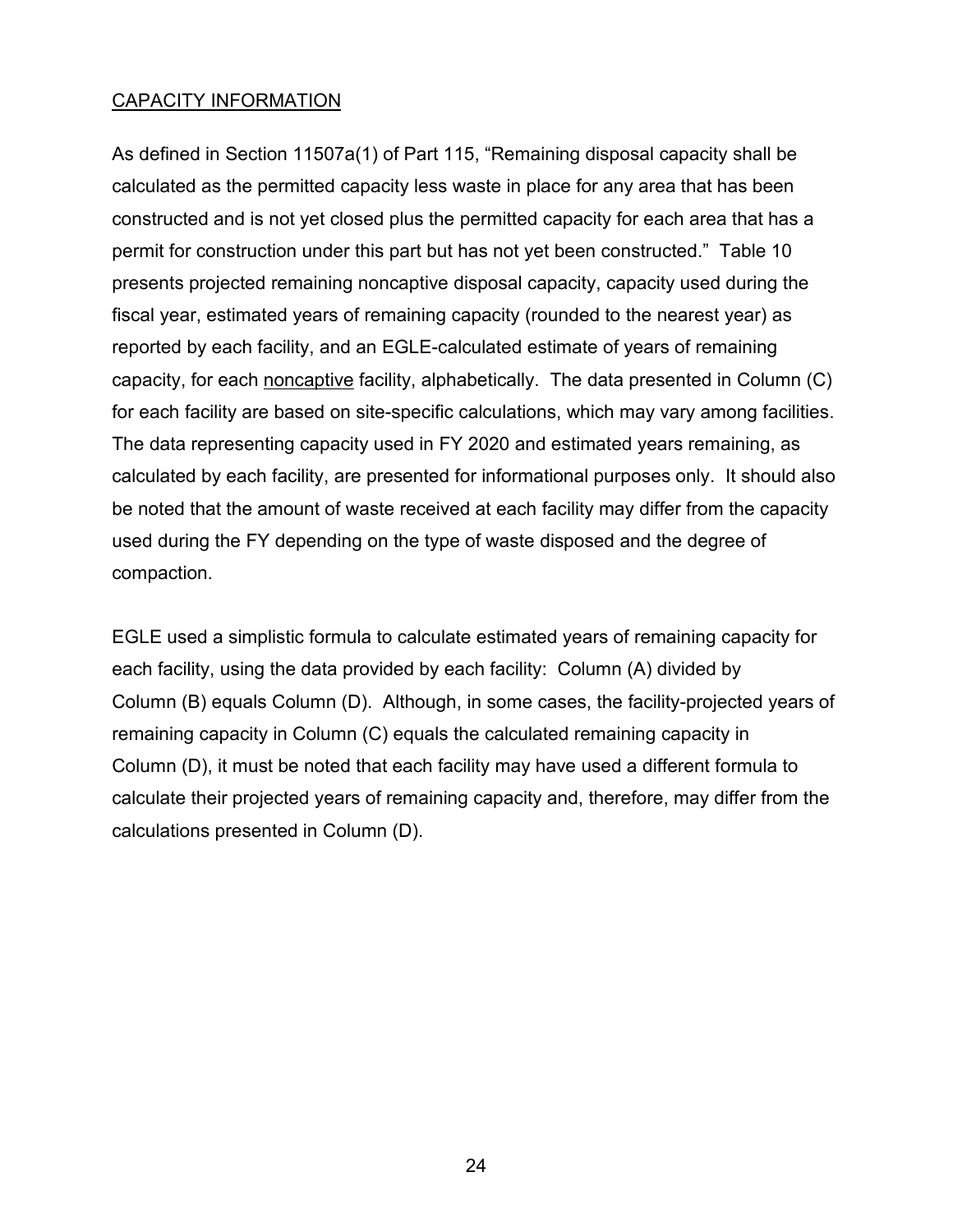|                                                                           |                                                                                            | <b>TABLE 10</b>                              |                                                                            |                                                        |  |  |
|---------------------------------------------------------------------------|--------------------------------------------------------------------------------------------|----------------------------------------------|----------------------------------------------------------------------------|--------------------------------------------------------|--|--|
|                                                                           | <b>FACILITY CAPACITY AND YEARS REMAINING FOR</b><br><b>NONCAPTIVE FACILITIES - FY 2020</b> |                                              |                                                                            |                                                        |  |  |
|                                                                           |                                                                                            | (Volume in Cubic Yards)                      |                                                                            |                                                        |  |  |
|                                                                           | (A)                                                                                        | (B)                                          | (C)                                                                        | (D)<br><b>CALCULATED</b>                               |  |  |
| <b>FACILITY NAME</b>                                                      | <b>REMAINING</b><br><b>CAPACITY</b>                                                        | <b>CAPACITY</b><br><b>USED IN</b><br>FY 2020 | <b>PROJECTED</b><br><b>YEARS OF</b><br><b>REMAINING</b><br><b>CAPACITY</b> | <b>YEARS OF</b><br><b>REMAINING</b><br><b>CAPACITY</b> |  |  |
|                                                                           |                                                                                            | <b>REPORTED BY THE LANDFILL</b>              |                                                                            |                                                        |  |  |
| <b>ADVANCED DISPOSAL</b><br><b>SERVICES ARBOR HILLS</b><br>LANDFILL, INC. | 14,268,691                                                                                 | 1,131,159                                    | 13                                                                         | 13 <sup>2</sup>                                        |  |  |
| <b>AUTUMN HILLS</b><br><b>RECYCLING AND</b><br><b>DISPOSAL FACILITY</b>   | 20,855,400                                                                                 | 369,200                                      | 56                                                                         | 56                                                     |  |  |
| <b>BRENT RUN LANDFILL</b>                                                 | 14,523,198                                                                                 | 267,721                                      | 32                                                                         | 54                                                     |  |  |
| <b>C &amp; C EXPANDED</b><br><b>SANITARY LANDFILL</b>                     | 40,794,996                                                                                 | 484,359                                      | 84                                                                         | 84                                                     |  |  |
| <b>CARLETON FARMS</b><br><b>LANDFILL</b>                                  | 48,828,601                                                                                 | 2,475,402                                    | 20                                                                         | 20                                                     |  |  |
| <b>CENTRAL SANITARY</b><br><b>LANDFILL</b>                                | 8,029                                                                                      | 347                                          | 23                                                                         | 23                                                     |  |  |
| CITIZENS DISPOSAL, INC.                                                   | 5,020,781                                                                                  | 516,715                                      | 10                                                                         | 10                                                     |  |  |
| <b>CITY ENVIRONMENTAL</b><br>SERVICES, INC. OF<br><b>WATERS</b>           | 14,776,958                                                                                 | 90,199                                       | 164                                                                        | 164                                                    |  |  |
| <b>CITY OF MIDLAND</b><br><b>SANITARY LANDFILL</b>                        | 6,669,437                                                                                  | 212,962                                      | 31                                                                         | 31                                                     |  |  |
| <b>COUNTY OF MUSKEGON -</b><br><b>SOLID WASTE LANDFILL</b>                | 230,205                                                                                    | 208,399                                      | $\mathbf{1}$                                                               | $\mathbf 1$                                            |  |  |
| <b>DAFTER SANITARY</b><br><b>LANDFILL</b>                                 | 3,332,202                                                                                  | 92,222                                       | 83                                                                         | 36                                                     |  |  |
| <b>DELTA COUNTY LANDFILL</b>                                              | 5,821,998                                                                                  | 66,650                                       | 87                                                                         | 87                                                     |  |  |
| <b>EAGLE VALLEY RECYCLE</b><br>& DISPOSAL FACILITY                        | 8,570,120                                                                                  | 634,980                                      | 17                                                                         | 13                                                     |  |  |
| <b>EVER-GREEN LANDFILL</b><br>AND RECYCLING CENTER,<br><b>LLC</b>         | 489,792                                                                                    | 12,000                                       | 41                                                                         | 41                                                     |  |  |
| <b>GFL NORTH MICHIGAN</b><br><b>LANDFILL, LLC</b>                         | 1,289,243                                                                                  | 206,586                                      | 6                                                                          | 6                                                      |  |  |
| <b>GLENS SANITARY</b><br><b>LANDFILL</b>                                  | 17,788,806                                                                                 | 45,658                                       | 390                                                                        | 390                                                    |  |  |
| <b>GRANGER GRAND RIVER</b><br><b>LANDFILL</b>                             | 5,410,901                                                                                  | $\mathbf 0$                                  | 30                                                                         | $\overline{0}$                                         |  |  |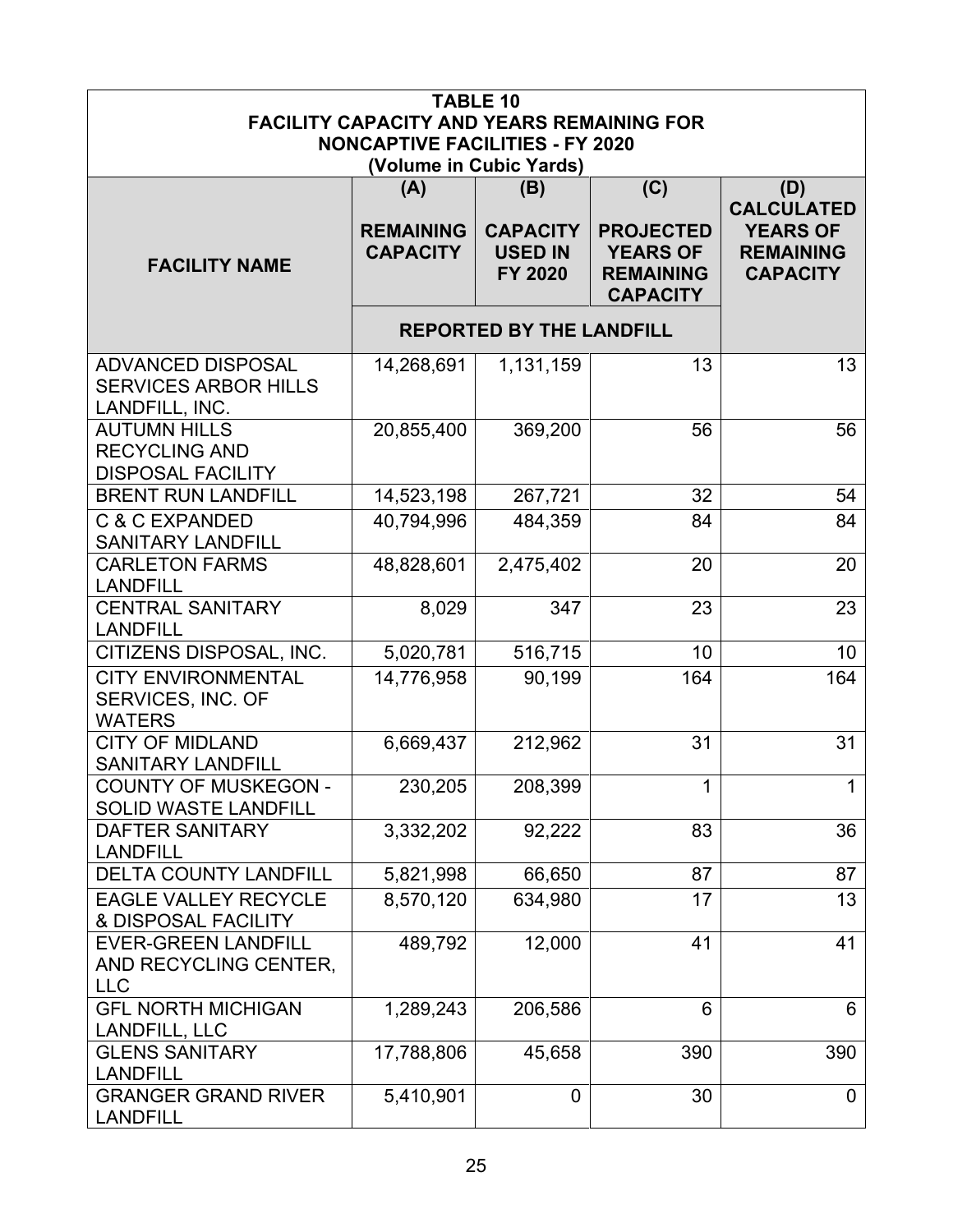| <b>TABLE 10</b><br><b>FACILITY CAPACITY AND YEARS REMAINING FOR</b><br><b>NONCAPTIVE FACILITIES - FY 2020</b> |                                            |                                                     |                                                                                   |                                                                                    |  |  |
|---------------------------------------------------------------------------------------------------------------|--------------------------------------------|-----------------------------------------------------|-----------------------------------------------------------------------------------|------------------------------------------------------------------------------------|--|--|
| (Volume in Cubic Yards)                                                                                       |                                            |                                                     |                                                                                   |                                                                                    |  |  |
| <b>FACILITY NAME</b>                                                                                          | (A)<br><b>REMAINING</b><br><b>CAPACITY</b> | (B)<br><b>CAPACITY</b><br><b>USED IN</b><br>FY 2020 | (C)<br><b>PROJECTED</b><br><b>YEARS OF</b><br><b>REMAINING</b><br><b>CAPACITY</b> | (D)<br><b>CALCULATED</b><br><b>YEARS OF</b><br><b>REMAINING</b><br><b>CAPACITY</b> |  |  |
|                                                                                                               |                                            | <b>REPORTED BY THE LANDFILL</b>                     |                                                                                   |                                                                                    |  |  |
| <b>GRANGER WOOD STREET</b><br><b>LANDFILL</b>                                                                 | 16,670,544                                 | 664,611                                             | 25                                                                                | 25                                                                                 |  |  |
| <b>HIAWATHA SHORES</b><br><b>LANDFILL</b>                                                                     | 1,733,063                                  | 70,827                                              | 68                                                                                | 24                                                                                 |  |  |
| <b>HURON LANDFILL CORP. -</b><br><b>DBA HURON LANDFILL</b>                                                    | 188,032                                    | 96,397                                              | $\overline{2}$                                                                    | $\overline{2}$                                                                     |  |  |
| K AND W LANDFILL, INC.                                                                                        | 1,230,365                                  | 180,780                                             | $\overline{7}$                                                                    | $\overline{7}$                                                                     |  |  |
| <b>LIBERTY</b><br><b>ENVIRONMENTALISTS</b><br><b>LANDFILL</b>                                                 | 2,598,064                                  | 419,413                                             | 6                                                                                 | $6\phantom{a}$                                                                     |  |  |
| <b>MANISTEE COUNTY</b><br>LANDFILL, INC.                                                                      | 8,250,017                                  | 208,727                                             | 40                                                                                | 40                                                                                 |  |  |
| <b>MARQUETTE COUNTY</b><br><b>SOLID WASTE</b><br><b>MANAGEMENT AUTHORITY</b>                                  | 600,000                                    | 50,000                                              | 12                                                                                | 12 <sup>2</sup>                                                                    |  |  |
| <b>MATLIN ROAD LANDFILL</b>                                                                                   | 338,053                                    | 7,413                                               | 123                                                                               | 46                                                                                 |  |  |
| <b>MCGILL ROAD LANDFILL</b>                                                                                   | 327,907                                    | 59,093                                              | 4                                                                                 | 6                                                                                  |  |  |
| <b>MICHIGAN ENVIRONS INC</b>                                                                                  | 2,075,206                                  | 90,360                                              | 32                                                                                | 23                                                                                 |  |  |
| MONTMORENCY-OSCODA-<br><b>ALPENA SWMA</b>                                                                     | 1,883,468                                  | 137,300                                             | 14                                                                                | 14                                                                                 |  |  |
| NIAGARA DEVELOPMENT,<br>LLC dba IN MICHIGAN AS<br>NIAGARA DEVELOPMENT<br><b>PARTNERS</b>                      | 1,846,554                                  | 2,740                                               | 674                                                                               | 674                                                                                |  |  |
| <b>NORTHERN OAKS</b><br><b>RECYCLING AND</b><br><b>DISPOSAL FACILITY</b>                                      | 6,263,999                                  | 149,962                                             | 42                                                                                | 42                                                                                 |  |  |
| <b>OAKLAND HEIGHTS</b><br>DEVELOPMENT, INC.                                                                   | 970,419                                    | 272,453                                             | 4                                                                                 | $\overline{4}$                                                                     |  |  |
| <b>ORCHARD HILL SANITARY</b><br><b>LANDFILL</b>                                                               | 15,975,529                                 | 307,783                                             | 52                                                                                | 52                                                                                 |  |  |
| <b>OTTAWA COUNTY FARMS</b><br><b>LANDFILL</b>                                                                 | 32,961,867                                 | 665,043                                             | 50                                                                                | 50                                                                                 |  |  |
| PEOPLES LANDFILL, INC.                                                                                        | 4,966,073                                  | 233,860                                             | 21                                                                                | 21                                                                                 |  |  |
| PINE TREE ACRES, INC.                                                                                         | 39,347,284                                 | 3,062,037                                           | 24                                                                                | 13                                                                                 |  |  |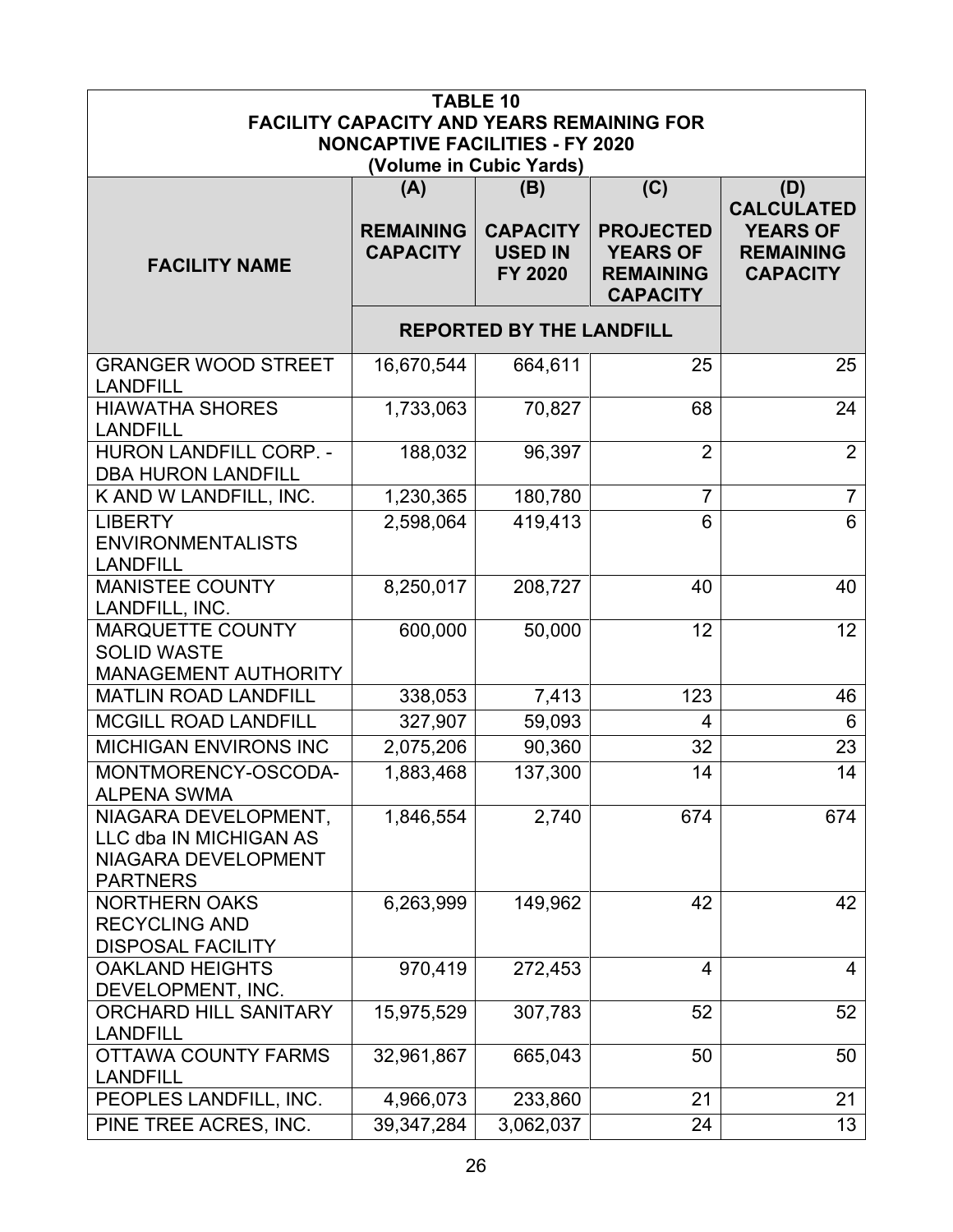| <b>TABLE 10</b><br><b>FACILITY CAPACITY AND YEARS REMAINING FOR</b><br><b>NONCAPTIVE FACILITIES - FY 2020</b> |                                     |                                                     |                                                                            |                                                                             |  |
|---------------------------------------------------------------------------------------------------------------|-------------------------------------|-----------------------------------------------------|----------------------------------------------------------------------------|-----------------------------------------------------------------------------|--|
|                                                                                                               |                                     | (Volume in Cubic Yards)                             |                                                                            |                                                                             |  |
|                                                                                                               | (A)                                 | (B)                                                 | (C)                                                                        | (D)                                                                         |  |
| <b>FACILITY NAME</b>                                                                                          | <b>REMAINING</b><br><b>CAPACITY</b> | <b>CAPACITY</b><br><b>USED IN</b><br><b>FY 2020</b> | <b>PROJECTED</b><br><b>YEARS OF</b><br><b>REMAINING</b><br><b>CAPACITY</b> | <b>CALCULATED</b><br><b>YEARS OF</b><br><b>REMAINING</b><br><b>CAPACITY</b> |  |
|                                                                                                               |                                     | <b>REPORTED BY THE LANDFILL</b>                     |                                                                            |                                                                             |  |
| <b>PITSCH SANITARY</b><br><b>LANDFILL</b>                                                                     | 1,175,286                           | 318,068                                             | 20                                                                         | $\overline{4}$                                                              |  |
| <b>REPUBLIC SERVICES OF</b><br><b>PINCONNING</b>                                                              | 1,534,128                           | 140,902                                             | 11                                                                         | 11                                                                          |  |
| <b>RIVERVIEW LAND</b><br><b>PRESERVE</b>                                                                      | 8,046,900                           | 733,780                                             | 11                                                                         | 11                                                                          |  |
| <b>SAUK TRAIL HILLS</b><br><b>LANDFILL</b>                                                                    | 5,059,452                           | 645,212                                             | 8                                                                          | 8                                                                           |  |
| SC HOLDINGS, INC.                                                                                             | 1,885,890                           | 90,545                                              | 23                                                                         | 21                                                                          |  |
| <b>SMITHS CREEK LANDFILL</b>                                                                                  | 17,726,169                          | 311,898                                             | 57                                                                         | 57                                                                          |  |
| <b>SOUTH KENT LANDFILL</b>                                                                                    | 4,284,841                           | 340,202                                             | 7                                                                          | 13                                                                          |  |
| <b>SOUTHEAST BERRIEN</b><br><b>COUNTY LANDFILL</b>                                                            | 3,814,784                           | 313,884                                             | 12                                                                         | 12                                                                          |  |
| TRI-CITY RECYCLING AND<br><b>DISPOSAL FACILITY</b>                                                            | 16,688,812                          | 42,596                                              | 392                                                                        | 392                                                                         |  |
| <b>VENICE PARK RECYCLING</b><br>& DISPOSAL FACILITY                                                           | 7,511,410                           | 213,354                                             | 35                                                                         | 35                                                                          |  |
| <b>VIENNA JUNCTION</b><br><b>INDUSTRIAL PARK</b><br><b>SANITARY LANDFILL</b>                                  | 3,660,165                           | 388,532                                             | 9                                                                          | 9                                                                           |  |
| <b>WESTSIDE RECYCLING &amp;</b><br><b>DISPOSAL FACILITY</b>                                                   | 35,260,892                          | 371,167                                             | 95                                                                         | 95                                                                          |  |
| <b>WEXFORD COUNTY</b><br><b>LANDFILL, LLC</b>                                                                 | 18,174,421                          | 355,425                                             | 51                                                                         | 51                                                                          |  |
| <b>WOOD ISLAND WASTE</b><br><b>MANAGEMENT INC</b>                                                             | 1,885,472                           | 124,084                                             | 6                                                                          | 15                                                                          |  |
| <b>WOODLAND MEADOWS</b><br><b>RDF-VAN BUREN</b>                                                               | 7,106,000                           | 2,308,000                                           | 3                                                                          | 3                                                                           |  |
| <b>TOTAL</b>                                                                                                  |                                     |                                                     |                                                                            |                                                                             |  |

Based on current capacity used for FY 2020 (20,191,007 cubic yards) and total remaining capacity at noncaptive facilities (480,720,424 cubic yards), which may include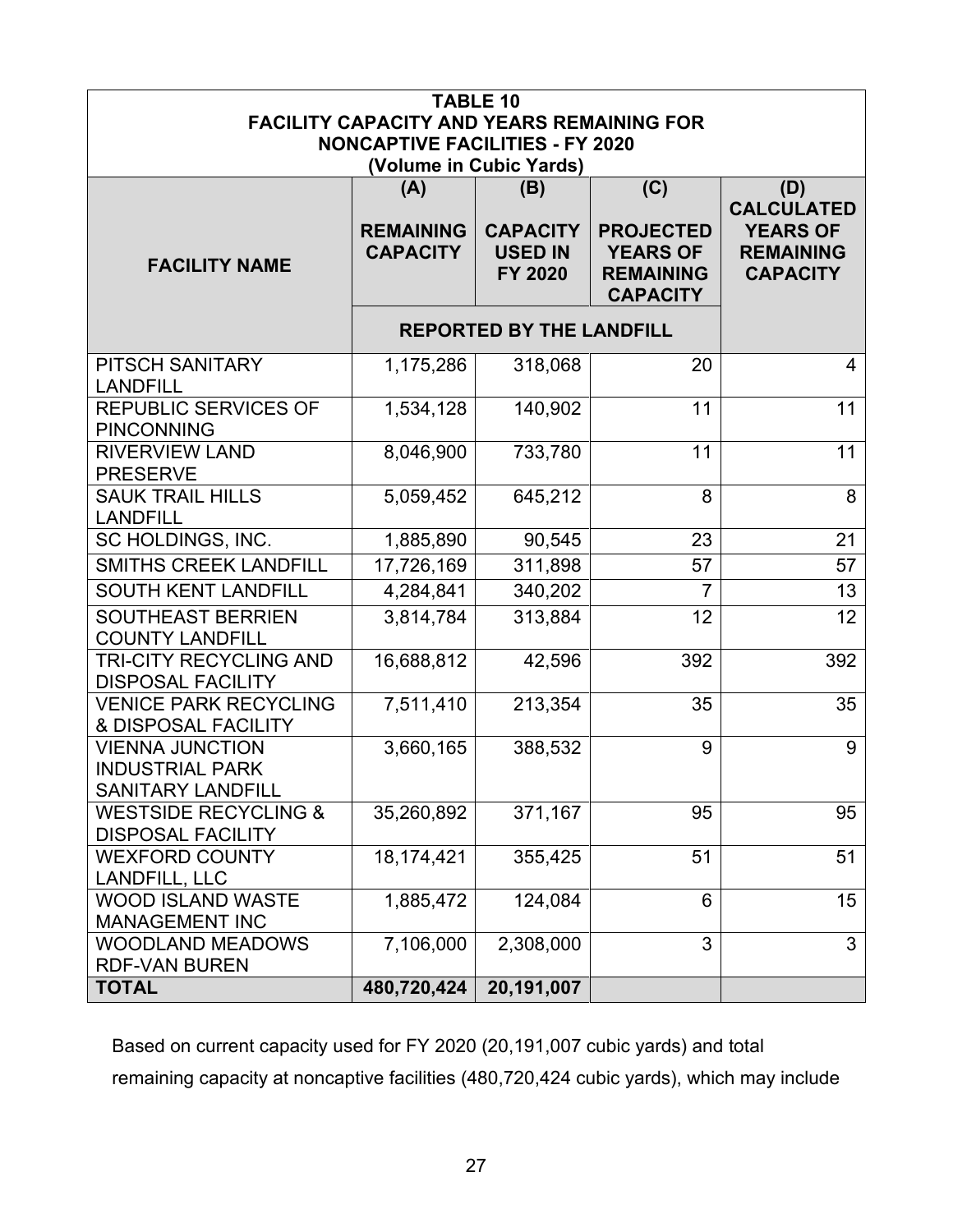additional capacity permitted<sup>[7](#page-29-0)</sup> during the fiscal year and using the same calculation for deriving the values in Column (D), it is estimated that Michigan noncaptive landfills have approximately 24 years of remaining disposal capacity left. This estimate does not take into consideration any projected increase or decrease in waste disposal rates, waste diversion programs, or any county-imposed restrictions such as volume limitations, any special conditions, or the waste import/export authorizations of each county.

<span id="page-29-0"></span><sup>&</sup>lt;sup>7</sup> Construction permits were issued to the following landfills and were reflected in their Combined Report forms; these permits increased or decreased their disposal capacities and have been reflected in this report: PINE TREE ACRES INC.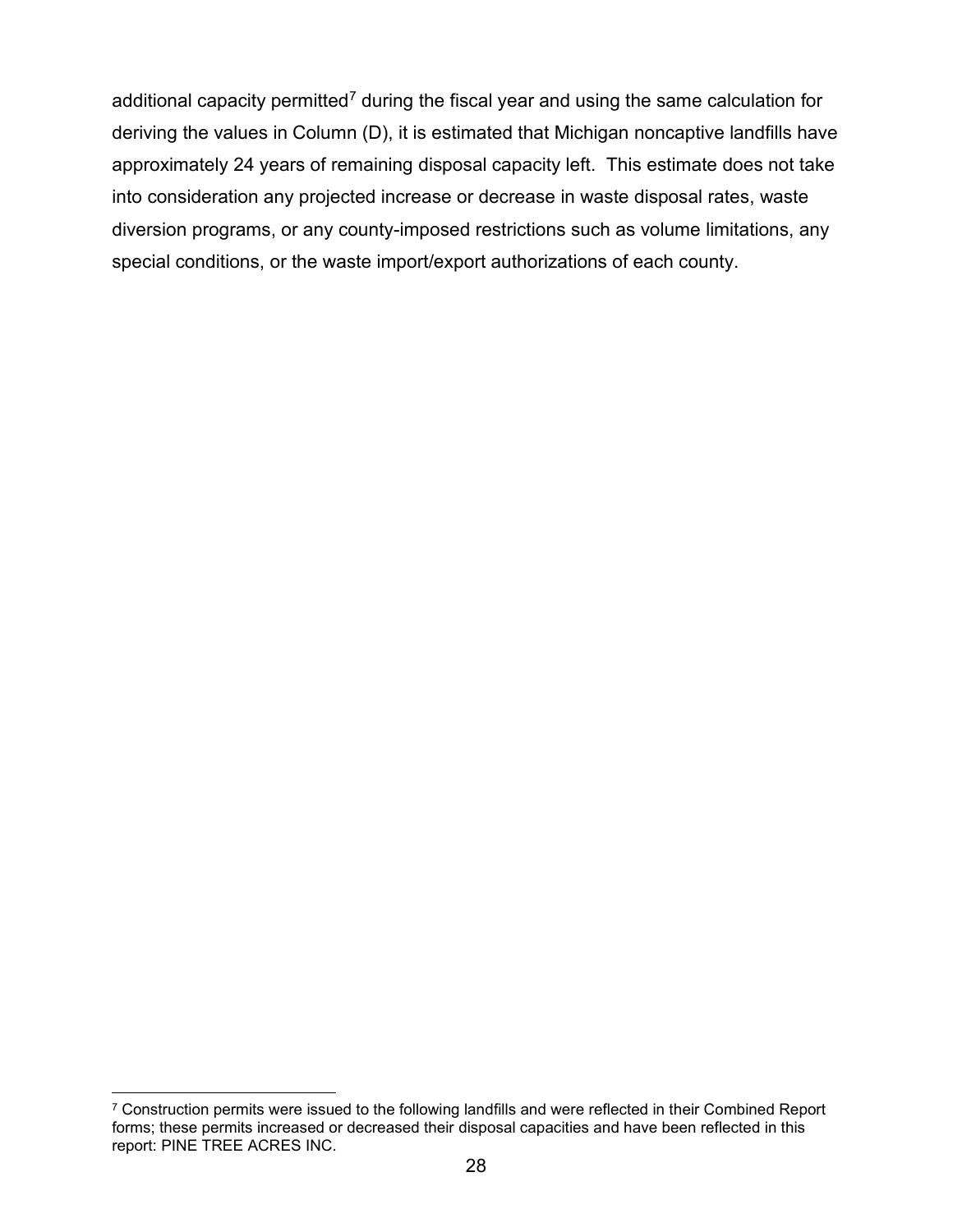#### APPENDIX A **WASTE TYPE KEY**

#### APPENDIX A – WASTE TYPE KEY

| <b>WASTE TYPE KEY</b>                                      |                                              |                              |  |  |
|------------------------------------------------------------|----------------------------------------------|------------------------------|--|--|
|                                                            | <b>Description</b>                           | <b>Reference</b>             |  |  |
| <b>Commercial Waste</b><br><b>Municipal &amp;</b><br>(MCW) | <b>Commercial Waste</b>                      | R 299.4102(b)                |  |  |
|                                                            | Garbage                                      | 324.11503(20)                |  |  |
|                                                            | Household Waste                              | R 299.4103(k)                |  |  |
|                                                            | Medical Waste (Regulated)                    | R 299.4104(a) & 324.11504(6) |  |  |
|                                                            | Municipal Solid Waste Incinerator Ash        | 324.11504(15)                |  |  |
|                                                            | Ashes                                        | 324.11502(2)                 |  |  |
|                                                            | <b>Auto Shredder Residue</b>                 |                              |  |  |
|                                                            | Cement Kiln Dust (CKD)                       | 324.11502(12)                |  |  |
|                                                            | <b>Coal Ash</b>                              | 324.11502(15) & (16)         |  |  |
|                                                            | Coal Bottom Ash                              | 324.11502(19)                |  |  |
|                                                            | <b>Flue Gas Desulfurization Material</b>     | 324.11503(16)                |  |  |
|                                                            | <b>Food Processing Residuals</b>             | 324.11503(17)                |  |  |
|                                                            | Food Processing Waste                        | R 299.4103(d)                |  |  |
| Industrial Waste (IW)                                      | <b>Foundry Sand</b>                          | 324.11503(18)                |  |  |
|                                                            | <b>Industrial Waste</b>                      | 324.11504(2) & R 299.4103(n) |  |  |
|                                                            | Lime Kiln Dust                               | 324.11504(9)                 |  |  |
|                                                            | Low-Hazard Industrial Waste                  | 324.11504(10)                |  |  |
|                                                            | Pulp and Paper Mil Ash                       | 324.11504(22)                |  |  |
|                                                            | <b>Pulp and Paper Mill Material</b>          | 324.11504(23)                |  |  |
|                                                            | Sludge                                       | R 299.4105(e)                |  |  |
|                                                            | Segregated Waste Types for Purposes of PCF:  | 324.11525(3)                 |  |  |
|                                                            | Coal Ash; Wood Ash; CKD; Wastewater Sludge;  |                              |  |  |
|                                                            | Wood Sediment; Paper Sediment; Foundry Sand; |                              |  |  |
|                                                            | and Other Approved Materials                 |                              |  |  |
|                                                            | <b>TENORM</b>                                | 324.11104(7)                 |  |  |
|                                                            | Wood Ash                                     | 324.11506(13)                |  |  |
|                                                            | Asbestos Waste                               | R 299.4101(k)                |  |  |
| Demolition Waste<br><b>Construction &amp;</b>              | <b>Construction and Demolition Waste</b>     | R 299.4102(f)                |  |  |
| (C&D)                                                      | Scrap Wood                                   | 324.11505(8)                 |  |  |
|                                                            | <b>Treated Wood</b>                          | 324.11506(8)                 |  |  |
|                                                            | Wood                                         | 324.11506(12)                |  |  |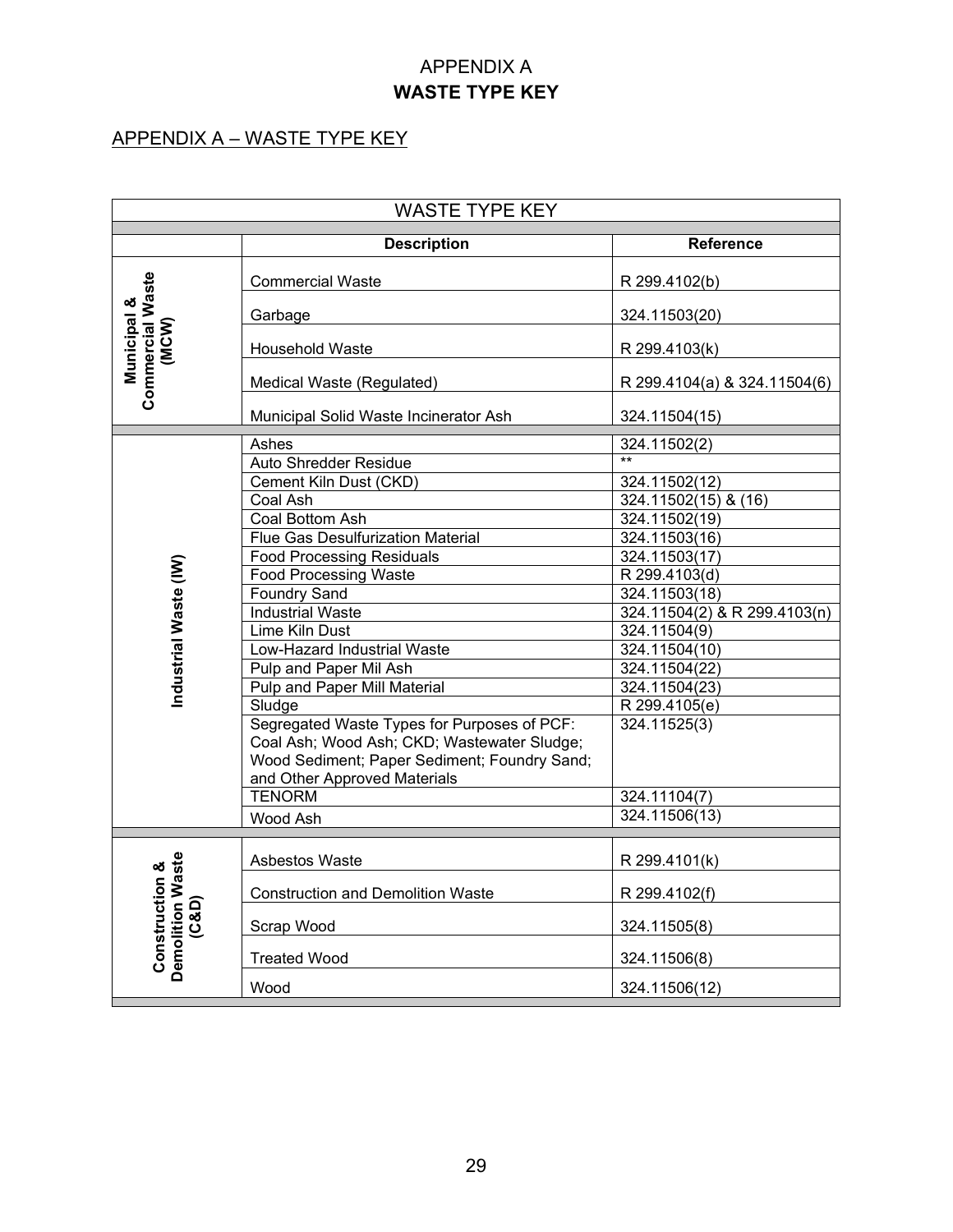#### APPENDIX A **WASTE TYPE KEY**

#### APPENDIX A – WASTE TYPE KEY

| <b>WASTE TYPE KEY</b>         |                                        |                                       |  |  |  |  |
|-------------------------------|----------------------------------------|---------------------------------------|--|--|--|--|
|                               | <b>Description</b><br><b>Reference</b> |                                       |  |  |  |  |
| Construction Soils<br>(CS)    | <b>Contaminated Soils</b>              | $***$                                 |  |  |  |  |
|                               | <b>Class B ADC</b>                     | R 299.4429(2)(b)                      |  |  |  |  |
|                               | -Chipped Tires                         | 16901(cc)(v)                          |  |  |  |  |
|                               | -Coal or Wood Ash                      | 324.11502(15) &<br>(16)/324.11506(13) |  |  |  |  |
| Alternative Daily cover (ADC) | -Foundry Sand                          | 11503(18)                             |  |  |  |  |
|                               | -Sludge                                | R 299.4105(e)                         |  |  |  |  |
|                               | <b>Class C ADC</b>                     | R 299.429(2)(c)                       |  |  |  |  |
|                               | -Contaminated Soils                    | $***$                                 |  |  |  |  |
|                               | -Auto Shredder Residue                 | $***$                                 |  |  |  |  |
|                               | -Other Approved                        | R 299.429(2)(c)(iv)                   |  |  |  |  |

| <b>**Auto Shredder Residue</b> | means non-metallic waste material remaining after removal of metal scrap<br>from shredded vehicles, household and commercial appliances, or other<br>shredded items; also referenced as auto fluff.                                                                                                                                                                                                                                                                                                                                                                                                                                                                |
|--------------------------------|--------------------------------------------------------------------------------------------------------------------------------------------------------------------------------------------------------------------------------------------------------------------------------------------------------------------------------------------------------------------------------------------------------------------------------------------------------------------------------------------------------------------------------------------------------------------------------------------------------------------------------------------------------------------|
| <b>***Contaminated Soils</b>   | means any excavated soil or dredge sediment that is contaminated by a<br>hazardous substance that falls below part 201 generic residential soil direct<br>contact cleanup criteria and hazardous substances in leachate from the soil<br>or sediment, using, at the option of the generator, EPA method 1311, 1312,<br>or any other leaching protocol approved by the department, fall below part<br>201 generic residential health based groundwater drinking water values or<br>criteria, and the soil or sediment would not cause a violation of any surface<br>water quality standard established under Part 31 at the area of placement,<br>disposal, or use. |

[Link to Part 115, Solid Waste Management, MCL 324.11501](http://www.legislature.mi.gov/documents/mcl/pdf/mcl-451-1994-ii-3-115.pdf) *et seq.*

[Link to Part 115, Solid Waste Management Act Administrative Rules, MAC R 229.4101](http://dmbinternet.state.mi.us/DMB/orrdocs/AdminCode/1485_2014-146EQ_AdminCode.pdf)  *[et seq](http://dmbinternet.state.mi.us/DMB/orrdocs/AdminCode/1485_2014-146EQ_AdminCode.pdf)*.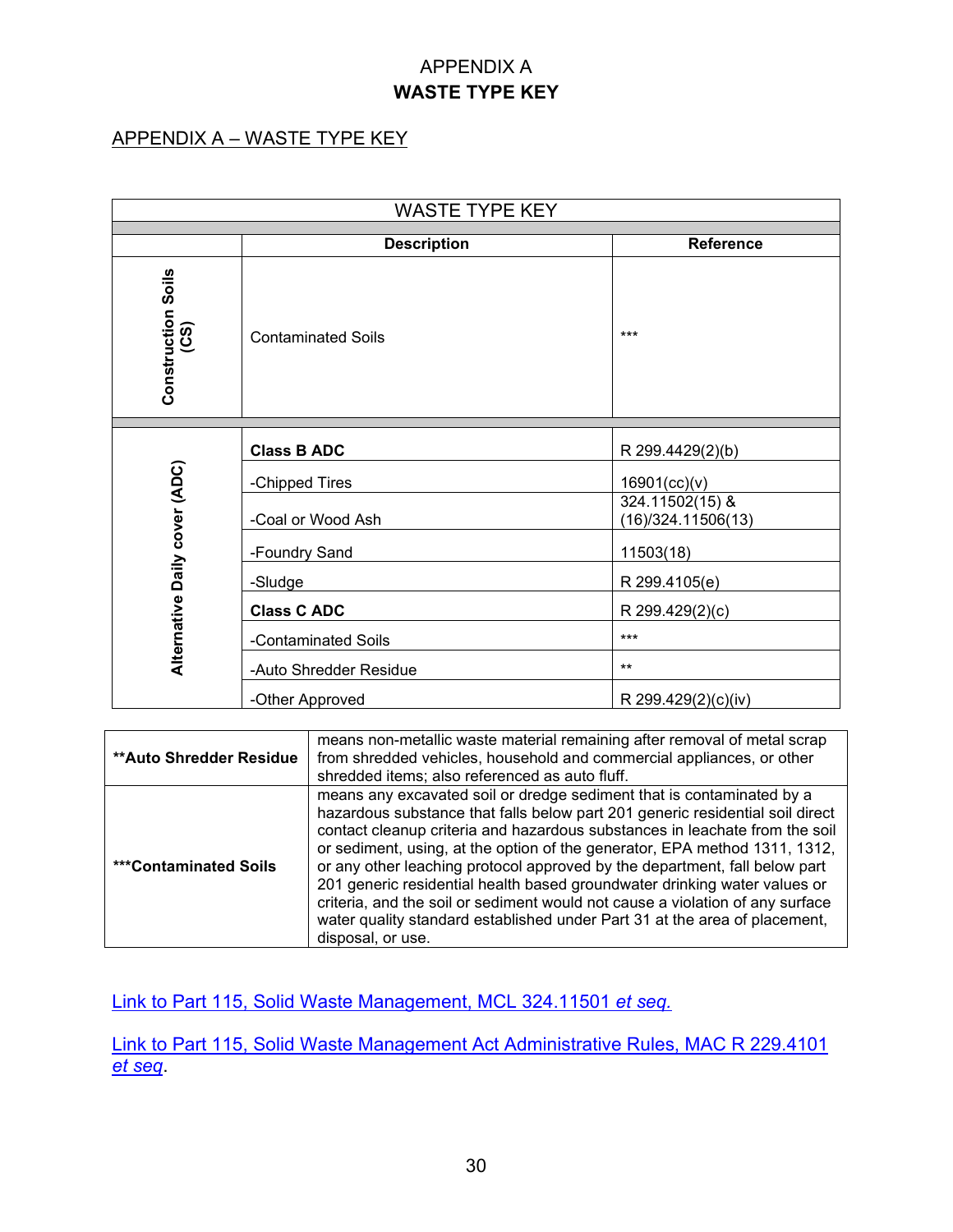(All Values are in Cubic Yards)

#### APPENDIX B – LANDFILL DISPOSAL BY WASTE ORIGIN AND TYPE

The Appendix of this report lists alphabetically every reporting landfill and indicates the amount of waste received at the landfill, the type of waste received, and the place of origin of that waste.

| ADVANCED DISPOSAL SERVICES ARBOR HILLS LANDFILL, INC.<br>(WASHTENAW COUNTY) |                |          |                |                |                          |  |
|-----------------------------------------------------------------------------|----------------|----------|----------------|----------------|--------------------------|--|
| <b>ORIGIN</b>                                                               | <b>MCW</b>     | IW       | C&D            | <b>ADC</b>     | $\mathsf{CS}\phantom{0}$ |  |
| <b>GENESEE</b>                                                              | 260            | 280      | 0              | 0              | 0                        |  |
| <b>INGHAM</b>                                                               | 100            | 20       | $\overline{0}$ | $\overline{0}$ | 285                      |  |
| <b>KENT</b>                                                                 | $\overline{0}$ | $\Omega$ | 12,295         | 0              | 0                        |  |
| <b>LENAWEE</b>                                                              | 306            | 565      | 260            | 0              | 868                      |  |
| <b>LIVINGSTON</b>                                                           | 37,416         | 3,822    | 7,470          | 0              | 366                      |  |
| <b>MACOMB</b>                                                               | 4,506          | 2,309    | 8,181          | 0              | 40,216                   |  |
| <b>MIDLAND</b>                                                              | 3,886          | 0        | 52             | 0              | 0                        |  |
| <b>MONROE</b>                                                               | 329            | $\Omega$ | $\Omega$       | $\overline{0}$ | 0                        |  |
| <b>OAKLAND</b>                                                              | 1,266,343      | 23,382   | 166,587        | 24             | 24,318                   |  |
| <b>OHIO</b>                                                                 | 0              | 6,442    | 30             | $\overline{0}$ | 0                        |  |
| <b>WASHTENAW</b>                                                            | 506,917        | 46,084   | 161,977        | 0              | 121,345                  |  |
| <b>WAYNE</b>                                                                | 914,115        | 41,742   | 432,913        | $\overline{0}$ | 415,003                  |  |
| <b>TOTALS</b>                                                               | 2,734,178      | 124,646  | 789,765        | 24             | 602,401                  |  |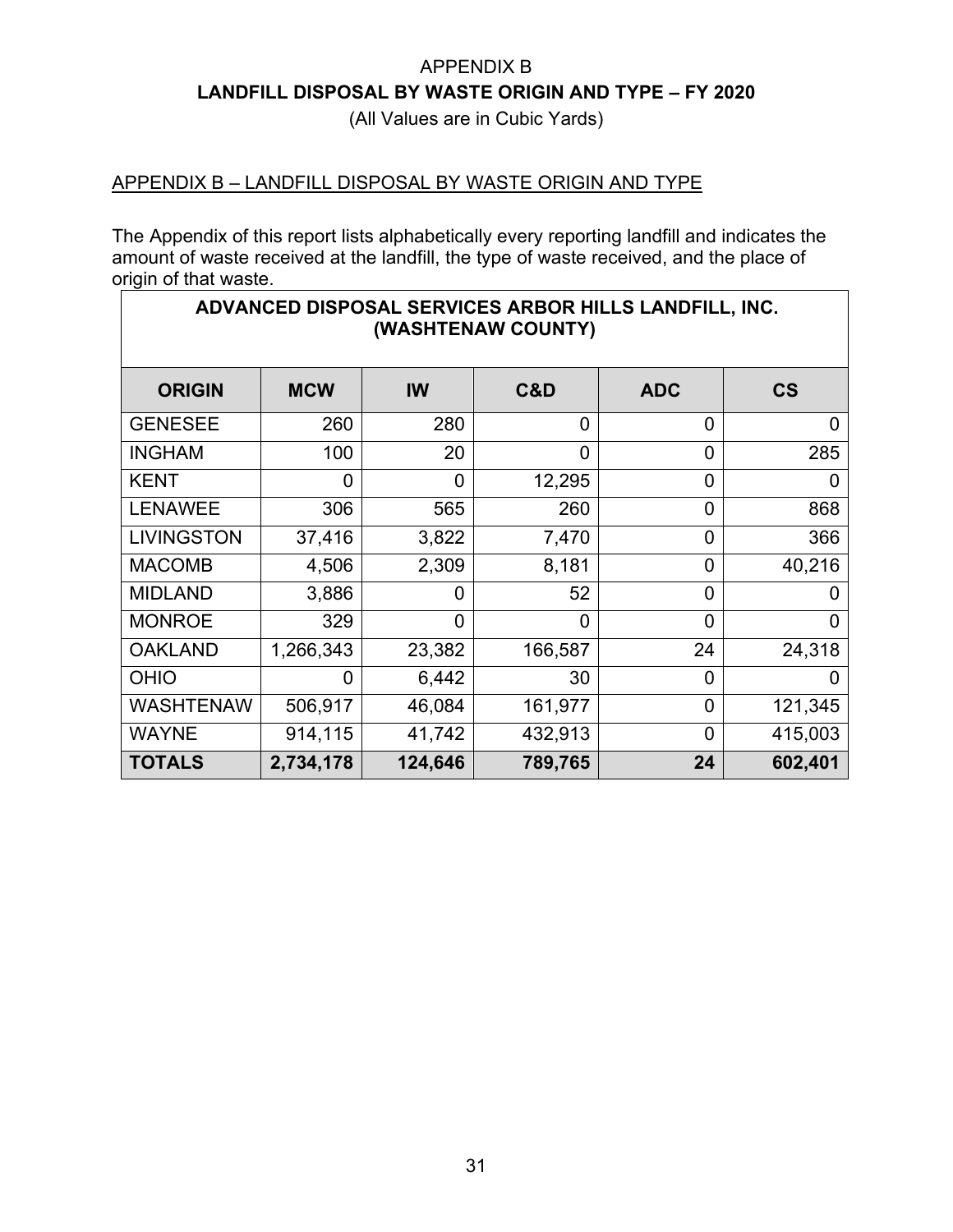| AUTUMN HILLS RECYCLING AND DISPOSAL FACILITY<br>(OTTAWA COUNTY) |            |                |                |                |                |  |
|-----------------------------------------------------------------|------------|----------------|----------------|----------------|----------------|--|
| <b>ORIGIN</b>                                                   | <b>MCW</b> | IW             | C&D            | <b>ADC</b>     | <b>CS</b>      |  |
| <b>ALLEGAN</b>                                                  | 32,847     | 100,802        | 10,598         | 0              | 7,035          |  |
| <b>BARRY</b>                                                    | 280        | 431            | 156            | $\overline{0}$ | O              |  |
| <b>BERRIEN</b>                                                  | 17         | 81             | 114            | $\overline{0}$ | 0              |  |
| <b>BRANCH</b>                                                   | 0          | 3              | $\overline{0}$ | 0              | 0              |  |
| <b>CALHOUN</b>                                                  | 21         | 515            | 488            | 0              | 0              |  |
| <b>CLINTON</b>                                                  | 3          | 0              | $\overline{0}$ | 0              | 0              |  |
| <b>EATON</b>                                                    | 23         | $\overline{2}$ | 31             | $\overline{0}$ | $\overline{0}$ |  |
| <b>IONIA</b>                                                    | 4,467      | 284            | 99             | $\overline{0}$ | 281            |  |
| <b>KALAMAZOO</b>                                                | 373        | 2,487          | 519            | $\overline{0}$ | 30             |  |
| <b>KENT</b>                                                     | 82,456     | 49,618         | 9,990          | 1,800          | 900            |  |
| <b>MASON</b>                                                    | 25         | 20             | 0              | 0              | 50             |  |
| <b>MECOSTA</b>                                                  | 0          | 105            | $\overline{0}$ | $\overline{0}$ | $\Omega$       |  |
| <b>MONTCALM</b>                                                 | 981        | 41             | $\overline{0}$ | $\overline{0}$ | 1,265          |  |
| <b>MUSKEGON</b>                                                 | 53,918     | 9,906          | 302            | $\mathbf 0$    | 20             |  |
| <b>OCEANA</b>                                                   | 0          | 115            | $\Omega$       | $\overline{0}$ | 0              |  |
| <b>OTTAWA</b>                                                   | 295,975    | 127,409        | 40,802         | 21,160         | 2,730          |  |
| <b>VAN BUREN</b>                                                | 860        | 533            | 127            | 0              | 2,760          |  |
| <b>TOTALS</b>                                                   | 472,246    | 292,352        | 63,226         | 22,960         | 15,071         |  |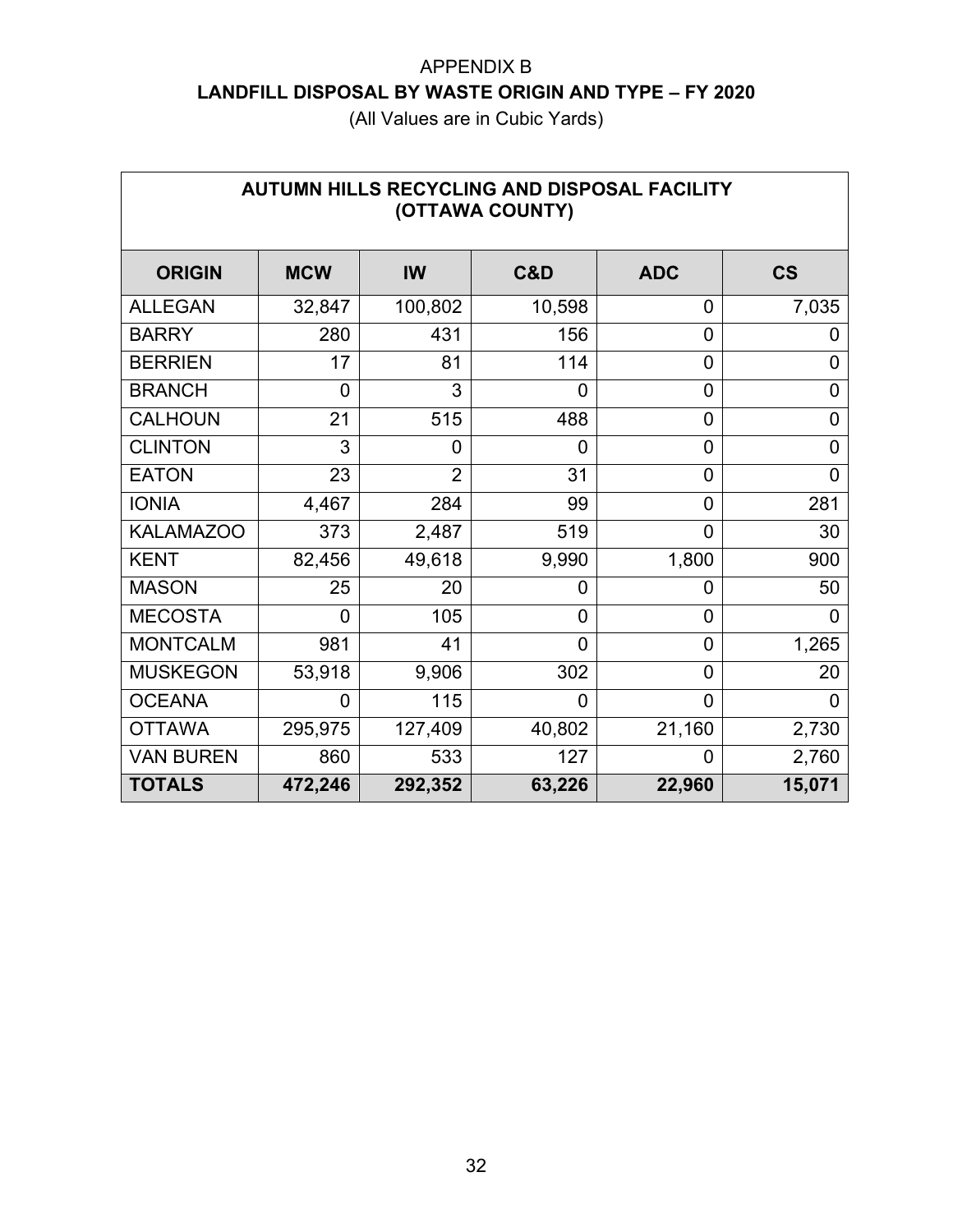| <b>BRENT RUN LANDFILL</b><br>(GENESEE COUNTY) |                |                |                |                |                |
|-----------------------------------------------|----------------|----------------|----------------|----------------|----------------|
| <b>ORIGIN</b>                                 | <b>MCW</b>     | <b>IW</b>      | C&D            | <b>ADC</b>     | <b>CS</b>      |
| <b>ALLEGAN</b>                                | 1              | $\overline{0}$ | 0              | $\overline{0}$ | 0              |
| <b>BAY</b>                                    | 10,966         | 51             | 1,610          | $\overline{0}$ | 0              |
| <b>CLINTON</b>                                | 986            | 0              | 236            | $\overline{0}$ | 0              |
| <b>CONNECTICUT</b>                            | $\overline{0}$ | 42,648         | $\overline{0}$ | $\overline{0}$ | 0              |
| <b>EATON</b>                                  | 299            | 0              | 83             | $\overline{0}$ | $\overline{0}$ |
| <b>GENESEE</b>                                | 301,866        | 24,388         | 26,443         | 0              | 978            |
| <b>GRATIOT</b>                                | 4,107          | 0              | 561            | $\overline{0}$ | 0              |
| <b>INGHAM</b>                                 | 1,903          | 0              | 959            | $\overline{0}$ | 0              |
| <b>LAPEER</b>                                 | 172,008        | 0              | 588            | $\overline{0}$ | $\overline{0}$ |
| <b>LIVINGSTON</b>                             | 1,262          | 67             | 90             | $\overline{0}$ | 0              |
| <b>OAKLAND</b>                                | 3,651          | $\Omega$       | 713            | $\overline{0}$ | 0              |
| <b>OHIO</b>                                   | $\overline{0}$ | 15,642         | 0              | $\overline{0}$ | 0              |
| <b>SAGINAW</b>                                | 62,784         | 232            | 17,805         | $\overline{0}$ | 11             |
| <b>SANILAC</b>                                | 95             | 0              | 11             | $\overline{0}$ | 0              |
| <b>SHIAWASSEE</b>                             | 7,432          | 0              | 4,721          | $\overline{0}$ | 0              |
| <b>TUSCOLA</b>                                | 12,758         | $\overline{0}$ | 1,664          | $\overline{0}$ | 0              |
| <b>WAYNE</b>                                  | 0              | 4,993          | 0              | 0              | 0              |
| <b>TOTALS</b>                                 | 580,118        | 88,021         | 55,484         | $\bf{0}$       | 989            |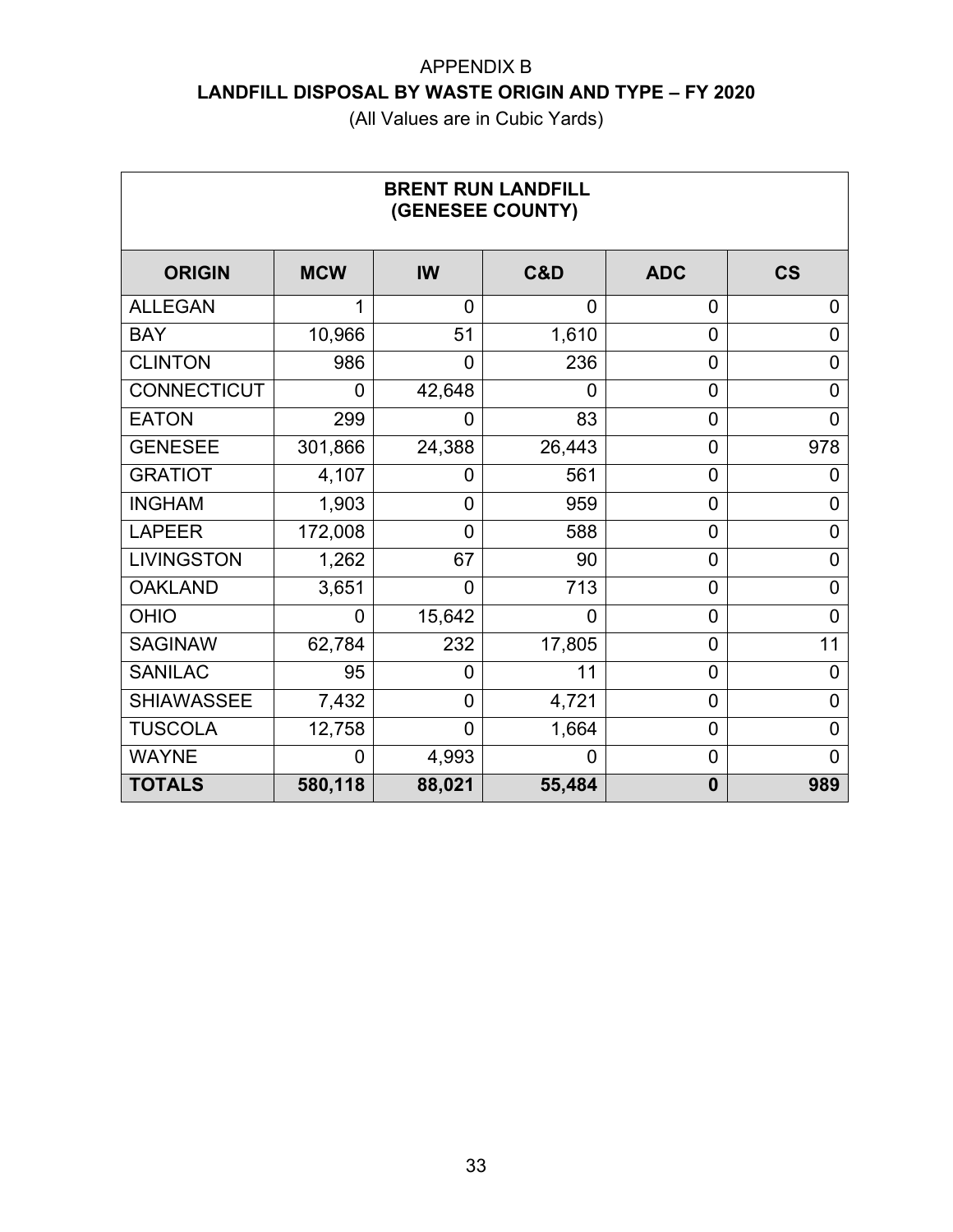| <b>C &amp; C EXPANDED SANITARY LANDFILL</b><br>(CALHOUN COUNTY) |            |                |                |                |                          |  |
|-----------------------------------------------------------------|------------|----------------|----------------|----------------|--------------------------|--|
| <b>ORIGIN</b>                                                   | <b>MCW</b> | IW             | C&D            | <b>ADC</b>     | $\mathsf{CS}\phantom{0}$ |  |
| <b>ALLEGAN</b>                                                  | 0          | 2,275          | $\overline{0}$ | 0              | 0                        |  |
| <b>BARRY</b>                                                    | 43         | 254            | 48             | $\overline{0}$ | 0                        |  |
| <b>BERRIEN</b>                                                  | 83,611     | 0              |                | 0              | 0                        |  |
| <b>BRANCH</b>                                                   | 58,734     | 30,277         | 29,866         | $\overline{0}$ | 0                        |  |
| <b>CALHOUN</b>                                                  | 160,618    | 48,497         | 89,969         | 0              | 0                        |  |
| <b>CASS</b>                                                     | 0          | 0              |                | 0              | 0                        |  |
| <b>CLINTON</b>                                                  | 0          | $\overline{0}$ | 236            | 0              | 0                        |  |
| <b>EATON</b>                                                    | 32,975     | 5,770          | 20,876         | $\overline{0}$ | 0                        |  |
| <b>HILLSDALE</b>                                                | 49,110     | 554            | 842            | 0              | 0                        |  |
| <b>INGHAM</b>                                                   | 19,507     | 20,610         | 26,819         | 0              | 0                        |  |
| <b>IONIA</b>                                                    | 0          | 0              | 5              | 0              | $\overline{0}$           |  |
| <b>JACKSON</b>                                                  | 816        | 448            | 2,905          | 0              | 0                        |  |
| <b>KALAMAZOO</b>                                                | 385,361    | 11,216         | 26,416         | 0              | 0                        |  |
| <b>LENAWEE</b>                                                  | 0          | 1              | 0              | 0              | 0                        |  |
| ST. JOSEPH                                                      | 95         | 223            | 321            | 0              | $\overline{0}$           |  |
| <b>VAN BUREN</b>                                                | 0          | 20             | 4,448          | 0              | $\overline{0}$           |  |
| <b>TOTALS</b>                                                   | 790,870    | 120,145        | 202,765        | $\bf{0}$       | $\mathbf{0}$             |  |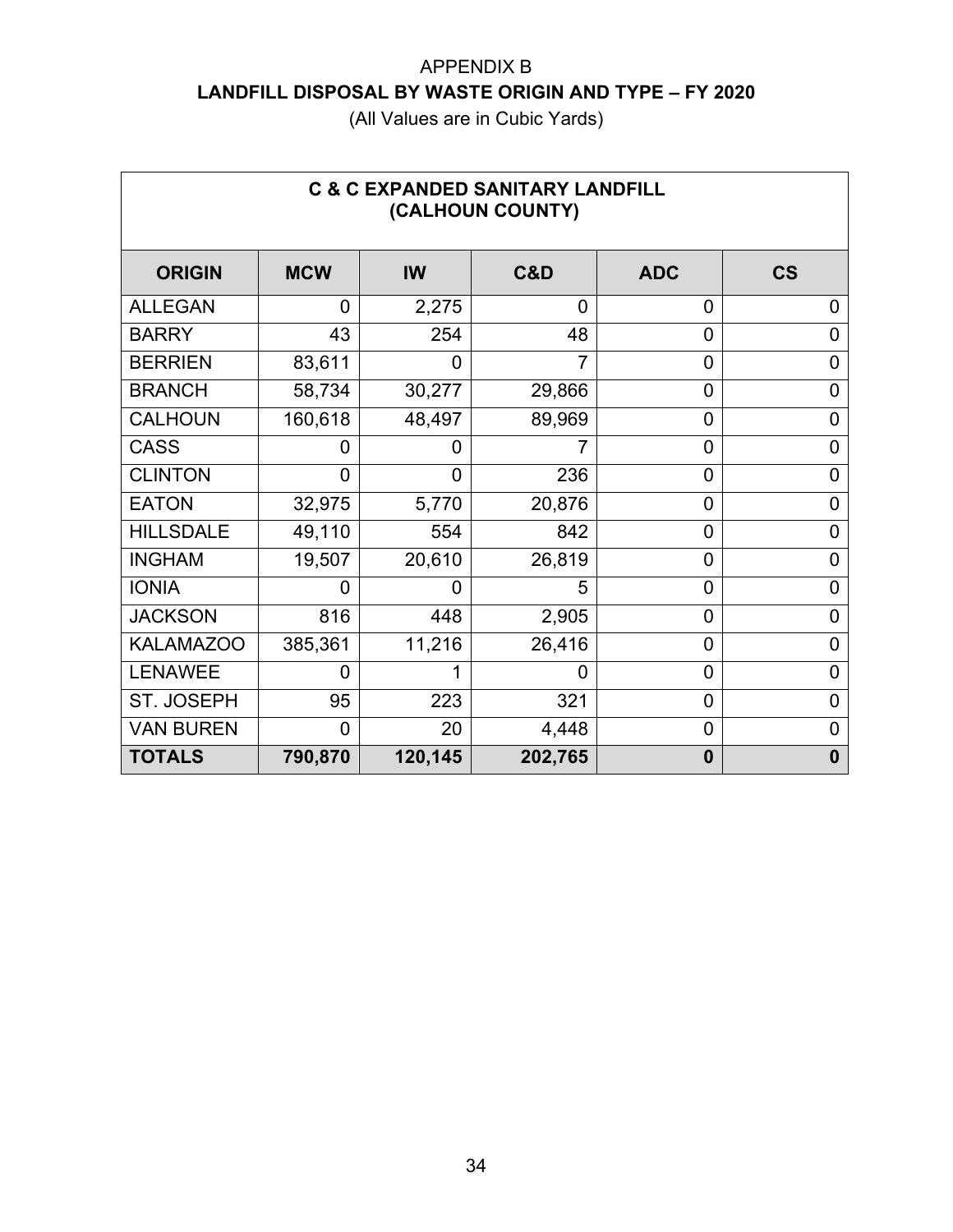| <b>CARLETON FARMS LANDFILL</b><br>(WAYNE COUNTY) |            |         |                |                |                          |  |
|--------------------------------------------------|------------|---------|----------------|----------------|--------------------------|--|
| <b>ORIGIN</b>                                    | <b>MCW</b> | IW      | C&D            | <b>ADC</b>     | $\mathsf{CS}\phantom{0}$ |  |
| <b>BRANCH</b>                                    | 0          | 160     | $\overline{0}$ | 0              | 0                        |  |
| <b>CANADA</b>                                    | 2,624,403  | 158,330 | 609,429        | $\overline{0}$ | 0                        |  |
| <b>HILLSDALE</b>                                 | 0          | 30      | 0              | $\overline{0}$ | 0                        |  |
| <b>LENAWEE</b>                                   | 282        | 2,932   | 108            | $\overline{0}$ | 240                      |  |
| <b>MACOMB</b>                                    | 0          | 1,290   | 0              | 0              | 0                        |  |
| <b>MASSACHUSETTS</b>                             | 108,624    | 0       | 62             | $\overline{0}$ | 0                        |  |
| <b>MONROE</b>                                    | 231,339    | 25,096  | 44,399         | $\overline{0}$ | 11,559                   |  |
| <b>NEW YORK</b>                                  | 0          | 120     | $\overline{0}$ | $\overline{0}$ | O                        |  |
| <b>OAKLAND</b>                                   | 0          | 64,580  | 10             | $\overline{0}$ | 4,780                    |  |
| <b>OHIO</b>                                      | 30,788     | 156,350 | 2,360          | $\overline{0}$ | 40                       |  |
| <b>WASHTENAW</b>                                 | 1,802      | 421     | 2,933          | $\overline{0}$ | 1,182                    |  |
| <b>WAYNE</b>                                     | 1,102,780  | 242,596 | 485,936        | 53,970         | 42,505                   |  |
| <b>WEST VIRGINIA</b>                             | 120        | 0       | 9              | 0              | 0                        |  |
| <b>TOTALS</b>                                    | 4,100,138  | 651,905 | 1,145,246      | 53,970         | 60,306                   |  |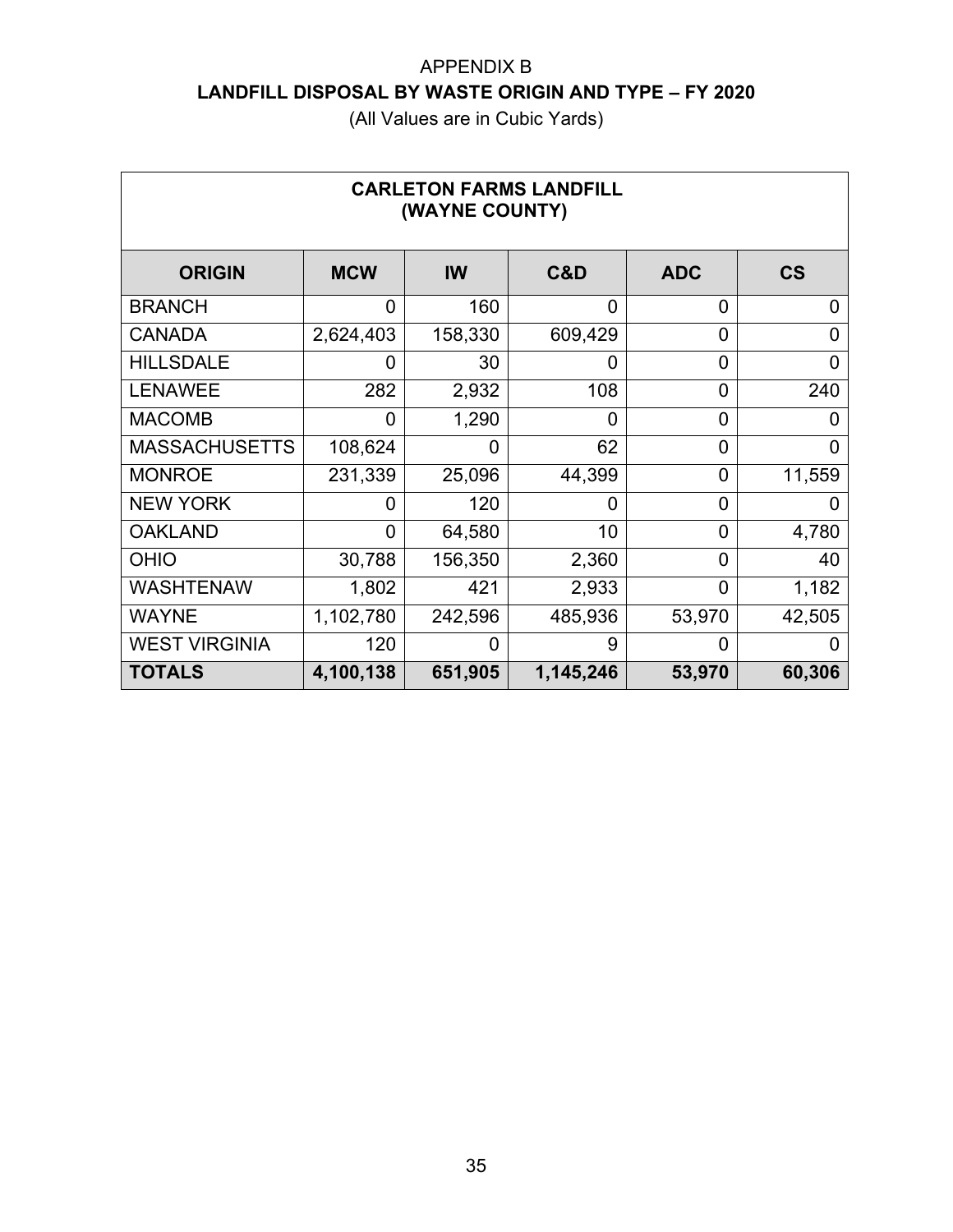| <b>CENTRAL SANITARY LANDFILL</b><br>(MONTCALM COUNTY) |                |                |                |                |                          |  |
|-------------------------------------------------------|----------------|----------------|----------------|----------------|--------------------------|--|
| <b>ORIGIN</b>                                         | <b>MCW</b>     | IW             | C&D            | <b>ADC</b>     | $\mathsf{CS}\phantom{0}$ |  |
| <b>ALLEGAN</b>                                        | $\overline{0}$ | 27             | $\overline{0}$ | $\overline{0}$ | 0                        |  |
| <b>CLINTON</b>                                        | 0              | 8              | 0              | $\overline{0}$ | 0                        |  |
| <b>GRATIOT</b>                                        | 16,475         | 710            | 653            | 0              | 0                        |  |
| <b>IONIA</b>                                          | 22,924         | 1,281          | 0              | 0              | 0                        |  |
| <b>ISABELLA</b>                                       | 14,676         | 22             | 20             | 483            | 0                        |  |
| <b>KENT</b>                                           | 420,388        | 13,742         | 1,717          | 11,502         | 3,113                    |  |
| <b>LAKE</b>                                           | 99             | 30             | 1,631          | 0              | 0                        |  |
| <b>MASON</b>                                          | $\overline{2}$ | $\overline{0}$ | 70             | $\overline{0}$ | $\Omega$                 |  |
| <b>MECOSTA</b>                                        | 55,155         | 44             | 2,414          | 0              | 539                      |  |
| <b>MONTCALM</b>                                       | 64,209         | 4,078          | 6,112          | 2,090          | 7,727                    |  |
| <b>MUSKEGON</b>                                       | 0              | 572            | 0              | 0              | 0                        |  |
| <b>NEWAYGO</b>                                        | 72,980         | 1,618          | 924            | 0              | 0                        |  |
| <b>OSCEOLA</b>                                        | 15,466         | 85             | 267            | $\overline{2}$ | 0                        |  |
| <b>TOTALS</b>                                         | 682,374        | 22,217         | 13,808         | 14,077         | 11,379                   |  |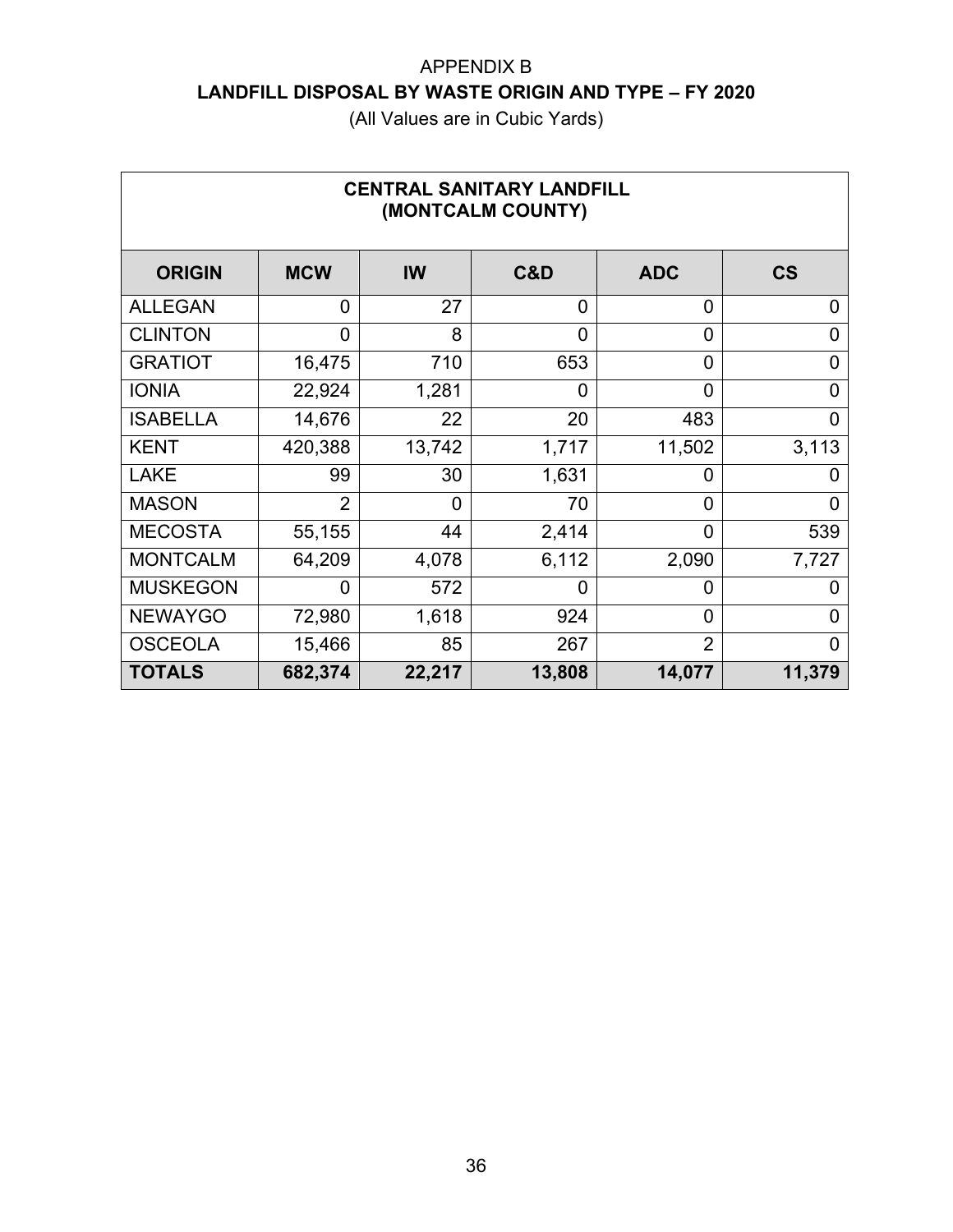| <b>CITIZENS DISPOSAL, INC.</b><br>(GENESEE COUNTY) |                |                |         |                |                |  |  |  |
|----------------------------------------------------|----------------|----------------|---------|----------------|----------------|--|--|--|
| <b>ORIGIN</b>                                      | <b>MCW</b>     | <b>IW</b>      | C&D     | <b>ADC</b>     | <b>CS</b>      |  |  |  |
| <b>BAY</b>                                         | $\overline{2}$ | 12,863         | 86      | 0              | 40             |  |  |  |
| <b>CLINTON</b>                                     | 0              | 10             | 603     | 0              | 755            |  |  |  |
| <b>EATON</b>                                       | 0              | 90             | 721     | 0              | 0              |  |  |  |
| <b>GENESEE</b>                                     | 403,961        | 158,894        | 330,207 | 0              | 50,007         |  |  |  |
| <b>GRATIOT</b>                                     | 0              | 415            | 0       | 0              | 0              |  |  |  |
| <b>INGHAM</b>                                      | $\overline{0}$ | 2,766          | 5,133   | 0              | 40             |  |  |  |
| <b>JACKSON</b>                                     | 0              | 67             | 0       | 0              | 0              |  |  |  |
| <b>LAPEER</b>                                      | 41,386         | 1,558          | 3,868   | $\overline{0}$ | 204            |  |  |  |
| <b>LENAWEE</b>                                     | 125            | $\overline{0}$ | 0       | 0              | 0              |  |  |  |
| <b>LIVINGSTON</b>                                  | 28,549         | 4,435          | 30,284  | $\overline{0}$ | 90             |  |  |  |
| <b>OAKLAND</b>                                     | 47,957         | 2,240          | 27,651  | 0              | 3,013          |  |  |  |
| <b>SAGINAW</b>                                     | 5,807          | 1,179          | 3,427   | $\overline{0}$ | 0              |  |  |  |
| <b>SANILAC</b>                                     | 0              | 54,712         | 25      | 0              | 0              |  |  |  |
| <b>SHIAWASSEE</b>                                  | 13,794         | 80             | 3,277   | 0              | 20             |  |  |  |
| <b>TUSCOLA</b>                                     | 26,773         | 1,559          | 135     | 0              | 0              |  |  |  |
| <b>WASHTENAW</b>                                   | 34             | 165            | 17      | 0              | 0              |  |  |  |
| <b>WAYNE</b>                                       | 125            | 274            | 127     | 0              | $\overline{0}$ |  |  |  |
| <b>TOTALS</b>                                      | 568,513        | 241,307        | 405,561 | $\bf{0}$       | 54,169         |  |  |  |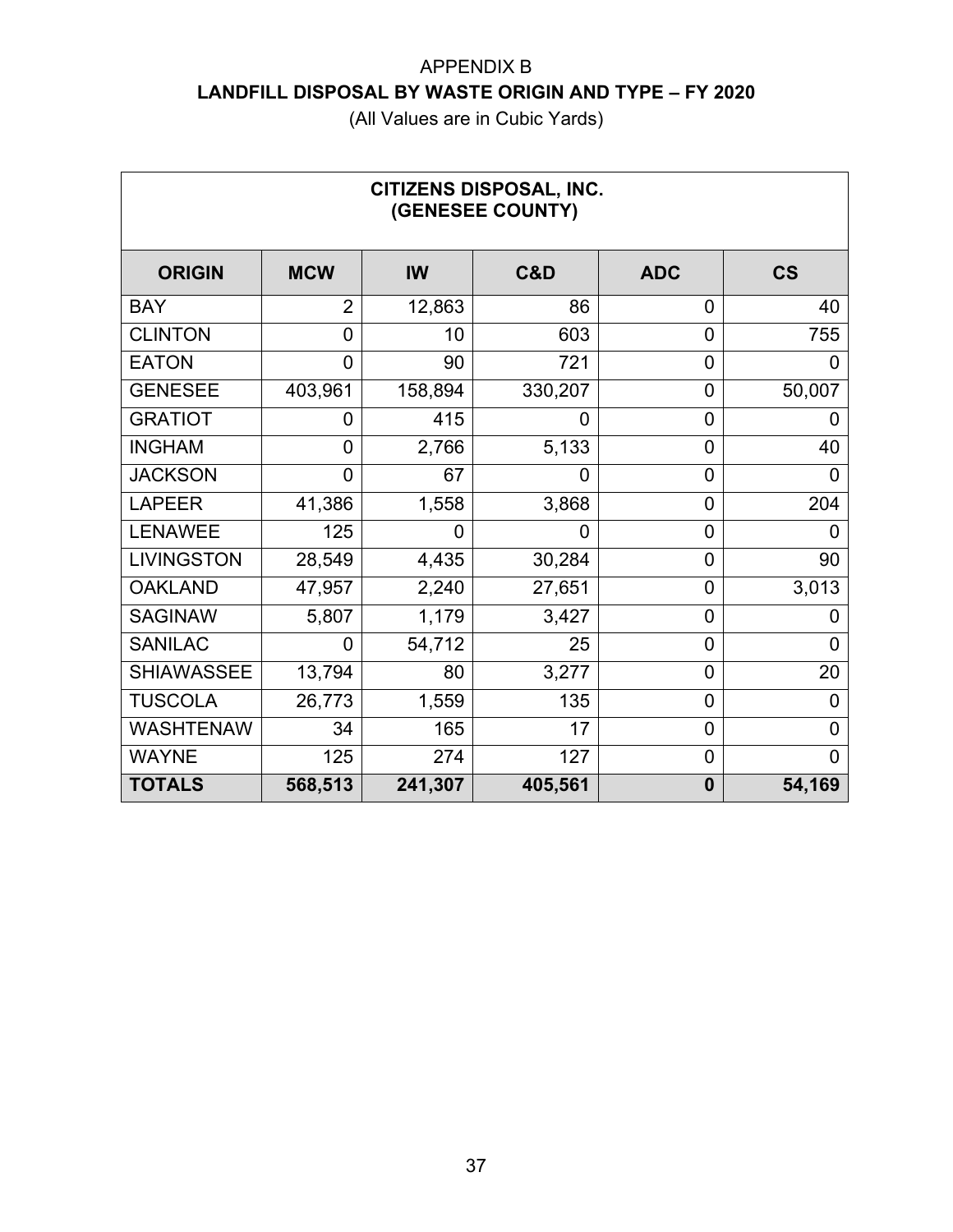| CITY ENVIRONMENTAL SERVICES INC OF WATERS<br>(CRAWFORD COUNTY) |            |                |             |                |                          |  |  |  |  |
|----------------------------------------------------------------|------------|----------------|-------------|----------------|--------------------------|--|--|--|--|
| <b>ORIGIN</b>                                                  | <b>MCW</b> | <b>IW</b>      | C&D         | <b>ADC</b>     | $\mathsf{CS}\phantom{0}$ |  |  |  |  |
| <b>ALCONA</b>                                                  | 7,430      | 0              | 0           | 0              | 80                       |  |  |  |  |
| <b>ALPENA</b>                                                  | $\Omega$   | 135            | 357         | 0              | 0                        |  |  |  |  |
| <b>ANTRIM</b>                                                  | 4,015      | 6,960          | 1,640       | $\overline{0}$ | 170                      |  |  |  |  |
| <b>ARENAC</b>                                                  | 5,869      | 0              | 0           | $\overline{0}$ | 0                        |  |  |  |  |
| <b>CHARLEVOIX</b>                                              | 9,423      | 2,710          | 2,512       | 40             | 420                      |  |  |  |  |
| <b>CHEBOYGAN</b>                                               | 4,790      | 30             | 321         | $\overline{0}$ | $\overline{0}$           |  |  |  |  |
| <b>CRAWFORD</b>                                                | 22,777     | 11,297         | 6,841       | $\overline{0}$ | 8,390                    |  |  |  |  |
| <b>EMMET</b>                                                   | 27         | 280            | 715         | $\overline{0}$ | 0                        |  |  |  |  |
| <b>GRAND</b><br><b>TRAVERSE</b>                                | 6,033      | 380            | 229         | $\mathbf{0}$   | 280                      |  |  |  |  |
| <b>IOSCO</b>                                                   | 29,390     | $\overline{0}$ | $\mathbf 0$ | $\overline{0}$ | 0                        |  |  |  |  |
| <b>KALKASKA</b>                                                | 1,001      | 10             | 138         | $\overline{0}$ | 20                       |  |  |  |  |
| <b>MACKINAC</b>                                                | 0          | 20             | 0           | 0              | 0                        |  |  |  |  |
| <b>MONTMORENCY</b>                                             | $\Omega$   | 50             | $\Omega$    | $\overline{0}$ | 0                        |  |  |  |  |
| <b>OGEMAW</b>                                                  | 14,045     | $\overline{0}$ | 14          | $\overline{0}$ | 40                       |  |  |  |  |
| <b>OTSEGO</b>                                                  | 23,493     | 1,010          | 3,487       | $\overline{0}$ | 650                      |  |  |  |  |
| PRESQUE ISLE                                                   | 19         | 60             | 38          | $\overline{0}$ | 20                       |  |  |  |  |
| <b>ROSCOMMON</b>                                               | 1,522      | $\overline{0}$ | 1,222       | $\Omega$       | $\overline{0}$           |  |  |  |  |
| <b>TOTALS</b>                                                  | 129,834    | 22,942         | 17,514      | 40             | 10,070                   |  |  |  |  |

| <b>CITY OF LIVONIA LANDFILL</b><br>(WAYNE COUNTY) |            |       |     |            |           |  |  |
|---------------------------------------------------|------------|-------|-----|------------|-----------|--|--|
| <b>ORIGIN</b>                                     | <b>MCW</b> | IW    | C&D | <b>ADC</b> | <b>CS</b> |  |  |
| <b>WAYNE</b>                                      |            | 2,978 |     |            |           |  |  |
| <b>TOTALS</b>                                     |            | 2,978 |     | 0          |           |  |  |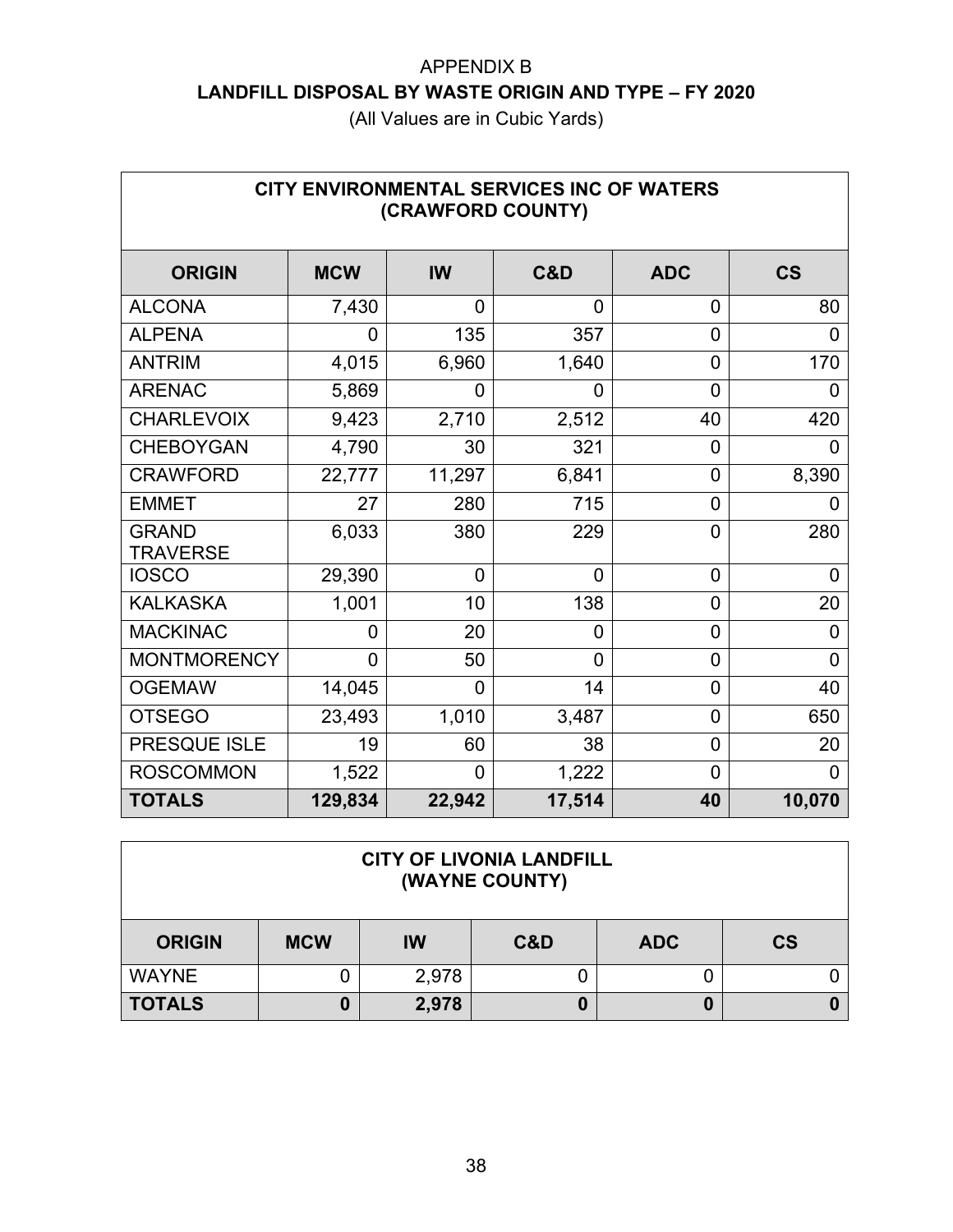| CITY OF MIDLAND SANITARY LANDFILL<br>(MIDLAND COUNTY) |            |                |         |            |           |  |  |  |
|-------------------------------------------------------|------------|----------------|---------|------------|-----------|--|--|--|
| <b>ORIGIN</b>                                         | <b>MCW</b> | <b>IW</b>      | C&D     | <b>ADC</b> | <b>CS</b> |  |  |  |
| <b>BAY</b>                                            | 0          | $\overline{0}$ | 0       | 8,595      | 0         |  |  |  |
| <b>GLADWIN</b>                                        | 0          | 0              | 4,136   | 0          | 0         |  |  |  |
| <b>MIDLAND</b>                                        | 264,947    | 30,871         | 259,719 | 0          | 39,509    |  |  |  |
| <b>SAGINAW</b>                                        | 0          | 0              | 636     | 2,025      | O         |  |  |  |
| <b>TOTALS</b>                                         | 264,947    | 30,871         | 264,491 | 10,620     | 39,509    |  |  |  |

| <b>CONSUMERS ENERGY DE KARN</b><br>(BAY COUNTY) |            |    |     |            |           |  |  |
|-------------------------------------------------|------------|----|-----|------------|-----------|--|--|
| <b>ORIGIN</b>                                   | <b>MCW</b> | IW | C&D | <b>ADC</b> | <b>CS</b> |  |  |
| N/A                                             |            |    |     |            |           |  |  |
| <b>TOTALS</b>                                   |            | U  |     | 0          |           |  |  |

| <b>CONSUMERS ENERGY J H CAMPBELL COMPLEX</b><br>(OTTAWA COUNTY) |            |         |     |            |           |  |  |
|-----------------------------------------------------------------|------------|---------|-----|------------|-----------|--|--|
| <b>ORIGIN</b>                                                   | <b>MCW</b> | IW      | C&D | <b>ADC</b> | <b>CS</b> |  |  |
| <b>OTTAWA</b>                                                   |            | 163,750 |     |            |           |  |  |
| <b>TOTALS</b>                                                   |            | 163,750 |     |            |           |  |  |

| <b>CONSUMERS WEADOCK COMPLEX</b><br>(BAY COUNTY) |            |           |     |            |                          |  |
|--------------------------------------------------|------------|-----------|-----|------------|--------------------------|--|
| <b>ORIGIN</b>                                    | <b>MCW</b> | <b>IW</b> | C&D | <b>ADC</b> | $\mathsf{CS}\phantom{0}$ |  |
| <b>BAY</b>                                       |            | 562,508   |     |            |                          |  |
| <b>TOTALS</b>                                    |            | 562,508   |     | 0          |                          |  |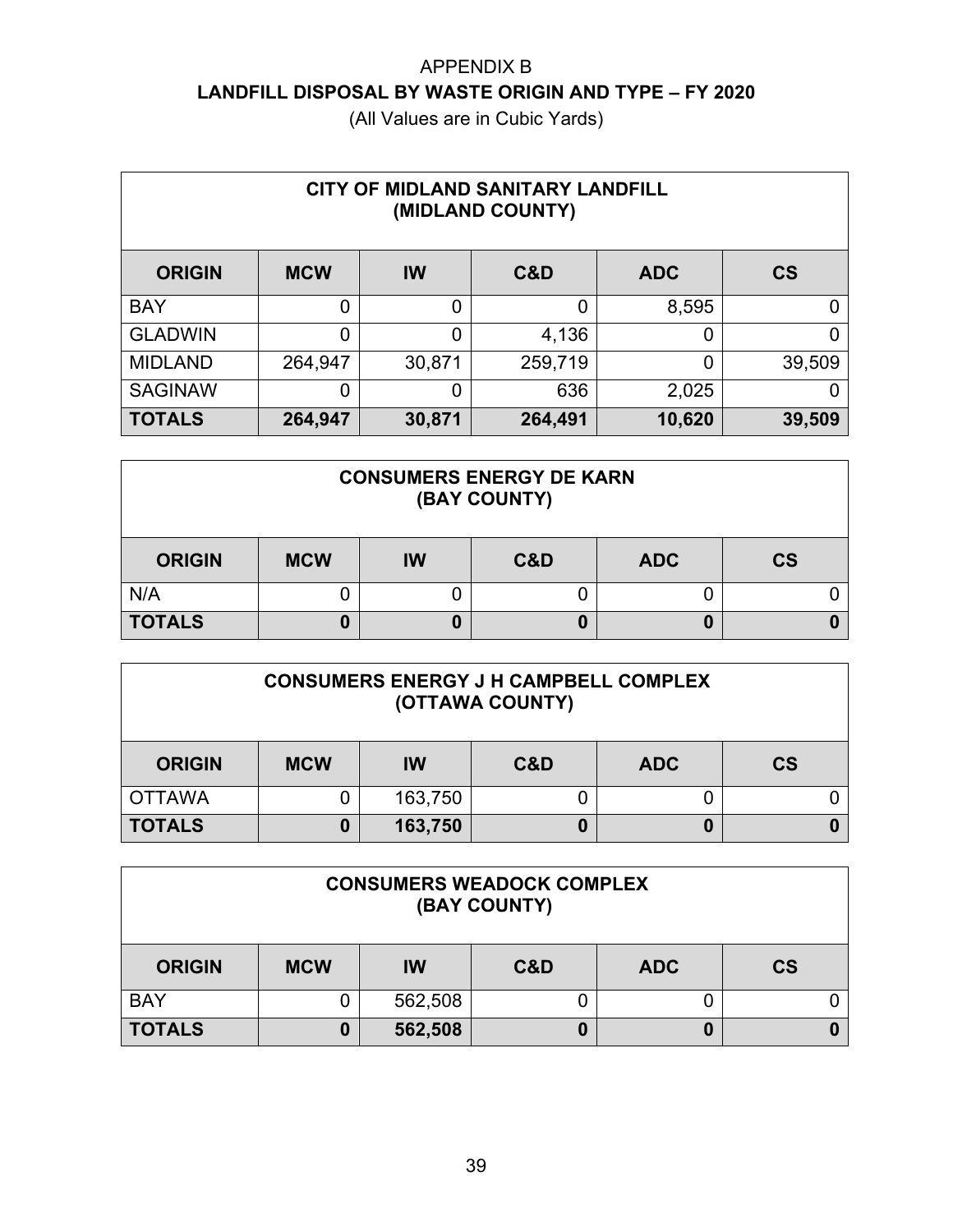| <b>COUNTY OF MUSKEGON - SOLID WASTE LANDFILL</b><br>(MUSKEGON COUNTY) |            |           |        |                |           |  |  |  |
|-----------------------------------------------------------------------|------------|-----------|--------|----------------|-----------|--|--|--|
| <b>ORIGIN</b>                                                         | <b>MCW</b> | <b>IW</b> | C&D    | <b>ADC</b>     | <b>CS</b> |  |  |  |
| <b>LAKE</b>                                                           | 7,813      | 0         | 7,157  | 0              | 0         |  |  |  |
| <b>MUSKEGON</b>                                                       | 205,376    | 6,645     | 42,303 | 21,619         | 0         |  |  |  |
| <b>NEWAYGO</b>                                                        | 38,842     | 91        | 21,875 | 0              | 0         |  |  |  |
| <b>OCEANA</b>                                                         | 36,673     | 6         | 1,766  | $\overline{0}$ | 0         |  |  |  |
| <b>OTTAWA</b>                                                         | 10,662     | 84        | 2,838  | $\overline{0}$ | 0         |  |  |  |
| <b>TOTALS</b>                                                         | 299,366    | 6,826     | 75,939 | 21,619         | 0         |  |  |  |

| <b>DAFTER SANITARY LANDFILL</b><br>(CHIPPEWA COUNTY) |            |          |     |            |                |  |  |  |
|------------------------------------------------------|------------|----------|-----|------------|----------------|--|--|--|
| <b>ORIGIN</b>                                        | <b>MCW</b> | IW       | C&D | <b>ADC</b> | <b>CS</b>      |  |  |  |
| <b>ALGER</b>                                         | 1,491      | $\Omega$ | 0   | 0          | $\mathbf 0$    |  |  |  |
| <b>CANADA</b>                                        | 38,983     | $\Omega$ | 0   | 0          | $\overline{0}$ |  |  |  |
| <b>CHIPPEWA</b>                                      | 28,680     | 658      | 0   | 0          | 8,178          |  |  |  |
| <b>LUCE</b>                                          | 7,689      | 0        | 0   | 0          | 0              |  |  |  |
| <b>MACKINAC</b>                                      | 18,318     | 475      | 0   | 0          | 136            |  |  |  |
| <b>SCHOOLCRAFT</b>                                   | 44         | $\Omega$ | 0   | 0          | $\overline{0}$ |  |  |  |
| <b>TOTALS</b>                                        | 95,205     | 1,133    | 0   | 0          | 8,314          |  |  |  |

| <b>DELTA COUNTY LANDFILL</b><br>(DELTA COUNTY) |            |       |        |            |           |  |  |  |
|------------------------------------------------|------------|-------|--------|------------|-----------|--|--|--|
| <b>ORIGIN</b>                                  | <b>MCW</b> | IW    | C&D    | <b>ADC</b> | <b>CS</b> |  |  |  |
| <b>DELTA</b>                                   | 76,254     | 6,449 | 10,578 | 1,339      | 1,014     |  |  |  |
| <b>MENOMINEE</b>                               | 6,830      | 0     | 0      | 5,594      |           |  |  |  |
| <b>SCHOOLCRAFT</b>                             | 5,255      | 0     | 0      |            |           |  |  |  |
| <b>TOTALS</b>                                  | 88,339     | 6,449 | 10,578 | 6,933      | 1,014     |  |  |  |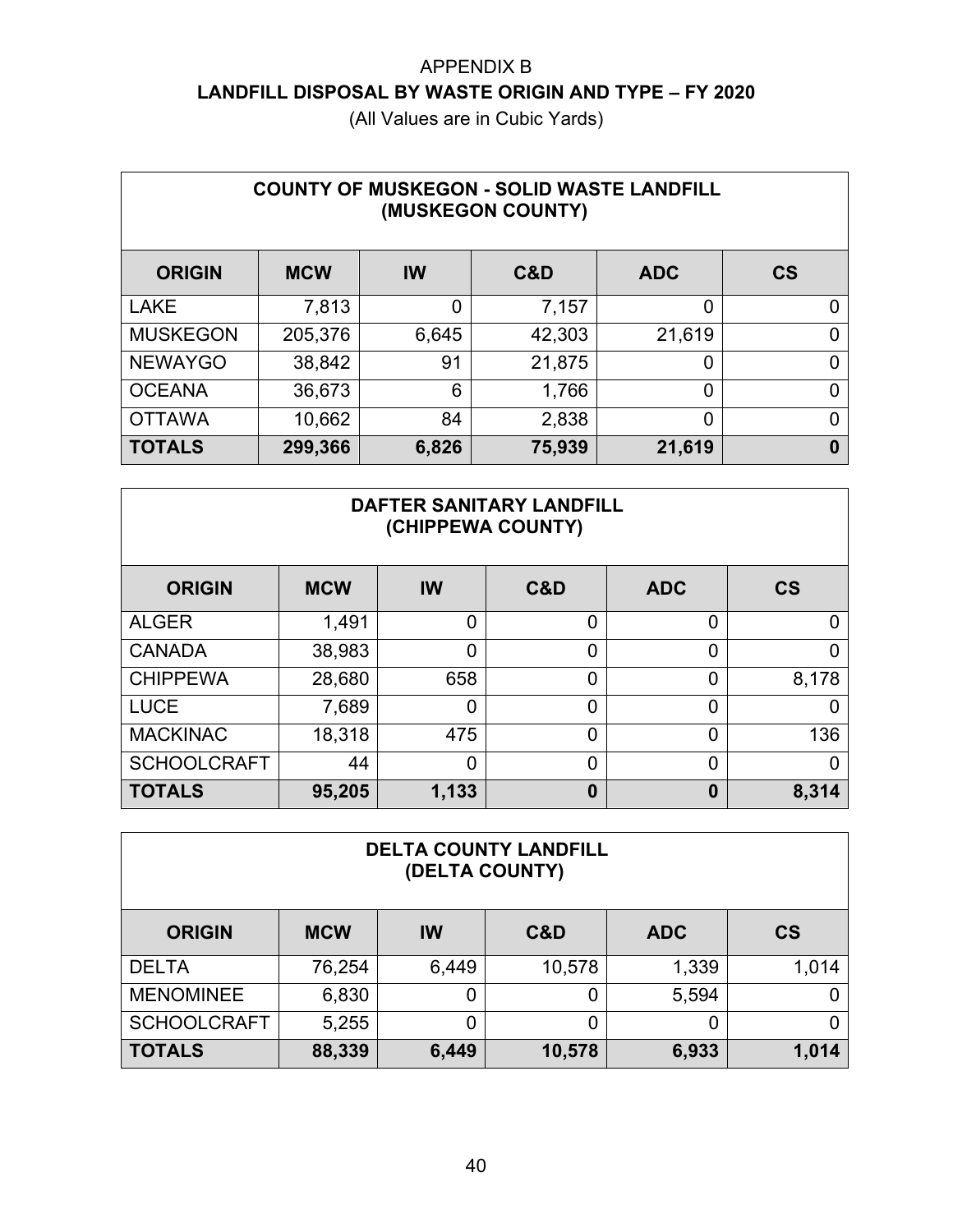| DETROIT EDISON CO RANGE RD ASH DISPOSAL<br>(ST CLAIR COUNTY) |            |           |     |            |               |  |  |
|--------------------------------------------------------------|------------|-----------|-----|------------|---------------|--|--|
| <b>ORIGIN</b>                                                | <b>MCW</b> | <b>IW</b> | C&D | <b>ADC</b> | $\mathsf{CS}$ |  |  |
| <b>HURON</b>                                                 |            | 73,512    |     |            |               |  |  |
| <b>ST. CLAIR</b>                                             |            | 82,737    |     |            |               |  |  |
| <b>TOTALS</b>                                                | 0          | 156,249   |     | 0          |               |  |  |

| DETROIT EDISON CO SIBLEY QUARRY<br>(WAYNE COUNTY) |            |        |     |            |           |  |  |  |
|---------------------------------------------------|------------|--------|-----|------------|-----------|--|--|--|
| <b>ORIGIN</b>                                     | <b>MCW</b> | IW     | C&D | <b>ADC</b> | <b>CS</b> |  |  |  |
| <b>MONROE</b>                                     |            | 14,443 |     | 0          |           |  |  |  |
| <b>WAYNE</b>                                      |            | 33,727 |     | 0          |           |  |  |  |
| <b>TOTALS</b>                                     | 0          | 48,170 |     | 0          |           |  |  |  |

| DTE MONROE POWER PLANT<br>(MONROE COUNTY) |            |         |     |            |           |  |
|-------------------------------------------|------------|---------|-----|------------|-----------|--|
| <b>ORIGIN</b>                             | <b>MCW</b> | IW      | C&D | <b>ADC</b> | <b>CS</b> |  |
| <b>MONROE</b>                             |            | 239,098 |     |            |           |  |
| <b>TOTALS</b>                             |            | 239,098 |     | 0          |           |  |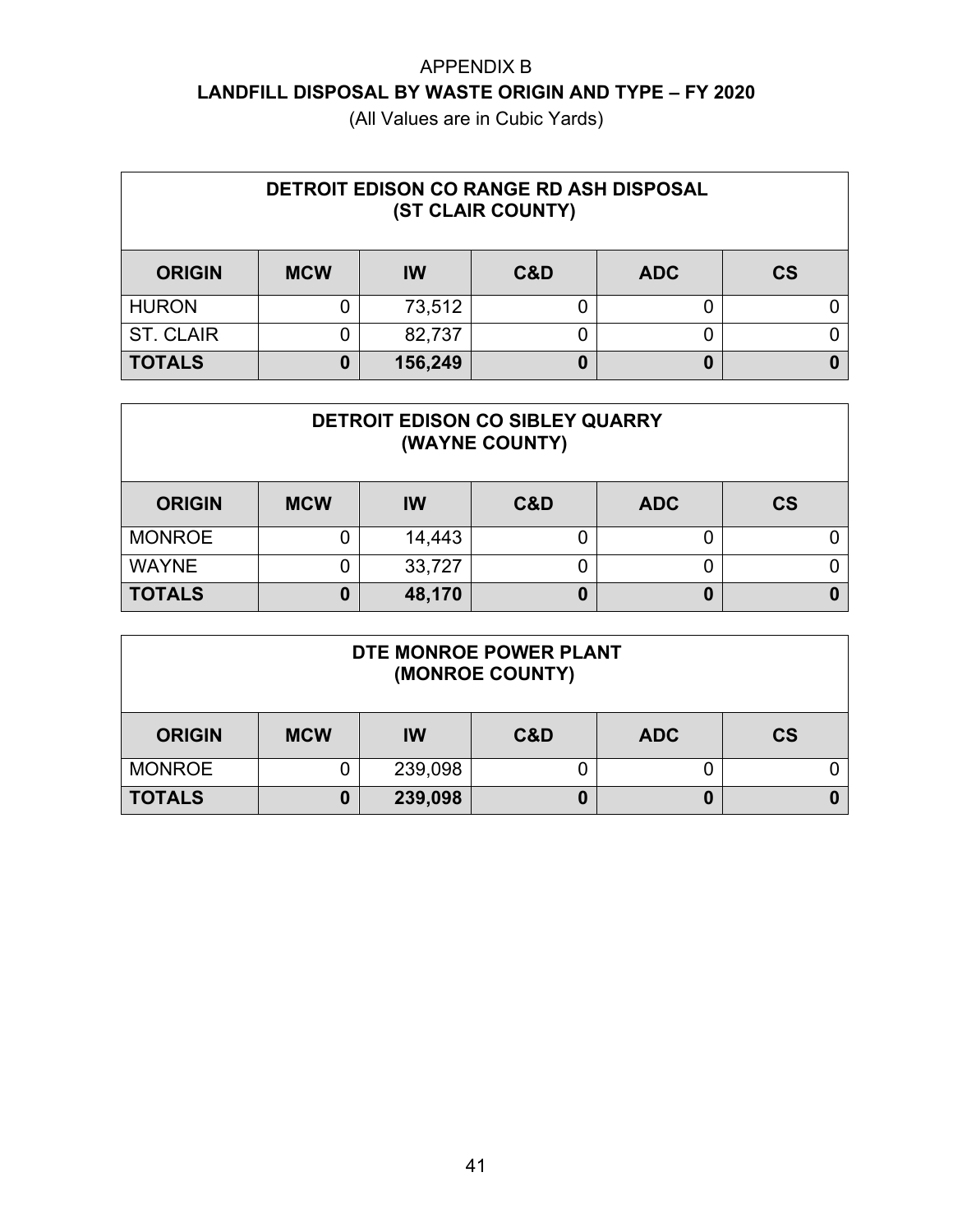| <b>EAGLE VALLEY RECYCLE &amp; DISPOSAL FACILITY</b><br>(OAKLAND COUNTY) |                |           |         |                |           |  |  |
|-------------------------------------------------------------------------|----------------|-----------|---------|----------------|-----------|--|--|
| <b>ORIGIN</b>                                                           | <b>MCW</b>     | <b>IW</b> | C&D     | <b>ADC</b>     | <b>CS</b> |  |  |
| <b>GENESEE</b>                                                          | 2,279          | 50        | 0       | 0              | 0         |  |  |
| <b>LAPEER</b>                                                           | 6,534          | 2,862     | 0       | $\overline{0}$ | ∩         |  |  |
| <b>LIVINGSTON</b>                                                       | 18,915         | 17,785    | 0       | $\overline{0}$ | 0         |  |  |
| <b>MACOMB</b>                                                           | 604,236        | 289,093   | 0       | 11,660         | 0         |  |  |
| <b>OAKLAND</b>                                                          | 6,622          | 65,048    | 388,488 | 65,968         | 0         |  |  |
| <b>WASHTENAW</b>                                                        | 24,640         | 0         | 0       | 0              | 0         |  |  |
| <b>WAYNE</b>                                                            | $\overline{0}$ | 3,729     | 0       | 51,040         | ∩         |  |  |
| <b>TOTALS</b>                                                           | 663,226        | 378,567   | 388,488 | 128,668        | 0         |  |  |

| EVER-GREEN LANDFILL AND RECYCLING CENTER, LLC<br>(ONTONAGON COUNTY) |            |           |     |            |           |  |
|---------------------------------------------------------------------|------------|-----------|-----|------------|-----------|--|
| <b>ORIGIN</b>                                                       | <b>MCW</b> | <b>IW</b> | C&D | <b>ADC</b> | <b>CS</b> |  |
| <b>BARAGA</b>                                                       |            | 10,475    |     |            |           |  |
| <b>MENOMINEE</b>                                                    |            | 5,860     |     |            |           |  |
| <b>TOTALS</b>                                                       | 0          | 16,335    | 0   | 0          |           |  |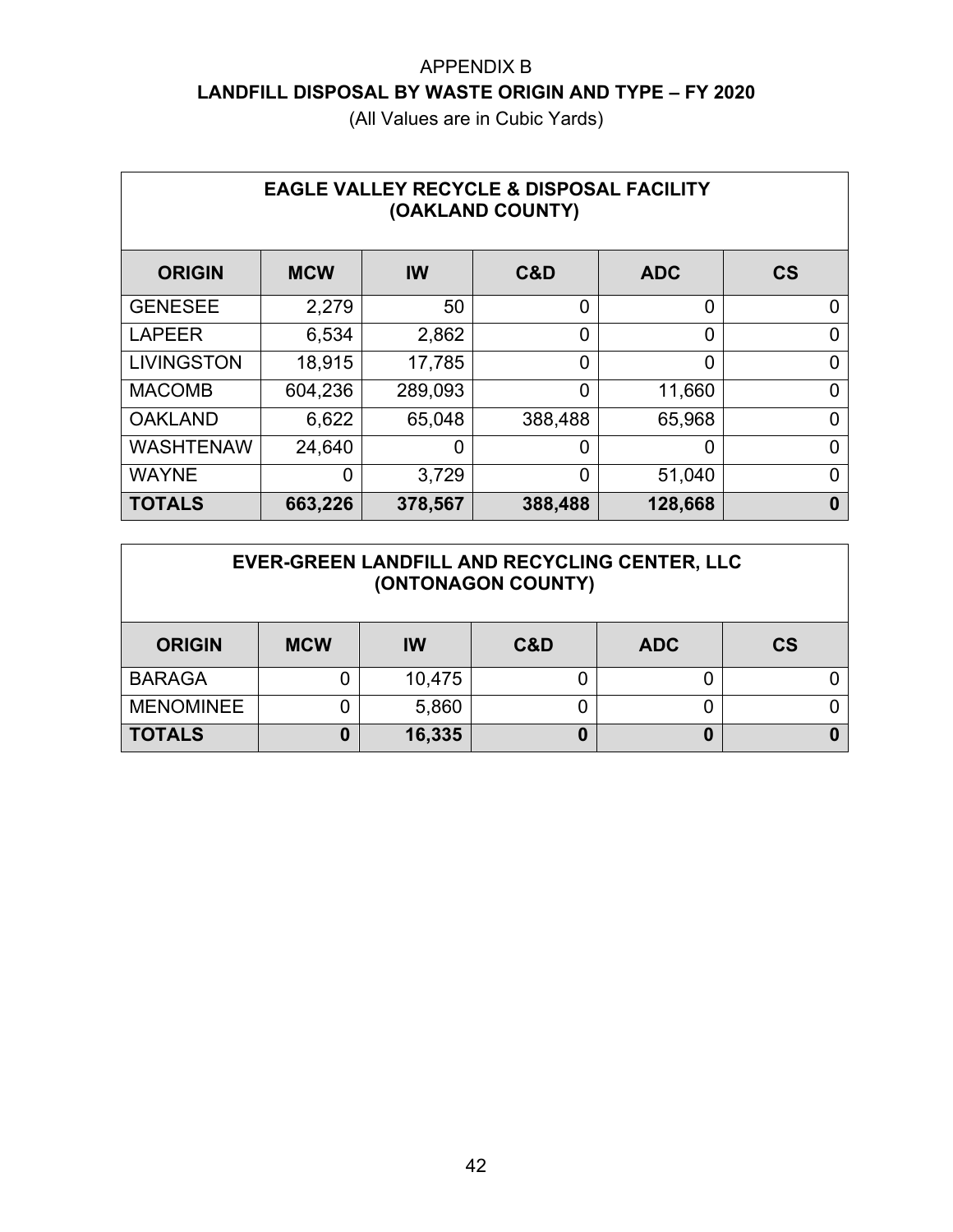| <b>GFL NORTH MICHIGAN LANDFILL, LLC</b><br>(PRESQUE ISLE COUNTY) |            |                |          |                |                          |  |  |
|------------------------------------------------------------------|------------|----------------|----------|----------------|--------------------------|--|--|
| <b>ORIGIN</b>                                                    | <b>MCW</b> | IW             | C&D      | <b>ADC</b>     | $\mathsf{CS}\phantom{0}$ |  |  |
| <b>ANTRIM</b>                                                    | 2,128      | $\overline{0}$ | $\Omega$ | 0              | 0                        |  |  |
| <b>CANADA</b>                                                    | 39,480     | $\overline{0}$ | $\Omega$ | $\overline{0}$ | 0                        |  |  |
| <b>CHARLEVOIX</b>                                                | 15         | $\overline{0}$ | 1,650    | $\overline{0}$ | 285                      |  |  |
| <b>CHEBOYGAN</b>                                                 | 53,315     | $\overline{0}$ | 15,945   | 35,080         | 2,311                    |  |  |
| <b>CHIPPEWA</b>                                                  | 111,841    | 0              | 0        | 0              | 0                        |  |  |
| <b>EMMET</b>                                                     | 114,637    | $\overline{0}$ | 16,057   | $\overline{0}$ | ∩                        |  |  |
| <b>MACKINAC</b>                                                  | 0          | $\overline{0}$ | 195      | $\overline{0}$ | 0                        |  |  |
| <b>PRESQUE</b><br><b>ISLE</b>                                    | 13,874     | $\overline{0}$ | 6,360    | 0              | 0                        |  |  |
| <b>TOTALS</b>                                                    | 335,290    | $\bf{0}$       | 40,207   | 35,080         | 2,596                    |  |  |

| <b>GLENS SANITARY LANDFILL</b><br>(LEELANAU COUNTY) |            |                |        |            |                          |  |  |
|-----------------------------------------------------|------------|----------------|--------|------------|--------------------------|--|--|
| <b>ORIGIN</b>                                       | <b>MCW</b> | <b>IW</b>      | C&D    | <b>ADC</b> | $\mathsf{CS}\phantom{0}$ |  |  |
| <b>ANTRIM</b>                                       | 293        | 0              | 121    | 0          | 0                        |  |  |
| <b>BENZIE</b>                                       | 260        | 2,620          | 3,215  | 0          | 0                        |  |  |
| <b>GRAND</b><br><b>TRAVERSE</b>                     | 41,901     | 1,349          | 16,008 | 0          | 224                      |  |  |
| <b>KALKASKA</b>                                     | 382        | $\overline{0}$ | 30     | 0          | 0                        |  |  |
| <b>LEELANAU</b>                                     | 18,520     | 53             | 6,212  | 0          | 0                        |  |  |
| <b>MANISTEE</b>                                     | 11         | 50             | 67     | 0          | 0                        |  |  |
| <b>TOTALS</b>                                       | 61,367     | 4,072          | 25,653 | 0          | 224                      |  |  |

| <b>GRANGER GRAND RIVER LANDFILL</b><br>(CLINTON COUNTY) |            |    |     |            |           |  |
|---------------------------------------------------------|------------|----|-----|------------|-----------|--|
| <b>ORIGIN</b>                                           | <b>MCW</b> | IW | C&D | <b>ADC</b> | <b>CS</b> |  |
| N/A                                                     |            |    |     |            |           |  |
| <b>TOTALS</b>                                           |            | 0  |     | 0          |           |  |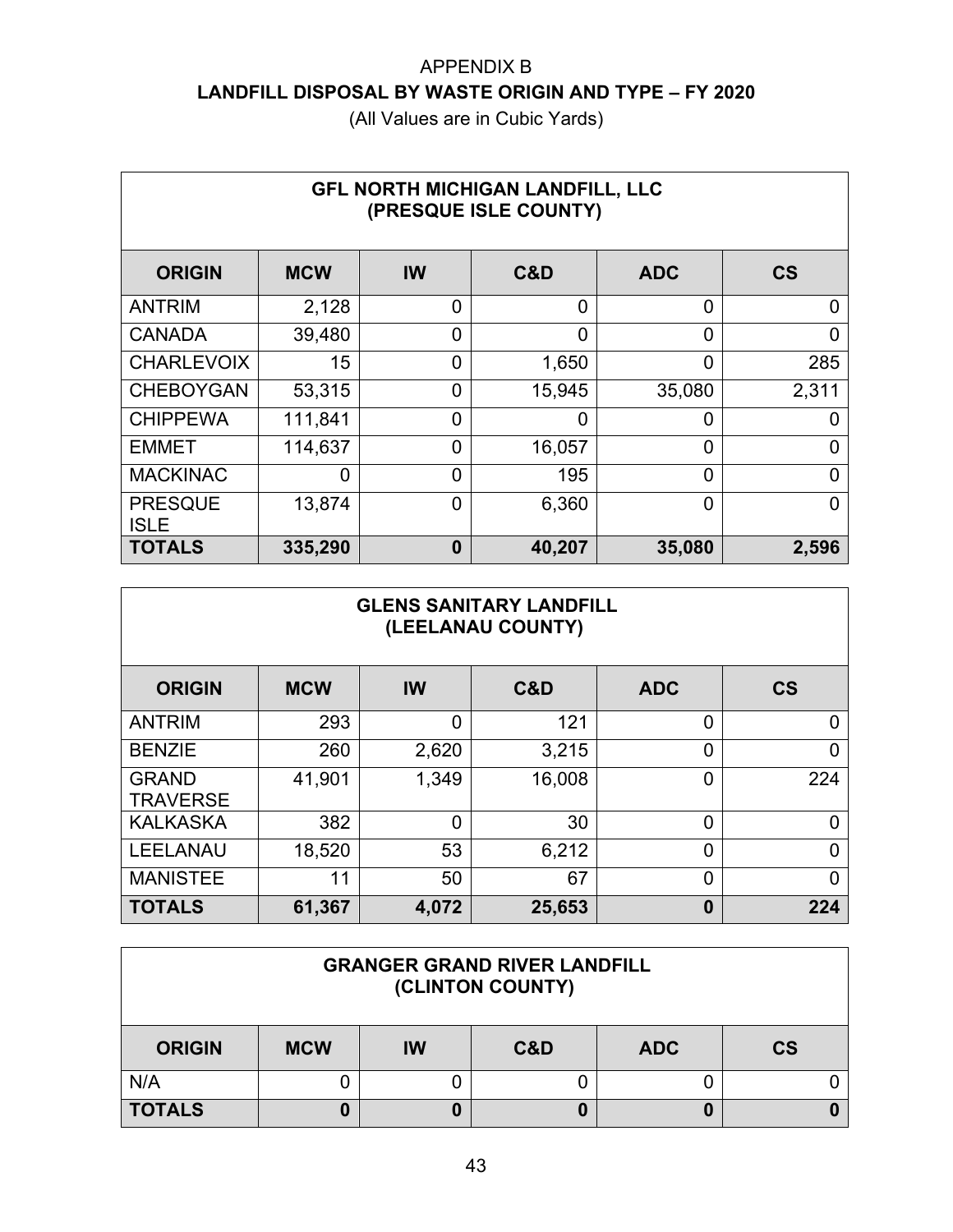| <b>GRANGER WOOD STREET LANDFILL</b><br>(CLINTON COUNTY) |            |                |                |                |                          |  |  |
|---------------------------------------------------------|------------|----------------|----------------|----------------|--------------------------|--|--|
| <b>ORIGIN</b>                                           | <b>MCW</b> | <b>IW</b>      | C&D            | <b>ADC</b>     | $\mathsf{CS}\phantom{0}$ |  |  |
| <b>ALLEGAN</b>                                          | 20         | $\overline{0}$ | $\overline{0}$ | $\overline{0}$ | $\overline{0}$           |  |  |
| <b>BARRY</b>                                            | 1,549      | $\mathbf 0$    | $\overline{0}$ | $\overline{0}$ | $\mathbf 0$              |  |  |
| <b>CALHOUN</b>                                          | 51,149     | $\mathbf 0$    | $\overline{0}$ | $\overline{0}$ | $\mathbf 0$              |  |  |
| <b>CLINTON</b>                                          | 162,414    | $\overline{0}$ | $\overline{0}$ | $\overline{0}$ | $\mathbf 0$              |  |  |
| <b>EATON</b>                                            | 199,704    | $\mathbf 0$    | $\overline{0}$ | $\mathbf 0$    | $\mathbf 0$              |  |  |
| <b>GENESEE</b>                                          | 479        | 0              | $\overline{0}$ | $\mathbf 0$    | $\mathbf 0$              |  |  |
| <b>GRATIOT</b>                                          | 54,308     | $\overline{0}$ | $\overline{0}$ | $\overline{0}$ | $\mathbf 0$              |  |  |
| <b>INGHAM</b>                                           | 827,388    | 1,955          | 0              | 0              | 0                        |  |  |
| <b>IONIA</b>                                            | 49,874     | 0              | $\overline{0}$ | $\overline{0}$ | $\mathbf 0$              |  |  |
| <b>ISABELLA</b>                                         | 67,566     | $\overline{0}$ | $\overline{0}$ | $\overline{0}$ | $\overline{0}$           |  |  |
| <b>JACKSON</b>                                          | 103,609    | $\mathbf 0$    | $\overline{0}$ | $\mathbf 0$    | 0                        |  |  |
| <b>KALAMAZOO</b>                                        | 313        | $\mathbf 0$    | $\overline{0}$ | $\overline{0}$ | $\mathbf 0$              |  |  |
| <b>LIVINGSTON</b>                                       | 47,164     | $\mathbf 0$    | $\overline{0}$ | 0              | 0                        |  |  |
| <b>MONTCALM</b>                                         | 56,235     | $\overline{0}$ | $\overline{0}$ | 0              | $\overline{0}$           |  |  |
| <b>OAKLAND</b>                                          | 57         | 0              | $\overline{0}$ | 0              | $\overline{0}$           |  |  |
| <b>OTTAWA</b>                                           | 38         | $\overline{0}$ | $\overline{0}$ | 0              | 0                        |  |  |
| <b>SAGINAW</b>                                          | 2,141      | $\overline{0}$ | $\overline{0}$ | $\overline{0}$ | $\overline{0}$           |  |  |
| <b>SHIAWASSEE</b>                                       | 25,685     | $\overline{0}$ | $\overline{0}$ | 0              | 0                        |  |  |
| <b>WASHTENAW</b>                                        | 9,872      | $\overline{0}$ | $\overline{0}$ | $\mathbf 0$    | $\mathbf 0$              |  |  |
| <b>WAYNE</b>                                            | 6          | $\overline{0}$ | $\overline{0}$ | $\mathbf 0$    | $\mathbf 0$              |  |  |
| <b>TOTALS</b>                                           | 1,659,571  | 1,955          | $\mathbf{0}$   | $\bf{0}$       | $\bf{0}$                 |  |  |

| <b>HAYWIRE LANDFILL</b> |
|-------------------------|
| (SCHOOLCRAFT COUNTY)    |

| <b>ORIGIN</b>      | <b>MCW</b> | IW     | C&D | <b>ADC</b> | <b>CS</b> |
|--------------------|------------|--------|-----|------------|-----------|
| <b>LUCE</b>        |            | 33,588 |     |            |           |
| <b>SCHOOLCRAFT</b> |            | 26,981 |     |            |           |
| <b>TOTALS</b>      |            | 60,569 |     |            |           |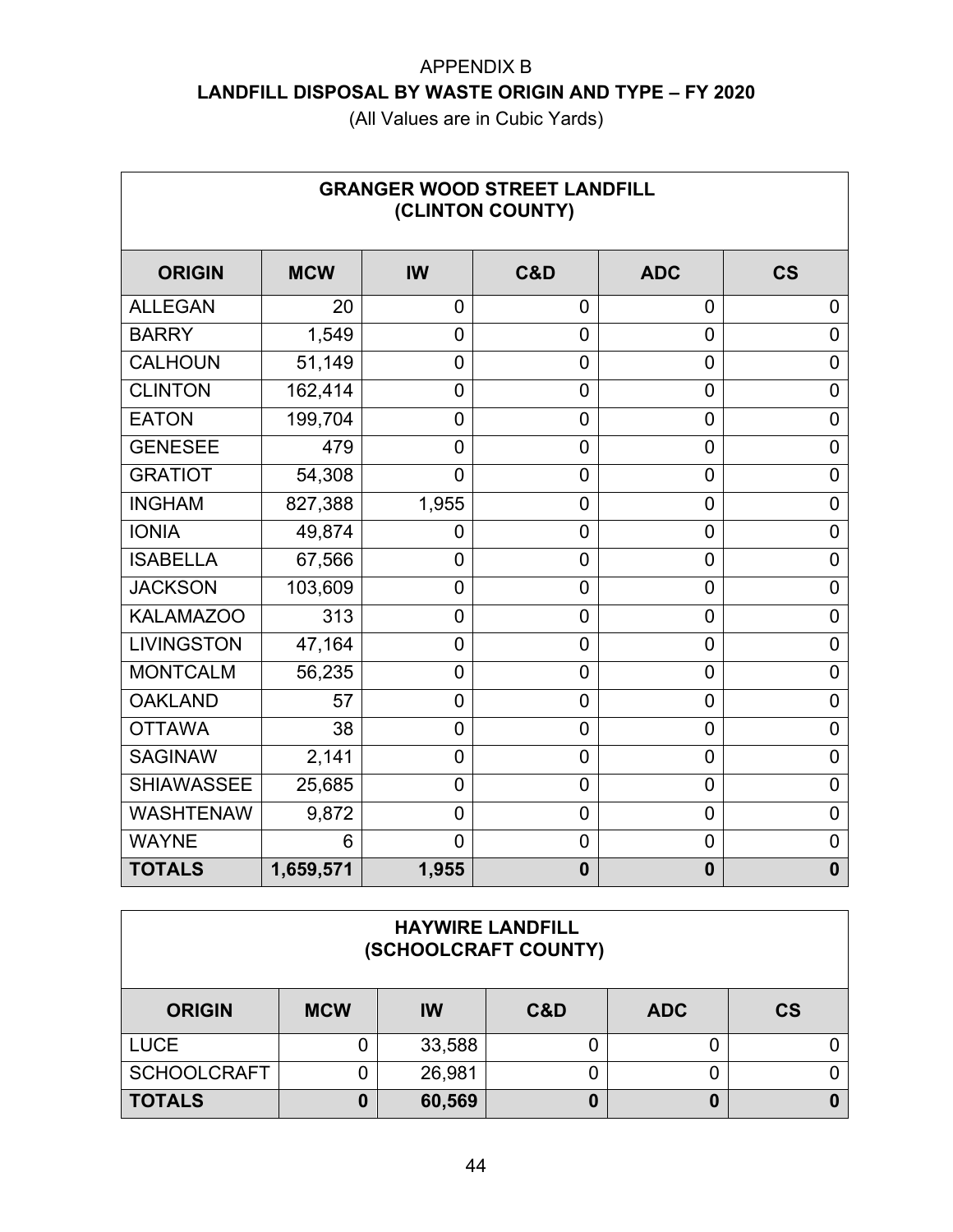| <b>HIAWATHA SHORES LANDFILL</b><br>(SCHOOLCRAFT COUNTY) |                                |           |       |            |           |  |  |  |
|---------------------------------------------------------|--------------------------------|-----------|-------|------------|-----------|--|--|--|
| <b>ORIGIN</b>                                           | <b>MCW</b>                     | <b>IW</b> | C&D   | <b>ADC</b> | <b>CS</b> |  |  |  |
| <b>GOGEBIC</b>                                          | 21,611                         | 0         |       |            |           |  |  |  |
| <b>SCHOOLCRAFT</b>                                      | 23,937                         | 22,801    | 2,476 |            |           |  |  |  |
| <b>TOTALS</b>                                           | 45,548<br>2,476<br>22,801<br>0 |           |       |            |           |  |  |  |

| HOLLAND PUBLIC WORKS ZEELAND TOWNSHIP LANDFILL<br>(OTTAWA COUNTY) |            |           |     |            |           |  |
|-------------------------------------------------------------------|------------|-----------|-----|------------|-----------|--|
| <b>ORIGIN</b>                                                     | <b>MCW</b> | <b>IW</b> | C&D | <b>ADC</b> | <b>CS</b> |  |
| N/A                                                               |            |           |     |            |           |  |
| <b>TOTALS</b>                                                     |            | U         |     | 0          |           |  |

| HURON LANDFILL CORP. - DBA HURON LANDFILL<br>(HURON COUNTY) |                                        |                |        |                |           |  |  |  |
|-------------------------------------------------------------|----------------------------------------|----------------|--------|----------------|-----------|--|--|--|
| <b>ORIGIN</b>                                               | <b>MCW</b>                             | IW             | C&D    | <b>ADC</b>     | <b>CS</b> |  |  |  |
| <b>HURON</b>                                                | 65,017                                 | 37,683         | 22,527 | $\overline{0}$ | 73        |  |  |  |
| <b>LAPEER</b>                                               | 4,568                                  | 0              | 704    | 0              | 0         |  |  |  |
| <b>SANILAC</b>                                              | 14,105                                 | $\overline{0}$ | 3,271  | 0              | 0         |  |  |  |
| <b>TUSCOLA</b>                                              | 38,453                                 | 8,885          | 7,191  | 0              | 0         |  |  |  |
| <b>TOTALS</b>                                               | 122,143<br>73<br>46,568<br>33,693<br>0 |                |        |                |           |  |  |  |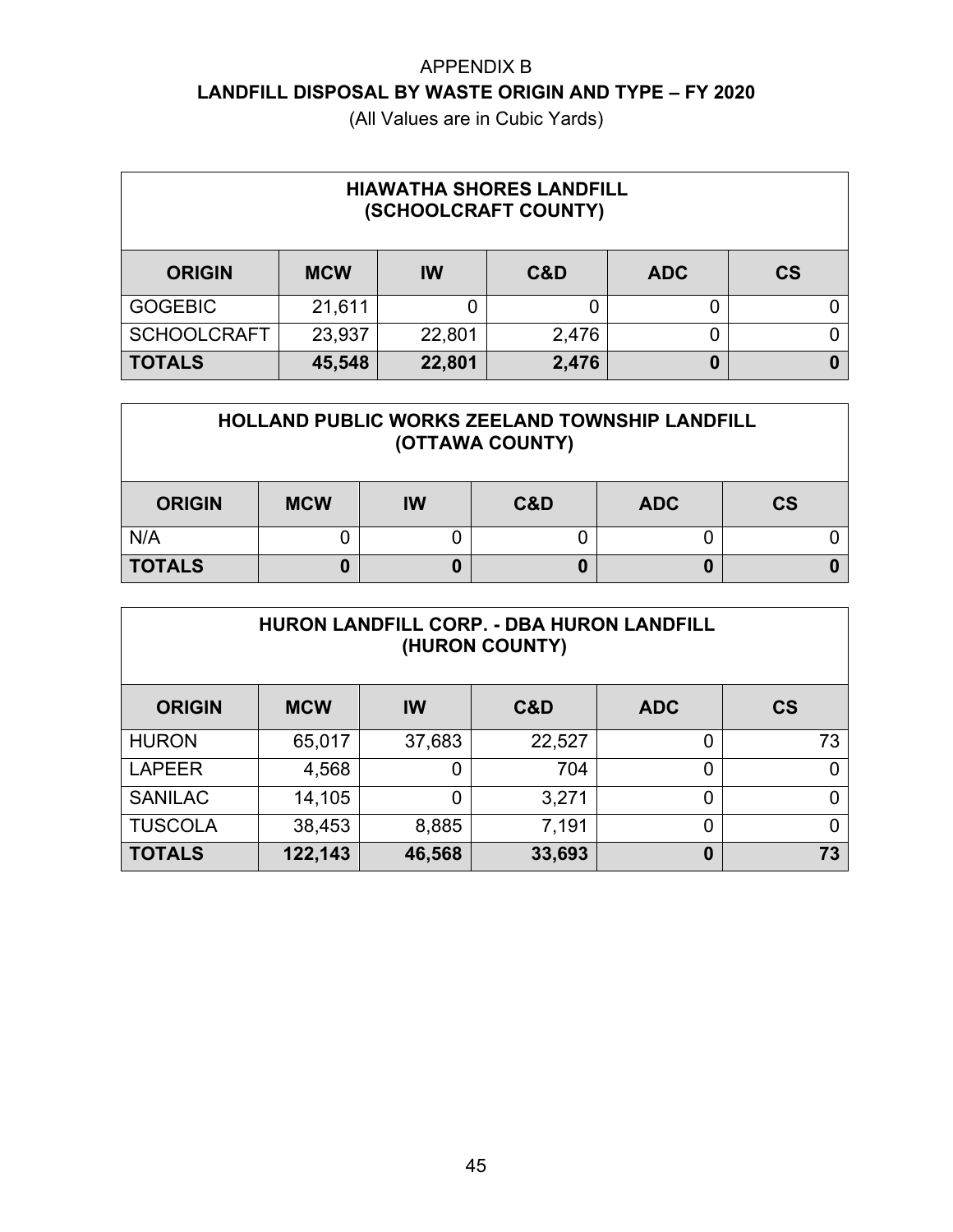| K AND W LANDFILL, INC.<br>(ONTONAGON COUNTY) |            |                |          |                |           |  |  |  |
|----------------------------------------------|------------|----------------|----------|----------------|-----------|--|--|--|
| <b>ORIGIN</b>                                | <b>MCW</b> | IW             | C&D      | <b>ADC</b>     | <b>CS</b> |  |  |  |
| <b>BARAGA</b>                                | 20,185     | 204            | 0        | $\overline{0}$ | 4,838     |  |  |  |
| <b>GOGEBIC</b>                               | 2,036      | 112            | $\Omega$ | $\overline{0}$ | 3         |  |  |  |
| <b>HOUGHTON</b>                              | 76,122     | 355            | 0        | 0              | 13,868    |  |  |  |
| <b>IRON</b>                                  | 11,868     | 456            | $\Omega$ | $\overline{0}$ | 0         |  |  |  |
| <b>KEWEENAW</b>                              | 3,275      | 0              | $\Omega$ | $\overline{0}$ | 398       |  |  |  |
| <b>ONTONAGON</b>                             | 9,872      | $\overline{0}$ | 0        | $\overline{0}$ | 0         |  |  |  |
| <b>WISCONSIN</b>                             | 136,763    | 0              | 0        | $\overline{0}$ | 125       |  |  |  |
| <b>TOTALS</b>                                | 260,121    | 1,127          | $\bf{0}$ | $\bf{0}$       | 19,232    |  |  |  |

| <b>LAFARGE MIDWEST, INC.</b><br>(ALPENA COUNTY) |            |         |     |            |           |  |  |
|-------------------------------------------------|------------|---------|-----|------------|-----------|--|--|
| <b>ORIGIN</b>                                   | <b>MCW</b> | IW      | C&D | <b>ADC</b> | <b>CS</b> |  |  |
| <b>ALPENA</b>                                   |            | 295,506 |     |            |           |  |  |
| <b>TOTALS</b>                                   |            | 295,506 |     | 0          |           |  |  |

| <b>LIBERTY ENVIRONMENTALISTS LANDFILL</b><br>(JACKSON COUNTY) |                |                |         |                |           |  |  |  |  |
|---------------------------------------------------------------|----------------|----------------|---------|----------------|-----------|--|--|--|--|
| <b>ORIGIN</b>                                                 | <b>MCW</b>     | <b>IW</b>      | C&D     | <b>ADC</b>     | <b>CS</b> |  |  |  |  |
| <b>CALHOUN</b>                                                | $\overline{0}$ | $\overline{0}$ | 11,937  | 0              | 0         |  |  |  |  |
| <b>EATON</b>                                                  | $\Omega$       | $\overline{0}$ | 3,564   | 0              | 0         |  |  |  |  |
| <b>HILLSDALE</b>                                              | $\Omega$       | $\overline{0}$ | 21,222  | $\overline{0}$ | 0         |  |  |  |  |
| <b>INGHAM</b>                                                 | $\Omega$       | $\overline{0}$ | 3,783   | $\overline{0}$ | $\Omega$  |  |  |  |  |
| <b>JACKSON</b>                                                | $\overline{0}$ | 3,470          | 211,437 | 0              | 0         |  |  |  |  |
| <b>LENAWEE</b>                                                | $\Omega$       | $\overline{0}$ | 16,179  | 0              | $\Omega$  |  |  |  |  |
| <b>OHIO</b>                                                   | $\overline{0}$ | 134,486        | 0       | 0              | 0         |  |  |  |  |
| <b>WASHTENAW</b>                                              | $\Omega$       | $\overline{0}$ | 13,335  | $\overline{0}$ | $\Omega$  |  |  |  |  |
| <b>TOTALS</b>                                                 | $\bf{0}$       | 137,956        | 281,457 | $\bf{0}$       | 0         |  |  |  |  |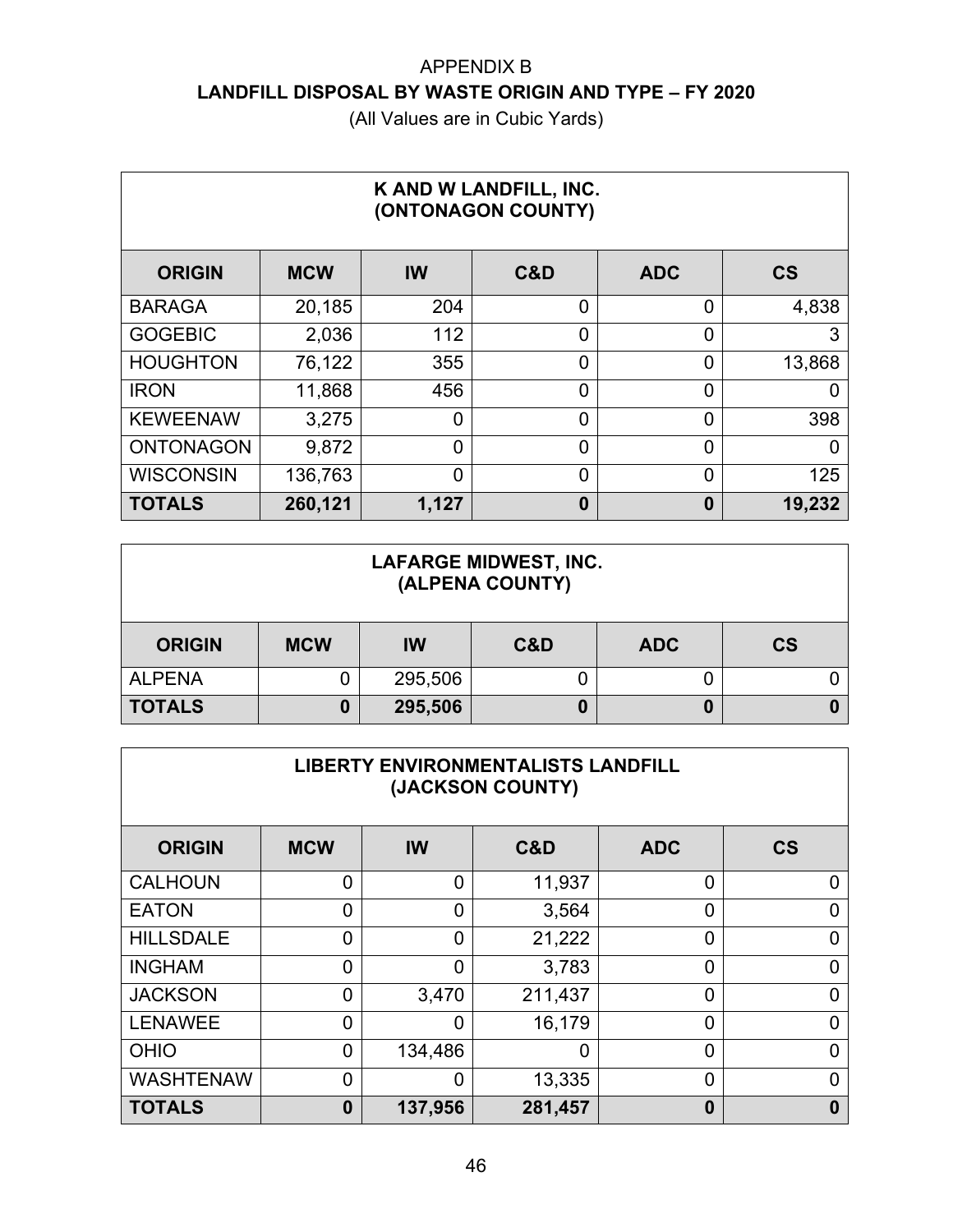| <b>MANISTEE COUNTY LANDFILL, INC.</b><br>(MANISTEE COUNTY) |            |                |        |                |                |  |  |  |  |
|------------------------------------------------------------|------------|----------------|--------|----------------|----------------|--|--|--|--|
| <b>ORIGIN</b>                                              | <b>MCW</b> | IW             | C&D    | <b>ADC</b>     | <b>CS</b>      |  |  |  |  |
| <b>BENZIE</b>                                              | 14,702     | 0              | 1,309  | $\overline{0}$ | 0              |  |  |  |  |
| <b>GRAND</b><br><b>TRAVERSE</b>                            | 987        | 6,930          | 278    | $\overline{0}$ | 0              |  |  |  |  |
| <b>LAKE</b>                                                | 4,889      | 790            | 1,181  | $\overline{0}$ | 0              |  |  |  |  |
| <b>LEELANAU</b>                                            | 30         | $\overline{0}$ | 0      | $\overline{0}$ | 0              |  |  |  |  |
| <b>MANISTEE</b>                                            | 82,831     | 200,074        | 10,276 | $\overline{0}$ | $\overline{0}$ |  |  |  |  |
| <b>MASON</b>                                               | 86,538     | 3,711          | 7,055  | $\overline{0}$ | 0              |  |  |  |  |
| <b>WEXFORD</b>                                             | 8,125      | 120            | 84     | $\overline{0}$ | 0              |  |  |  |  |
| <b>TOTALS</b>                                              | 198,102    | 211,625        | 20,183 | $\bf{0}$       | 0              |  |  |  |  |

| <b>MARQUETTE COUNTY SOLID WASTE MANAGEMENT AUTHORITY</b><br>(MARQUETTE COUNTY) |            |    |        |            |           |  |  |
|--------------------------------------------------------------------------------|------------|----|--------|------------|-----------|--|--|
| <b>ORIGIN</b>                                                                  | <b>MCW</b> | IW | C&D    | <b>ADC</b> | <b>CS</b> |  |  |
| <b>MARQUETTE</b>                                                               | 110,395    |    | 61,969 | 0          |           |  |  |
| <b>TOTALS</b>                                                                  | 110,395    | 0  | 61,969 | 0          |           |  |  |

| <b>MATLIN ROAD LANDFILL</b><br>(MONROE COUNTY) |            |           |       |            |           |  |  |  |
|------------------------------------------------|------------|-----------|-------|------------|-----------|--|--|--|
| <b>ORIGIN</b>                                  | <b>MCW</b> | <b>IW</b> | C&D   | <b>ADC</b> | <b>CS</b> |  |  |  |
| <b>JACKSON</b>                                 |            | 0         | 30    | 0          |           |  |  |  |
| <b>MONROE</b>                                  |            | 0         | 4,502 | 0          |           |  |  |  |
| <b>OAKLAND</b>                                 |            | 0         | 150   | 0          |           |  |  |  |
| <b>WASHTENAW</b>                               |            | 0         | 2,732 | 0          |           |  |  |  |
| <b>TOTALS</b>                                  | O          | $\bf{0}$  | 7,414 | 0          |           |  |  |  |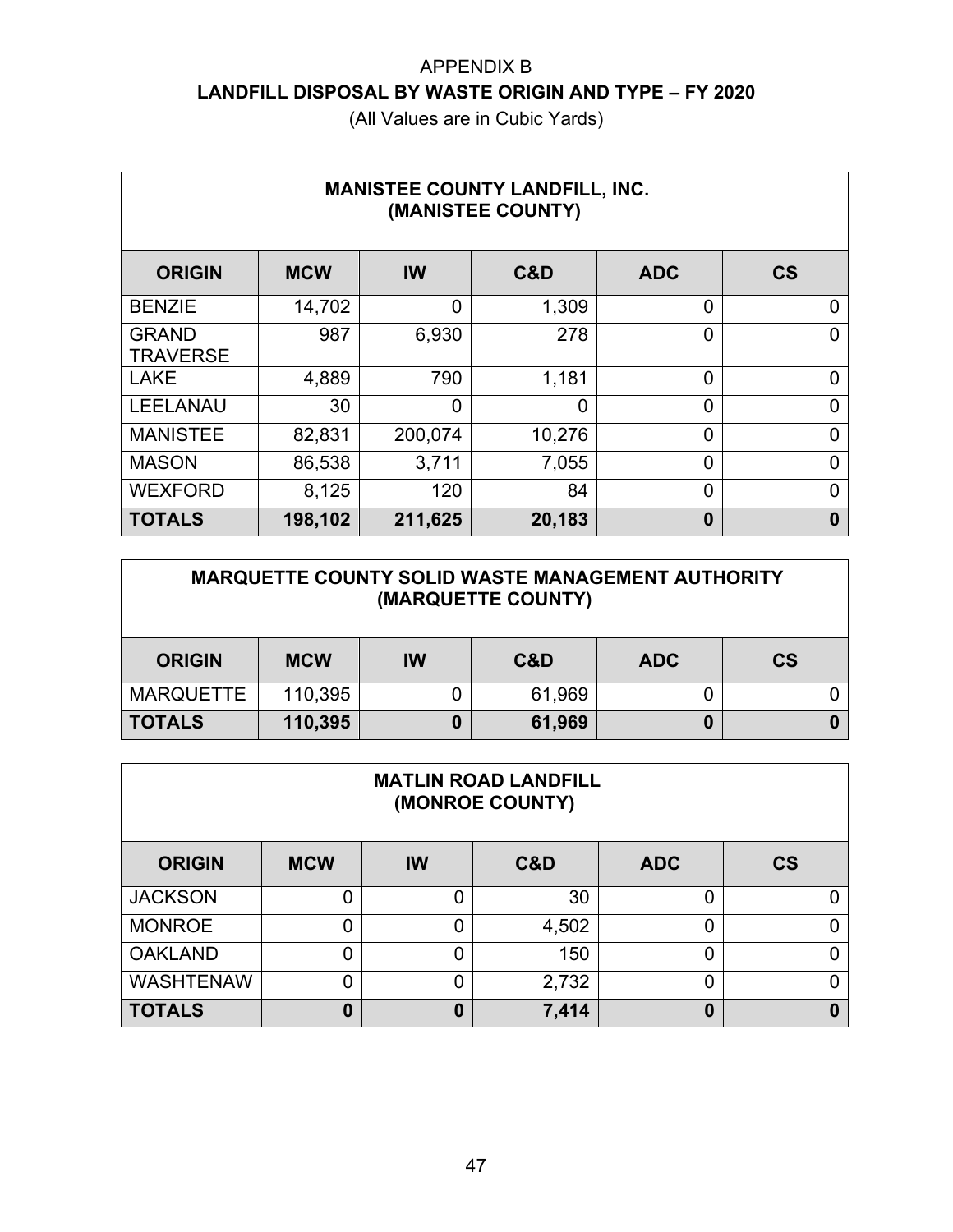(All Values are in Cubic Yards)

| <b>MCGILL ROAD LANDFILL</b><br>(JACKSON COUNTY) |            |                |                |                |                          |  |  |  |
|-------------------------------------------------|------------|----------------|----------------|----------------|--------------------------|--|--|--|
| <b>ORIGIN</b>                                   | <b>MCW</b> | IW             | C&D            | <b>ADC</b>     | $\mathsf{CS}\phantom{0}$ |  |  |  |
| <b>CALHOUN</b>                                  | 1,911      | 10,484         | 15             | $\overline{0}$ | 0                        |  |  |  |
| <b>CLINTON</b>                                  | 33         | 0              | 0              | $\overline{0}$ | 0                        |  |  |  |
| <b>EATON</b>                                    | 6,102      | 19             | $\Omega$       | $\overline{0}$ | 0                        |  |  |  |
| <b>GENESEE</b>                                  | 0          | 624            | $\overline{0}$ | $\overline{0}$ | 0                        |  |  |  |
| <b>HILLSDALE</b>                                | 1,194      | 61,995         | 1,305          | $\overline{0}$ | 0                        |  |  |  |
| <b>JACKSON</b>                                  | 70,542     | 9,762          | 12,147         | $\overline{0}$ | $\Omega$                 |  |  |  |
| <b>KALAMAZOO</b>                                | 20         | $\mathbf 0$    | $\overline{0}$ | $\overline{0}$ | 0                        |  |  |  |
| <b>LENAWEE</b>                                  | $\Omega$   | 2,667          | $\Omega$       | $\overline{0}$ | 0                        |  |  |  |
| <b>WASHTENAW</b>                                | 3,435      | $\overline{0}$ | $\overline{0}$ | $\overline{0}$ | 0                        |  |  |  |
| <b>TOTALS</b>                                   | 83,237     | 85,551         | 13,467         | 0              | 0                        |  |  |  |

#### **MICHIGAN ENVIRONS, INC. (MENOMINEE COUNTY)**

| <b>ORIGIN</b>    | <b>MCW</b> | IW     | C&D   | <b>ADC</b> | <b>CS</b> |
|------------------|------------|--------|-------|------------|-----------|
| <b>MENOMINEE</b> | 24,987     | 9,281  | 1,841 |            | 2,623     |
| <b>WISCONSIN</b> | 82,131     | 18,545 | 4,521 |            | 1,056     |
| <b>TOTALS</b>    | 107,118    | 27,826 | 6,362 | 0          | 3,679     |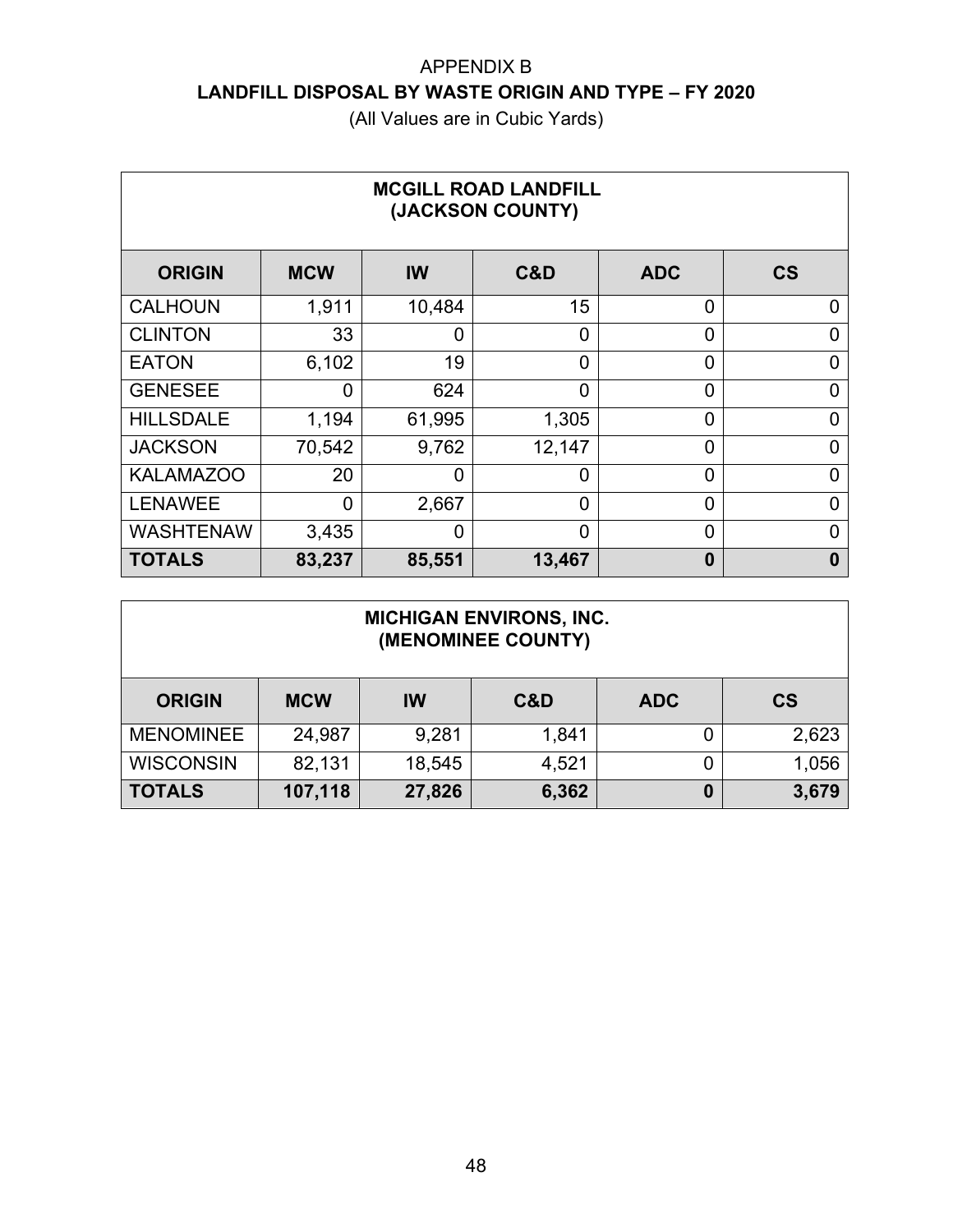| <b>MONTMORENCY-OSCODA-ALPENA SWMA</b><br>(MONTMORENCY COUNTY) |             |                |          |                |                          |  |  |  |  |
|---------------------------------------------------------------|-------------|----------------|----------|----------------|--------------------------|--|--|--|--|
| <b>ORIGIN</b>                                                 | <b>MCW</b>  | IW             | C&D      | <b>ADC</b>     | $\mathsf{CS}\phantom{0}$ |  |  |  |  |
| <b>ALCONA</b>                                                 | 1,371       | $\overline{0}$ | 967      | $\overline{0}$ | 14                       |  |  |  |  |
| <b>ALPENA</b>                                                 | 72,592      | 690            | 39,546   | $\Omega$       | 857                      |  |  |  |  |
| <b>ANTRIM</b>                                                 | 1           | $\overline{0}$ | $\Omega$ | $\Omega$       | 0                        |  |  |  |  |
| <b>CHEBOYGAN</b>                                              | 584         | $\overline{0}$ | 2,890    | $\overline{0}$ | 0                        |  |  |  |  |
| <b>CRAWFORD</b>                                               | 35          | 0              | 5        | $\Omega$       | 0                        |  |  |  |  |
| <b>EMMET</b>                                                  | $\mathbf 0$ | $\overline{0}$ | 56       | $\Omega$       | 0                        |  |  |  |  |
| <b>IOSCO</b>                                                  | 23,335      | $\overline{0}$ | 2,366    | $\overline{0}$ | $\overline{2}$           |  |  |  |  |
| <b>MONTMORENCY</b>                                            | 27,396      | $\overline{0}$ | 6,763    | 458            | 393                      |  |  |  |  |
| <b>OGEMAW</b>                                                 | 1,924       | $\overline{0}$ | $\Omega$ | $\Omega$       | 0                        |  |  |  |  |
| <b>OSCODA</b>                                                 | 18,018      | $\overline{0}$ | 5,273    | $\Omega$       | 95                       |  |  |  |  |
| <b>OTSEGO</b>                                                 | 2,197       | $\overline{0}$ | 929      | $\overline{0}$ |                          |  |  |  |  |
| PRESQUE ISLE                                                  | 354         | $\overline{0}$ | 185      | $\Omega$       | 26                       |  |  |  |  |
| <b>TOTALS</b>                                                 | 147,807     | 690            | 58,980   | 458            | 1,388                    |  |  |  |  |

|               |            |    | NIAGARA DEVELOPMENT LLC dba IN MICHIGAN AS NIAGARA<br><b>DEVELOPMENT PARTNERS</b><br>(DICKINSON COUNTY) |            |    |
|---------------|------------|----|---------------------------------------------------------------------------------------------------------|------------|----|
| <b>ORIGIN</b> | <b>MCW</b> | IW | C&D                                                                                                     | <b>ADC</b> | СS |

| <b>ORIGIN</b>    | <b>MCW</b> | IW    | C&D | <b>ADC</b> | CS |
|------------------|------------|-------|-----|------------|----|
| <b>DICKINSON</b> |            | 1,566 | 769 |            |    |
| <b>WISCONSIN</b> |            |       | 111 |            |    |
| <b>TOTALS</b>    |            | 1,566 | 880 |            |    |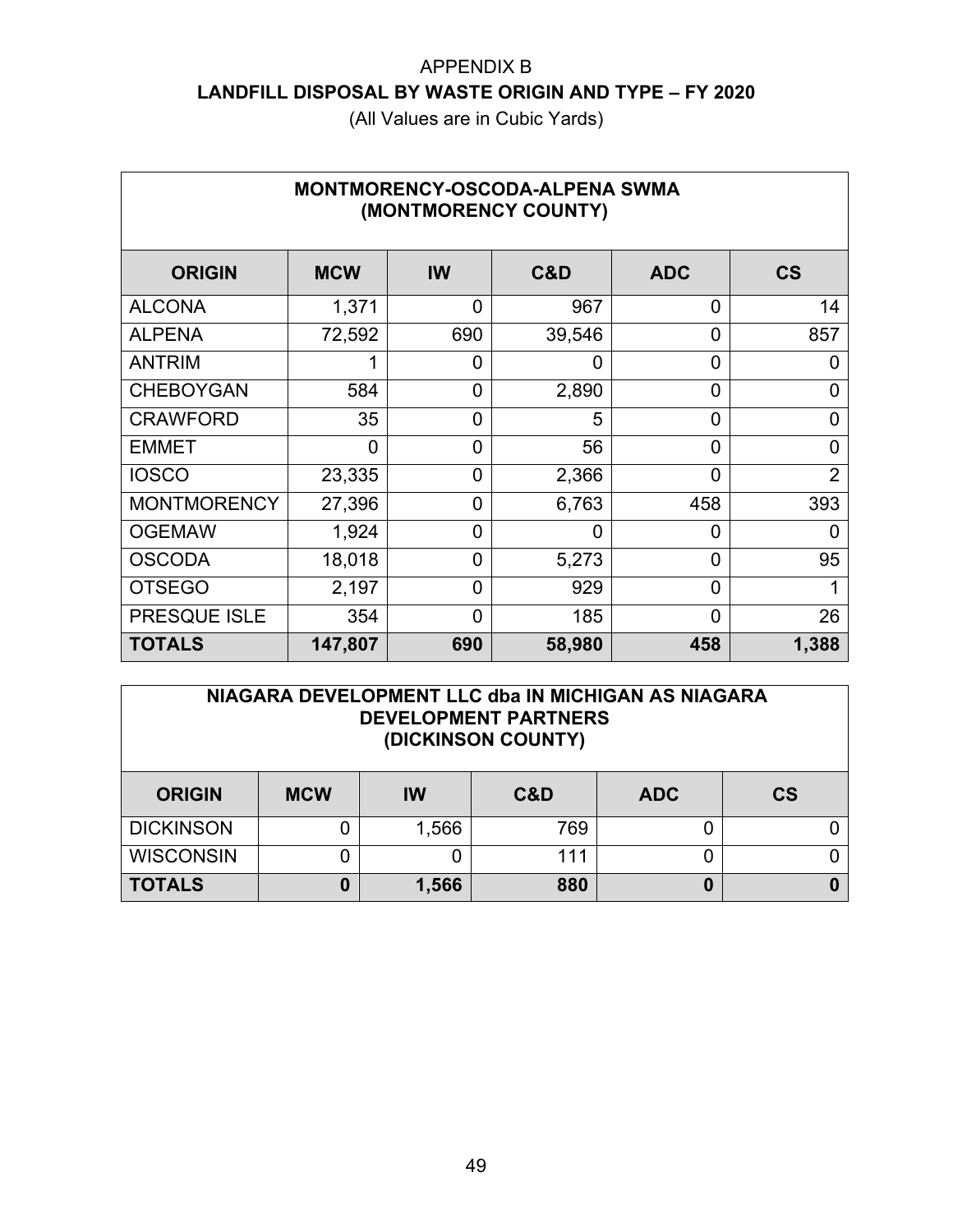| NORTHERN OAKS RECYCLING AND DISPOSAL FACILITY<br>(CLARE COUNTY) |            |        |                |                |                |  |  |  |
|-----------------------------------------------------------------|------------|--------|----------------|----------------|----------------|--|--|--|
| <b>ORIGIN</b>                                                   | <b>MCW</b> | IW     | C&D            | <b>ADC</b>     | <b>CS</b>      |  |  |  |
| <b>ALCONA</b>                                                   | 155        | 6,810  | 12             | $\overline{0}$ | 0              |  |  |  |
| <b>ARENAC</b>                                                   | 2,393      | 0      | $\overline{2}$ | $\overline{0}$ | $\overline{0}$ |  |  |  |
| <b>BAY</b>                                                      | 0          | 0      | 21             | $\overline{0}$ | 0              |  |  |  |
| <b>CLARE</b>                                                    | 53,786     | 1,241  | 33,389         | $\overline{0}$ | 2,036          |  |  |  |
| <b>GLADWIN</b>                                                  | 14,553     | 24     | 3,220          | $\overline{0}$ | 40             |  |  |  |
| <b>GRATIOT</b>                                                  | 15,181     | 750    | 769            | $\overline{0}$ | 0              |  |  |  |
| <b>IOSCO</b>                                                    | 1,196      | 60     | 0              | $\overline{0}$ | 0              |  |  |  |
| <b>ISABELLA</b>                                                 | 46,273     | 2,627  | 7,841          | $\overline{0}$ | 10,567         |  |  |  |
| <b>LAKE</b>                                                     | 2,592      | 0      | 626            | $\overline{0}$ | 0              |  |  |  |
| <b>MECOSTA</b>                                                  | 13,545     | 144    | 680            | $\overline{0}$ | 0              |  |  |  |
| <b>MISSAUKEE</b>                                                | 5,523      | 16,134 | 2,429          | $\overline{0}$ | 0              |  |  |  |
| <b>MONTCALM</b>                                                 | 0          | O      | 18             | $\overline{0}$ | 0              |  |  |  |
| <b>OGEMAW</b>                                                   | 303        | 65     | 78             | $\overline{0}$ | 0              |  |  |  |
| <b>OSCEOLA</b>                                                  | 6,323      | 1,875  | 3,741          | $\overline{0}$ | 0              |  |  |  |
| <b>ROSCOMMON</b>                                                | 24,390     | 0      | 11,000         | $\overline{0}$ | 1,638          |  |  |  |
| <b>WEXFORD</b>                                                  | 5,123      | 40     | 688            | $\overline{0}$ | 20             |  |  |  |
| <b>TOTALS</b>                                                   | 191,336    | 29,770 | 64,514         | $\bf{0}$       | 14,301         |  |  |  |

| OAKLAND HEIGHTS DEVELOPMENT, INC.<br>(OAKLAND COUNTY) |            |           |         |                |           |  |  |  |
|-------------------------------------------------------|------------|-----------|---------|----------------|-----------|--|--|--|
| <b>ORIGIN</b>                                         | <b>MCW</b> | <b>IW</b> | C&D     | <b>ADC</b>     | <b>CS</b> |  |  |  |
| <b>GENESEE</b>                                        | 98         | 0         | 11,390  | 0              | 0         |  |  |  |
| <b>LIVINGSTON</b>                                     | 0          | 371       | 0       | 0              | 0         |  |  |  |
| <b>MACOMB</b>                                         | 97,248     | 402       | 9,656   | $\overline{0}$ | 29,811    |  |  |  |
| <b>OAKLAND</b>                                        | 450,581    | 6,053     | 175,375 | 0              | 36,240    |  |  |  |
| <b>TOTALS</b>                                         | 547,927    | 6,826     | 196,421 | 0              | 66,051    |  |  |  |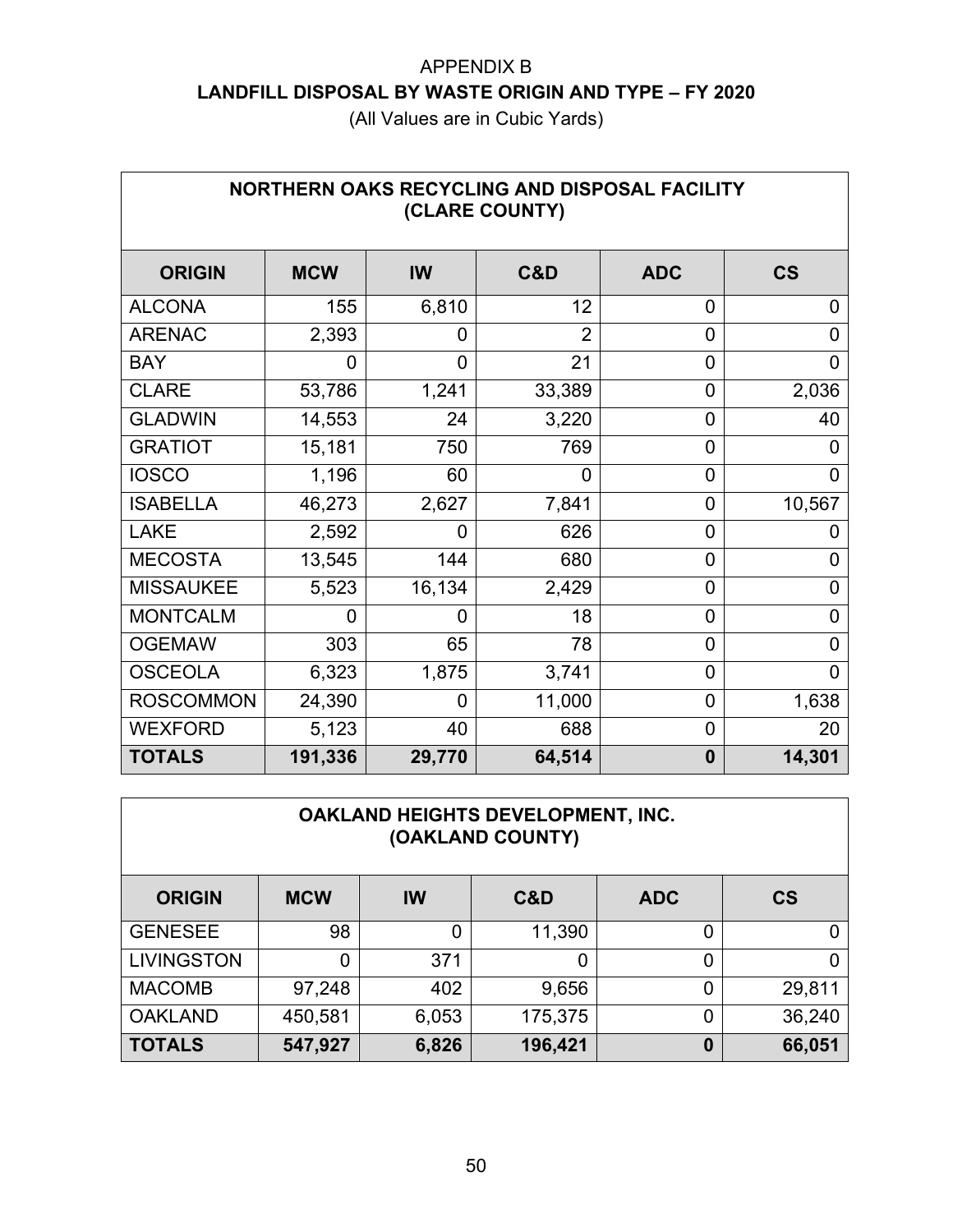| <b>ORCHARD HILL SANITARY LANDFILL</b><br>(BERRIEN COUNTY) |                 |                |                |                |                          |  |  |  |
|-----------------------------------------------------------|-----------------|----------------|----------------|----------------|--------------------------|--|--|--|
| <b>ORIGIN</b>                                             | <b>MCW</b>      | IW             | C&D            | <b>ADC</b>     | $\mathsf{CS}\phantom{0}$ |  |  |  |
| <b>ALLEGAN</b>                                            | 2,751           | $\mathbf 0$    | 0              | 0              | 0                        |  |  |  |
| <b>BARRY</b>                                              | 129             | $\overline{0}$ | $\Omega$       | $\overline{0}$ | 0                        |  |  |  |
| <b>BERRIEN</b>                                            | 195,114         | $\overline{0}$ | $\Omega$       | $\overline{0}$ | 0                        |  |  |  |
| <b>BRANCH</b>                                             | 268             | $\overline{0}$ | $\overline{0}$ | 0              | 0                        |  |  |  |
| <b>CALHOUN</b>                                            | 139             | $\overline{0}$ | $\overline{0}$ | $\overline{0}$ | 0                        |  |  |  |
| <b>CASS</b>                                               | 12,756          | $\overline{0}$ | $\Omega$       | $\overline{0}$ | 0                        |  |  |  |
| <b>INDIANA</b>                                            | 463             | $\overline{0}$ | $\Omega$       | $\overline{0}$ | $\Omega$                 |  |  |  |
| <b>KALAMAZOO</b>                                          | 373,431         | $\overline{0}$ | 0              | 0              | 0                        |  |  |  |
| <b>OTTAWA</b>                                             | 12 <sup>2</sup> | $\overline{0}$ | $\Omega$       | $\overline{0}$ | $\overline{0}$           |  |  |  |
| <b>ST. JOSEPH</b>                                         | 42              | $\overline{0}$ | 0              | 0              | 0                        |  |  |  |
| <b>VAN BUREN</b>                                          | 153,575         | $\overline{0}$ | $\Omega$       | $\overline{0}$ | 0                        |  |  |  |
| <b>TOTALS</b>                                             | 738,680         | $\bf{0}$       | $\bf{0}$       | $\bf{0}$       | 0                        |  |  |  |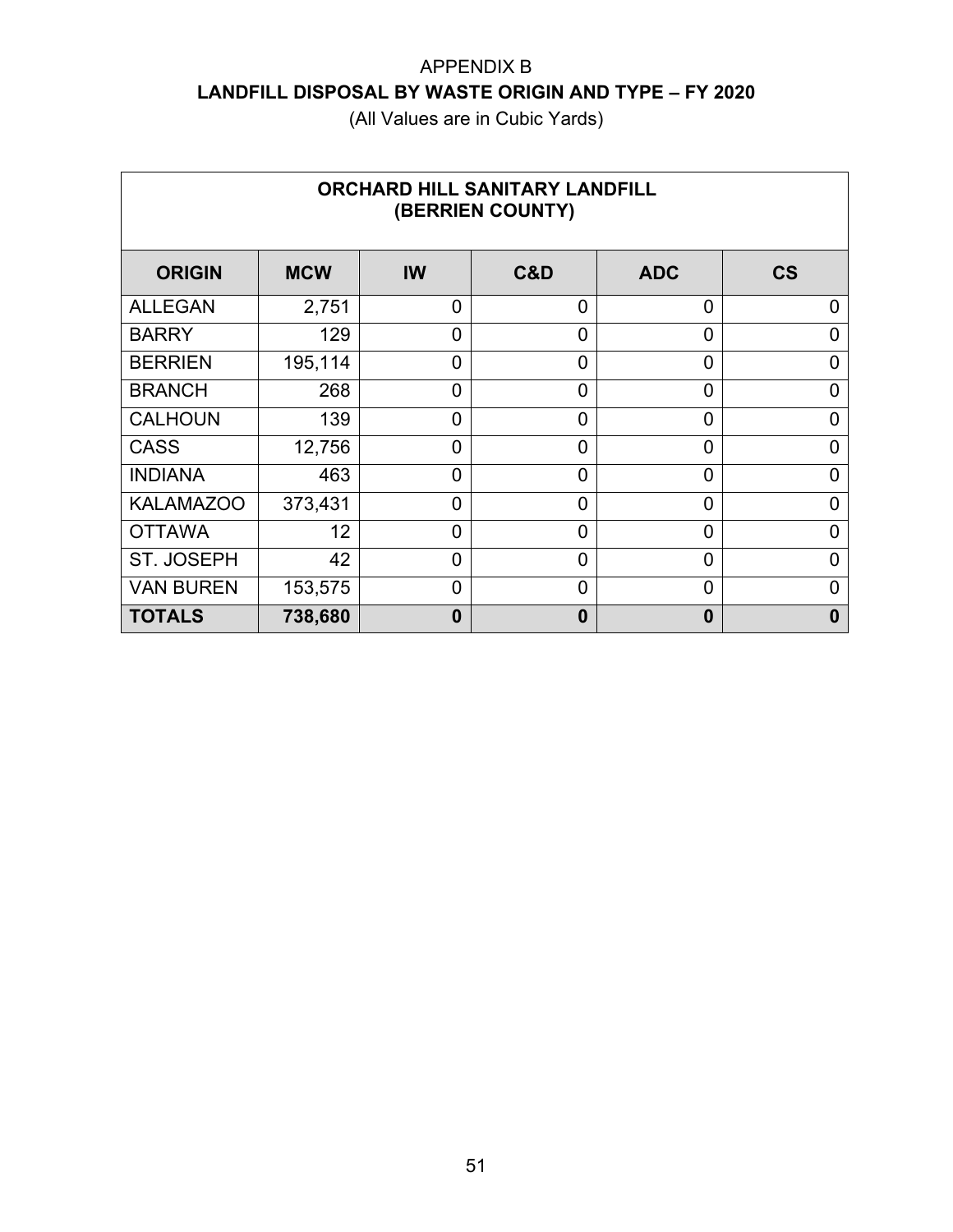| <b>OTTAWA COUNTY FARMS LANDFILL</b><br>(OTTAWA COUNTY) |                |                |                |                |                |  |  |  |
|--------------------------------------------------------|----------------|----------------|----------------|----------------|----------------|--|--|--|
| <b>ORIGIN</b>                                          | <b>MCW</b>     | <b>IW</b>      | C&D            | <b>ADC</b>     | <b>CS</b>      |  |  |  |
| <b>ALLEGAN</b>                                         | 180,549        | 718            | 648            | $\mathbf 0$    | 193            |  |  |  |
| <b>BARRY</b>                                           | 1,646          | 1,168          | 11             | $\mathbf 0$    | 0              |  |  |  |
| <b>BERRIEN</b>                                         | 85             | 10             | $\overline{0}$ | $\mathbf 0$    | 0              |  |  |  |
| <b>CALHOUN</b>                                         | 0              | 1,661          | $\overline{0}$ | 0              | $\mathbf 0$    |  |  |  |
| <b>CLINTON</b>                                         | $\overline{0}$ | 3              | 0              | $\overline{0}$ | 0              |  |  |  |
| <b>EATON</b>                                           | 13             | 6              | 70             | 0              | $\overline{2}$ |  |  |  |
| <b>GRATIOT</b>                                         | 0              | 10             | $\overline{0}$ | $\mathbf 0$    | $\overline{0}$ |  |  |  |
| <b>IONIA</b>                                           | 15             | 783            | 13             | 0              | 0              |  |  |  |
| <b>JACKSON</b>                                         | 0              | 8              | 0              | $\mathbf 0$    | 0              |  |  |  |
| <b>KALAMAZOO</b>                                       | 444            | 48             | 11             | $\overline{0}$ | $\overline{0}$ |  |  |  |
| <b>KENT</b>                                            | 174,773        | 59,684         | 26,827         | 76,654         | 97,758         |  |  |  |
| <b>MASON</b>                                           | 89             | 14,131         | 106            | 0              | 0              |  |  |  |
| <b>MONTCALM</b>                                        | 11             | 4,367          | 63             | $\overline{0}$ | $\overline{0}$ |  |  |  |
| <b>MUSKEGON</b>                                        | 158,849        | 47,535         | 16,621         | $\overline{0}$ | 23,035         |  |  |  |
| <b>NEWAYGO</b>                                         | 106            | 70             | 121            | $\mathbf 0$    | 0              |  |  |  |
| <b>OCEANA</b>                                          | 32,548         | 1,661          | 6,828          | $\overline{0}$ | 1,176          |  |  |  |
| <b>OSCEOLA</b>                                         | 0              | $\overline{0}$ | 39             | $\overline{0}$ | 0              |  |  |  |
| <b>OTTAWA</b>                                          | 268,922        | 68,984         | 38,474         | 6,696          | 11,849         |  |  |  |
| ST. JOSEPH                                             | 15             | $\mathbf 0$    | 0              | 0              | 0              |  |  |  |
| <b>VAN BUREN</b>                                       | 33             | 107            | 0              | 0              | 0              |  |  |  |
| <b>TOTALS</b>                                          | 818,098        | 200,954        | 89,832         | 83,350         | 134,013        |  |  |  |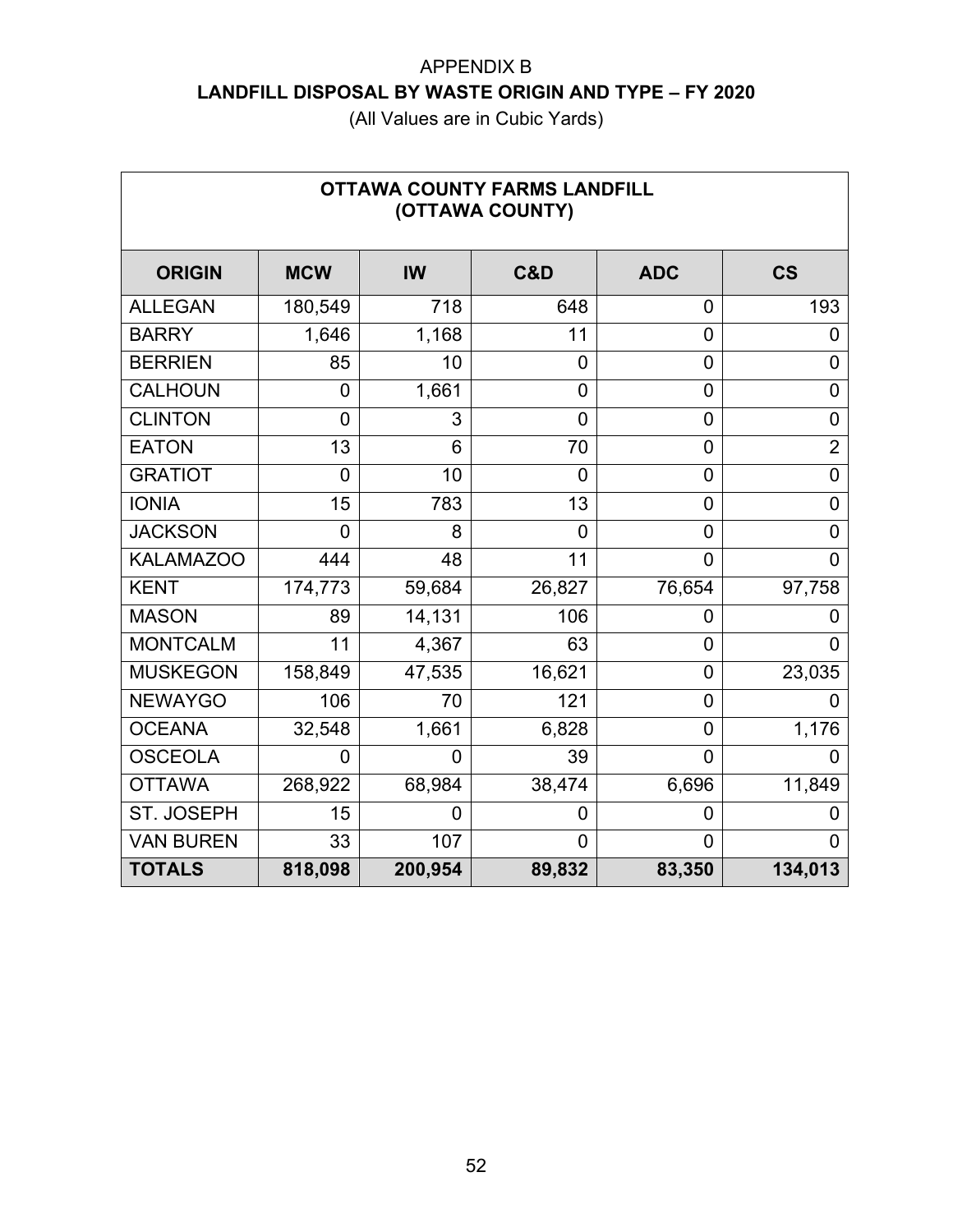(All Values are in Cubic Yards)

| PEOPLES LANDFILL, INC.<br>(SAGINAW COUNTY) |            |        |        |                |           |  |  |  |
|--------------------------------------------|------------|--------|--------|----------------|-----------|--|--|--|
| <b>ORIGIN</b>                              | <b>MCW</b> | IW     | C&D    | <b>ADC</b>     | <b>CS</b> |  |  |  |
| <b>BAY</b>                                 | 139,076    | 2,420  | 4,640  | 0              | 0         |  |  |  |
| <b>CLINTON</b>                             | Ω          | 0      | 41     | 0              | 0         |  |  |  |
| <b>GENESEE</b>                             | 9,485      | 14,750 | 2,174  | 0              | 866       |  |  |  |
| <b>GRATIOT</b>                             | 6,586      | 285    | 1,036  | $\overline{0}$ | 10        |  |  |  |
| <b>SAGINAW</b>                             | 321,988    | 22,650 | 59,484 | 0              | 14,430    |  |  |  |
| <b>SHIAWASSEE</b>                          | 7          | 100    | 67     | 0              | 0         |  |  |  |
| <b>TUSCOLA</b>                             | 6,408      | 4,500  | 5,825  | 0              | 680       |  |  |  |
| <b>TOTALS</b>                              | 483,550    | 44,705 | 73,267 | $\bf{0}$       | 15,986    |  |  |  |

#### **PINE TREE ACRES, INC. (MACOMB COUNTY)**

| <b>ORIGIN</b>    | <b>MCW</b> | <b>IW</b> | C&D    | <b>ADC</b> | <b>CS</b> |
|------------------|------------|-----------|--------|------------|-----------|
| <b>CANADA</b>    | 5,072,904  | 0         | 0      | 0          |           |
| <b>LAPEER</b>    | 19,047     | 890       | 0      | 0          |           |
| <b>MACOMB</b>    | 1,817,148  | 124,410   | 39,588 | 145,895    |           |
| <b>OAKLAND</b>   | 270        | 10,834    | 0      | 0          |           |
| <b>OHIO</b>      | 0          | 920       | 72     | 0          |           |
| <b>WASHTENAW</b> | 0          | 1,280     | 0      | 0          |           |
| <b>WAYNE</b>     | 61,524     | 198,648   | 723    | 212,006    |           |
| <b>TOTALS</b>    | 6,970,893  | 336,982   | 40,383 | 357,901    | 0         |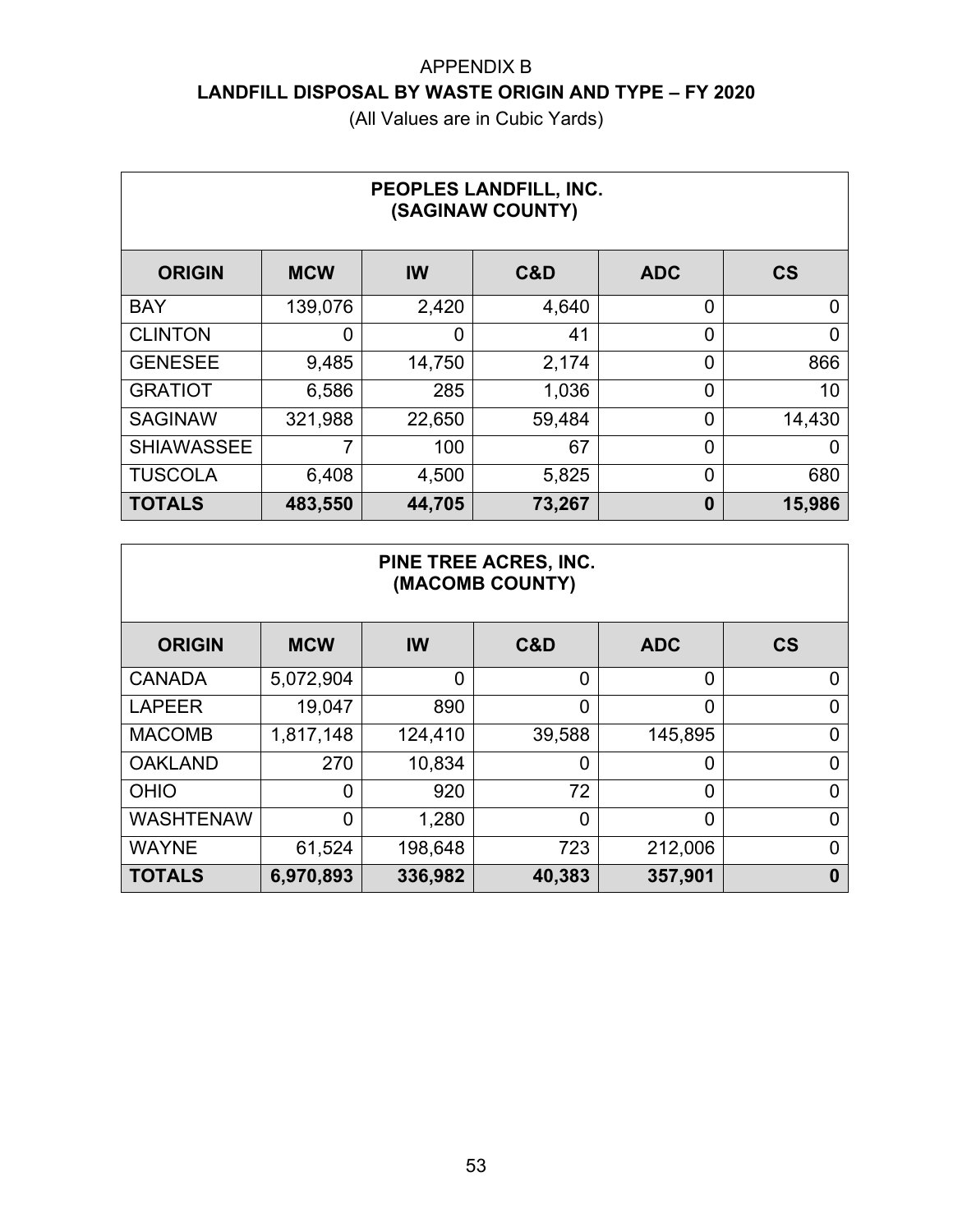(All Values are in Cubic Yards)

| PITSCH SANITARY LANDFILL<br>(IONIA COUNTY) |                |                |                |                |                          |  |  |  |  |
|--------------------------------------------|----------------|----------------|----------------|----------------|--------------------------|--|--|--|--|
| <b>ORIGIN</b>                              | <b>MCW</b>     | IW             | C&D            | <b>ADC</b>     | $\mathsf{CS}\phantom{0}$ |  |  |  |  |
| <b>ALLEGAN</b>                             | 75             | $\overline{0}$ | 873            | $\overline{0}$ | 0                        |  |  |  |  |
| <b>BARRY</b>                               | 114            | $\overline{0}$ | 1,050          | $\overline{0}$ | $\overline{0}$           |  |  |  |  |
| <b>BRANCH</b>                              | $\overline{0}$ | $\mathbf 0$    | 1,092          | $\overline{0}$ | $\mathbf 0$              |  |  |  |  |
| <b>CALHOUN</b>                             | $\overline{0}$ | 0              | 2,235          | $\overline{0}$ | 0                        |  |  |  |  |
| <b>CLARE</b>                               | $\overline{0}$ | 0              | 381            | $\mathbf 0$    | $\mathbf 0$              |  |  |  |  |
| <b>CLINTON</b>                             | 135            | 0              | 2,538          | $\mathbf 0$    | 0                        |  |  |  |  |
| <b>EATON</b>                               | 335            | 0              | 417            | $\mathbf 0$    | $\mathbf 0$              |  |  |  |  |
| <b>INGHAM</b>                              | 63             | $\overline{0}$ | $\overline{2}$ | $\overline{0}$ | $\overline{0}$           |  |  |  |  |
| <b>IONIA</b>                               | 7,095          | 29             | 26,373         | $\overline{0}$ | $\mathbf 0$              |  |  |  |  |
| <b>IOSCO</b>                               | 0              | $\mathbf 0$    | 426            | $\mathbf 0$    | 0                        |  |  |  |  |
| <b>ISABELLA</b>                            | 1,068          | $\overline{0}$ | 462            | $\mathbf 0$    | 0                        |  |  |  |  |
| <b>KALAMAZOO</b>                           | 0              | $\overline{0}$ | 7,065          | 0              | 0                        |  |  |  |  |
| <b>KENT</b>                                | 12,108         | $\overline{0}$ | 205,395        | $\mathbf 0$    | $\mathbf 0$              |  |  |  |  |
| <b>MECOSTA</b>                             | 426            | $\overline{0}$ | 321            | $\mathbf 0$    | $\overline{0}$           |  |  |  |  |
| <b>MONTCALM</b>                            | 12,378         | 63             | 27,147         | $\mathbf 0$    | $\overline{0}$           |  |  |  |  |
| <b>MUSKEGON</b>                            | 0              | $\mathbf 0$    | 4,302          | $\mathbf 0$    | 0                        |  |  |  |  |
| <b>NEWAYGO</b>                             | 0              | $\mathbf 0$    | 45             | $\mathbf 0$    | $\overline{0}$           |  |  |  |  |
| <b>OTTAWA</b>                              | $\overline{0}$ | $\mathbf 0$    | 1,392          | $\overline{0}$ | 0                        |  |  |  |  |
| <b>SHIAWASSEE</b>                          | $\overline{0}$ | $\mathbf 0$    | 3              | $\mathbf 0$    | 0                        |  |  |  |  |
| <b>VAN BUREN</b>                           | $\overline{0}$ | $\overline{0}$ | 2,661          | $\mathbf 0$    | 0                        |  |  |  |  |
| <b>TOTALS</b>                              | 33,797         | 92             | 284,180        | $\bf{0}$       | $\mathbf 0$              |  |  |  |  |

| PRESQUE ISLE POWER PLANT ASH LANDFILL<br>(MARQUETTE COUNTY) |            |    |     |            |           |  |  |  |
|-------------------------------------------------------------|------------|----|-----|------------|-----------|--|--|--|
| <b>ORIGIN</b>                                               | <b>MCW</b> | IW | C&D | <b>ADC</b> | <b>CS</b> |  |  |  |
| N/A                                                         |            |    |     |            |           |  |  |  |
| <b>TOTALS</b>                                               |            | U  |     |            |           |  |  |  |

 $\Gamma$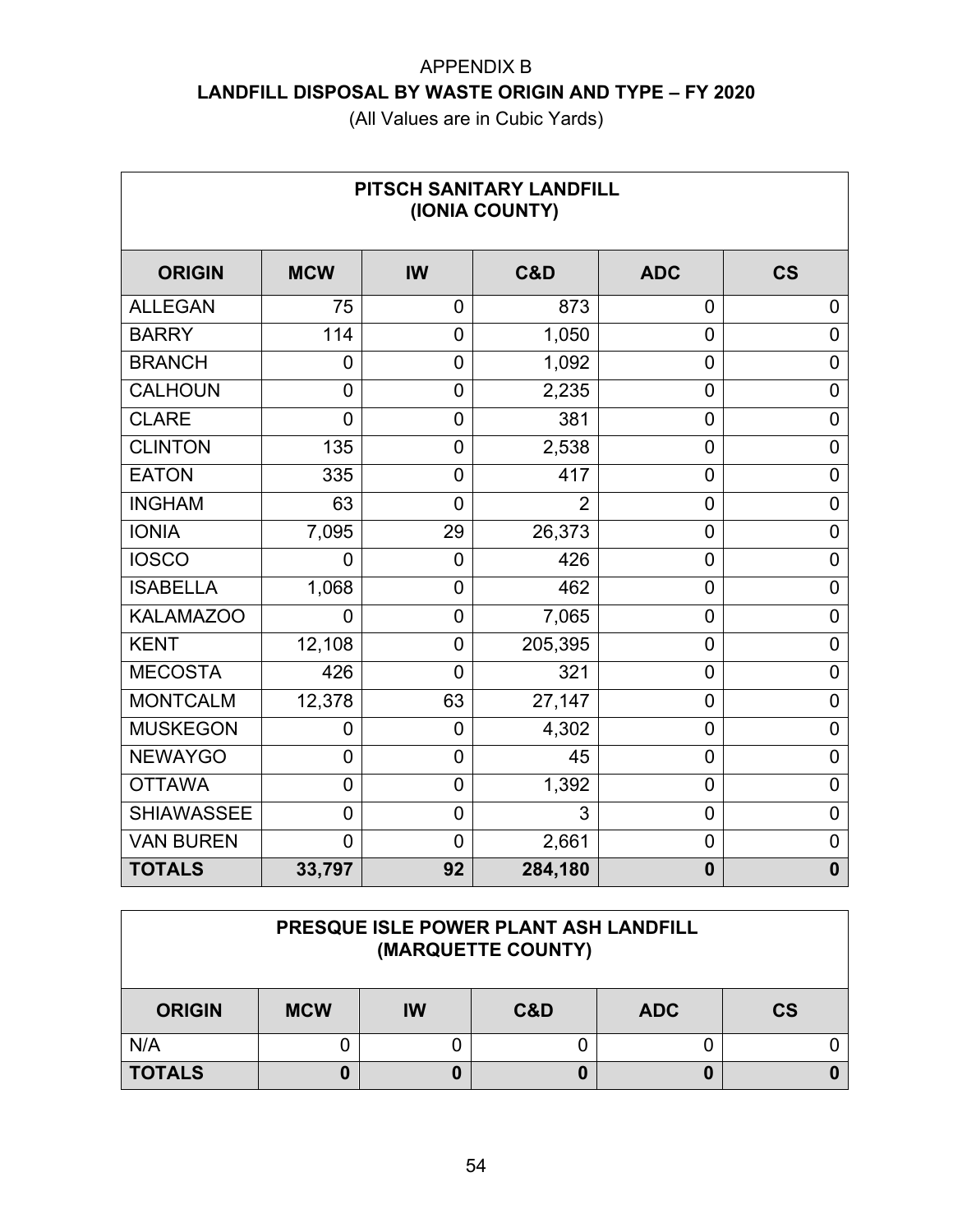| RACER SAGINAW NODULAR INDUSTRIAL LAND<br>(SAGINAW COUNTY) |            |           |     |            |           |  |  |
|-----------------------------------------------------------|------------|-----------|-----|------------|-----------|--|--|
| <b>ORIGIN</b>                                             | <b>MCW</b> | <b>IW</b> | C&D | <b>ADC</b> | <b>CS</b> |  |  |
| <b>SAGINAW</b>                                            |            | 8,030     | 257 |            |           |  |  |
| <b>TOTALS</b>                                             |            | 8,030     | 257 | 0          |           |  |  |

| REPUBLIC SERVICES OF PINCONNING<br>(BAY COUNTY) |                |                |         |                |                          |  |  |  |
|-------------------------------------------------|----------------|----------------|---------|----------------|--------------------------|--|--|--|
| <b>ORIGIN</b>                                   | <b>MCW</b>     | IW             | C&D     | <b>ADC</b>     | $\mathsf{CS}\phantom{0}$ |  |  |  |
| <b>ANTRIM</b>                                   | 181            | 245            | 330     | 0              | 0                        |  |  |  |
| <b>ARENAC</b>                                   | 16,907         | 730            | 15,063  | $\overline{0}$ | 879                      |  |  |  |
| <b>BAY</b>                                      | 104,062        | 52,285         | 109,465 | $\mathbf 0$    | 30,175                   |  |  |  |
| <b>CLARE</b>                                    | 8,355          | 1,401          | 1,535   | $\overline{0}$ |                          |  |  |  |
| <b>EMMET</b>                                    | 61             | 0              | 0       | $\overline{0}$ | 0                        |  |  |  |
| <b>GENESEE</b>                                  | 273            | 0              | 42      | $\mathbf 0$    | 37                       |  |  |  |
| <b>GLADWIN</b>                                  | 36,466         | 150            | 16,747  | $\overline{0}$ | 2,217                    |  |  |  |
| <b>GRAND</b><br><b>TRAVERSE</b>                 | 0              | 0              | 400     | $\overline{0}$ | 0                        |  |  |  |
| <b>GRATIOT</b>                                  | $\overline{0}$ | $\overline{0}$ | 120     | $\overline{0}$ | 3                        |  |  |  |
| <b>IOSCO</b>                                    | 30,562         | 366            | 26,580  | $\overline{0}$ | 0                        |  |  |  |
| <b>ISABELLA</b>                                 | 809            | 40             | 8,821   | $\overline{0}$ | 2,417                    |  |  |  |
| <b>KALKASKA</b>                                 | 0              | 0              | 380     | $\overline{0}$ |                          |  |  |  |
| <b>MIDLAND</b>                                  | 635            | 1,576          | 0       | $\overline{0}$ | 55                       |  |  |  |
| <b>OGEMAW</b>                                   | 17,346         | 190            | 20,014  | $\mathbf 0$    | 1,380                    |  |  |  |
| <b>ROSCOMMON</b>                                | 32,288         | 120            | 10,120  | $\overline{0}$ | 0                        |  |  |  |
| <b>SAGINAW</b>                                  | 34,822         | 4,220          | 8,703   | $\mathbf 0$    | 745                      |  |  |  |
| <b>TUSCOLA</b>                                  | 90             | 40             | 0       | $\mathbf 0$    | 70                       |  |  |  |
| <b>TOTALS</b>                                   | 282,857        | 61,363         | 218,320 | $\bf{0}$       | 37,978                   |  |  |  |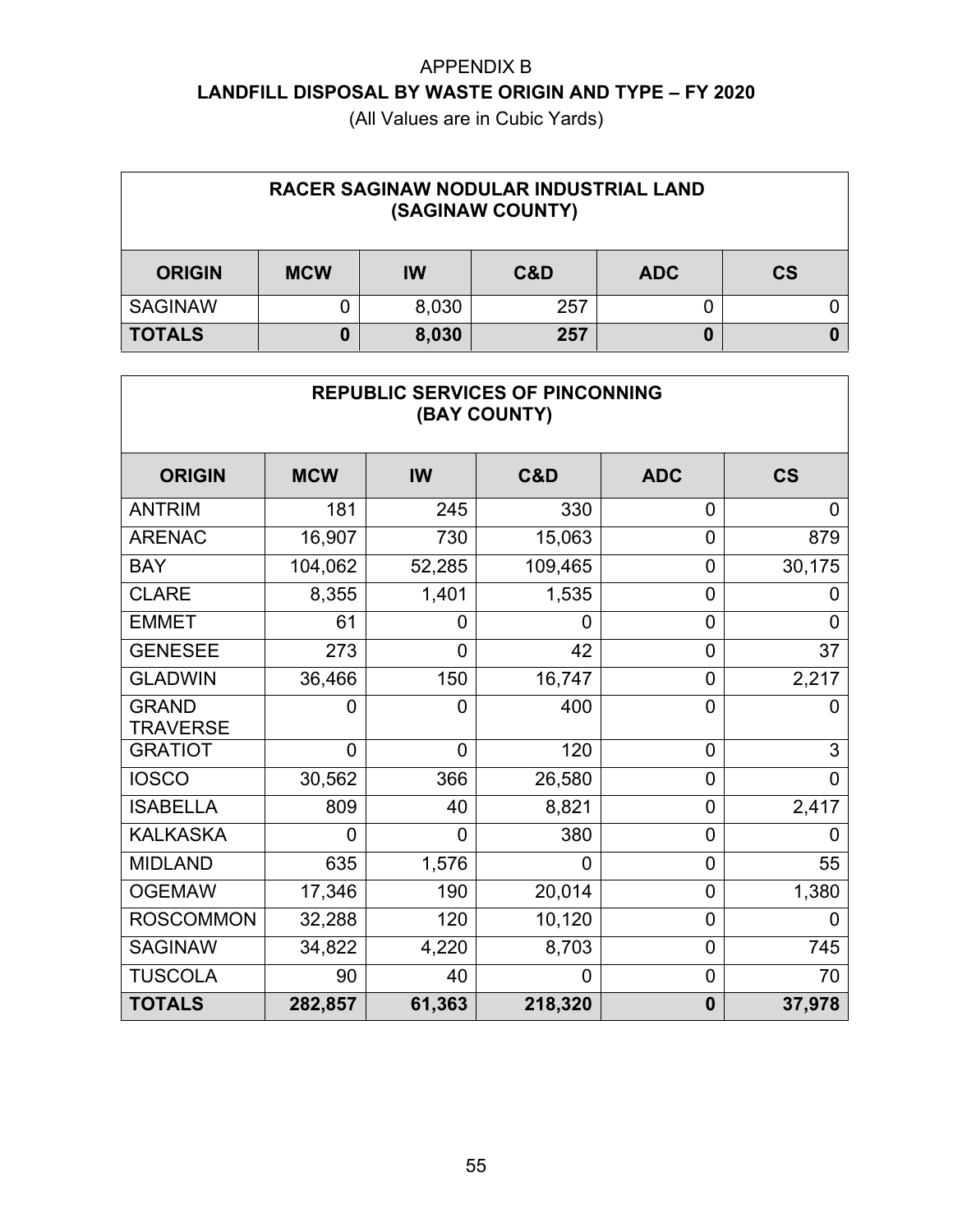| <b>RIVERVIEW LAND PRESERVE</b><br>(WAYNE COUNTY) |            |                |                |                |           |  |  |  |
|--------------------------------------------------|------------|----------------|----------------|----------------|-----------|--|--|--|
| <b>ORIGIN</b>                                    | <b>MCW</b> | <b>IW</b>      | C&D            | <b>ADC</b>     | <b>CS</b> |  |  |  |
| <b>CANADA</b>                                    | 200,655    | $\overline{0}$ | 1,109          | 0              | 0         |  |  |  |
| <b>LENAWEE</b>                                   | 3,731      | 0              | 0              | $\overline{0}$ | 0         |  |  |  |
| <b>MACOMB</b>                                    | 16,672     | 4,864          | $\overline{2}$ | $\overline{0}$ | 0         |  |  |  |
| <b>MONROE</b>                                    | 299,215    | 1,126          | 4,105          | $\overline{0}$ | 0         |  |  |  |
| <b>OAKLAND</b>                                   | 16,675     | 1,554          | $\overline{2}$ | $\overline{0}$ | 0         |  |  |  |
| <b>OHIO</b>                                      | 0          | 528            | 0              | $\overline{0}$ | 0         |  |  |  |
| <b>WASHTENAW</b>                                 | 46         | 281            | 29             | $\overline{0}$ | $\Omega$  |  |  |  |
| <b>WAYNE</b>                                     | 760,068    | 339,192        | 521,513        | $\overline{0}$ | 0         |  |  |  |
| <b>TOTALS</b>                                    | 1,297,062  | 347,545        | 526,760        | $\bf{0}$       | 0         |  |  |  |

| <b>SAUK TRAIL HILLS LANDFILL</b><br>(WAYNE COUNTY) |                |                |                |                |                        |  |  |  |  |
|----------------------------------------------------|----------------|----------------|----------------|----------------|------------------------|--|--|--|--|
| <b>ORIGIN</b>                                      | <b>MCW</b>     | <b>IW</b>      | C&D            | <b>ADC</b>     | $\mathbf{c}\mathbf{s}$ |  |  |  |  |
| <b>GENESEE</b>                                     | 31             | $\overline{0}$ | $\overline{0}$ | $\overline{0}$ | 0                      |  |  |  |  |
| <b>JACKSON</b>                                     | $\overline{0}$ | $\overline{0}$ | 21             | $\overline{0}$ | $\overline{0}$         |  |  |  |  |
| <b>LENAWEE</b>                                     | 65             | 633            | 26             | $\overline{0}$ | 0                      |  |  |  |  |
| <b>LIVINGSTON</b>                                  | $\overline{0}$ | 18             | 257            | 0              | 0                      |  |  |  |  |
| <b>MACOMB</b>                                      | 806            | 4,907          | 1,553          | 0              | 0                      |  |  |  |  |
| <b>MONROE</b>                                      | 64             | 27,301         | 2,114          | 0              | $\overline{4}$         |  |  |  |  |
| <b>OAKLAND</b>                                     | 704            | 4,794          | 1,195          | $\overline{0}$ | 0                      |  |  |  |  |
| <b>OHIO</b>                                        | 0              | 484            | $\overline{0}$ | $\overline{0}$ | $\Omega$               |  |  |  |  |
| <b>ST. CLAIR</b>                                   | $\overline{0}$ | $\overline{0}$ |                | $\overline{0}$ | 0                      |  |  |  |  |
| <b>WASHINGTON</b>                                  | 706,776        | $\overline{0}$ | $\overline{0}$ | 0              | 0                      |  |  |  |  |
| <b>WASHTENAW</b>                                   | 26,216         | 348            | 45,344         | $\overline{0}$ | 0                      |  |  |  |  |
| <b>WAYNE</b>                                       | $\Omega$       | 177,497        | 479,847        | 62,995         | 8,028                  |  |  |  |  |
| <b>TOTALS</b>                                      | 734,662        | 215,982        | 530,358        | 62,995         | 8,032                  |  |  |  |  |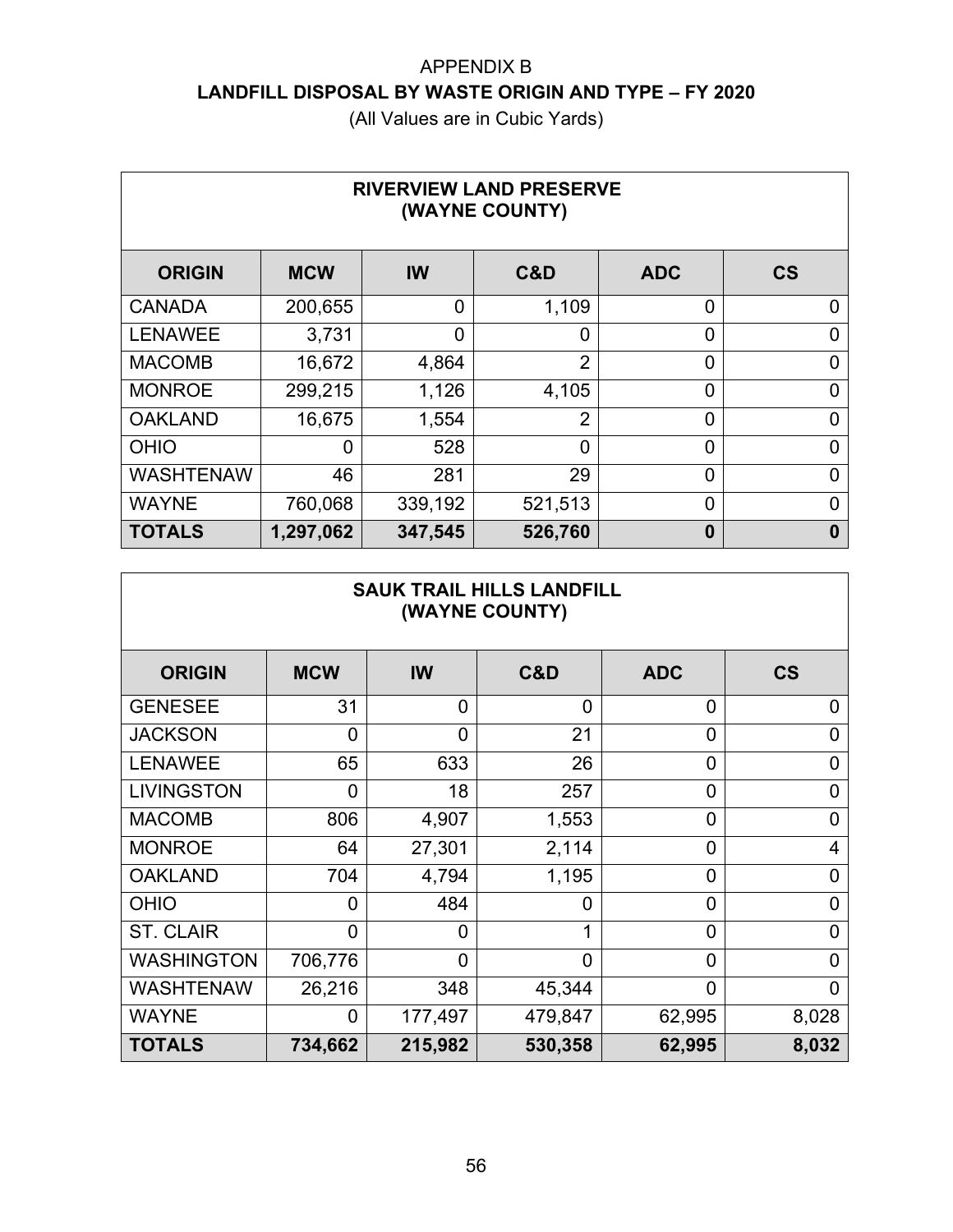| SC HOLDINGS, INC.<br>(BARRY COUNTY) |            |                |                |                |                          |  |  |  |
|-------------------------------------|------------|----------------|----------------|----------------|--------------------------|--|--|--|
| <b>ORIGIN</b>                       | <b>MCW</b> | IW             | C&D            | <b>ADC</b>     | $\mathsf{CS}\phantom{0}$ |  |  |  |
| <b>ALLEGAN</b>                      | 2,234      | 662            | 32             | 0              | 0                        |  |  |  |
| <b>BARRY</b>                        | 61,627     | 3,364          | 3,030          | $\overline{0}$ | 295                      |  |  |  |
| <b>CALHOUN</b>                      | 36         | 1,379          | 0              | $\overline{0}$ | 0                        |  |  |  |
| <b>CLINTON</b>                      | 3,303      | 1,326          | $\Omega$       | $\overline{0}$ | 0                        |  |  |  |
| <b>EATON</b>                        | 36,877     | 4,090          | 102            | 0              | 0                        |  |  |  |
| <b>HILLSDALE</b>                    | 36         | $\overline{0}$ | $\overline{0}$ | $\overline{0}$ | $\overline{0}$           |  |  |  |
| <b>INGHAM</b>                       | 2,772      | 410            | 164            | $\overline{0}$ | 0                        |  |  |  |
| <b>IONIA</b>                        | 28,532     | 563            | 147            | 0              | 0                        |  |  |  |
| <b>KALAMAZOO</b>                    | 7          | 60             | $\Omega$       | $\overline{0}$ | 0                        |  |  |  |
| <b>KENT</b>                         | 14,277     | 7,913          | 52             | $\overline{0}$ | $\Omega$                 |  |  |  |
| <b>MONTCALM</b>                     | 43         | $\overline{0}$ | $\Omega$       | $\overline{0}$ | 0                        |  |  |  |
| <b>OTTAWA</b>                       | 50         | 770            | $\overline{0}$ | $\mathbf 0$    | 0                        |  |  |  |
| <b>TOTALS</b>                       | 149,794    | 20,537         | 3,527          | $\bf{0}$       | 295                      |  |  |  |

| <b>SMITHS CREEK LANDFILL</b><br>(ST CLAIR COUNTY) |            |        |         |            |           |  |  |
|---------------------------------------------------|------------|--------|---------|------------|-----------|--|--|
| <b>ORIGIN</b>                                     | <b>MCW</b> | IW     | C&D     | <b>ADC</b> | <b>CS</b> |  |  |
| <b>CANADA</b>                                     | 302,880    | 2,316  |         |            |           |  |  |
| ST. CLAIR                                         | 494,561    | 28,208 | 114,972 | 20,982     | 4,589     |  |  |
| <b>TOTALS</b>                                     | 797,441    | 30,524 | 114,972 | 20,982     | 4,589     |  |  |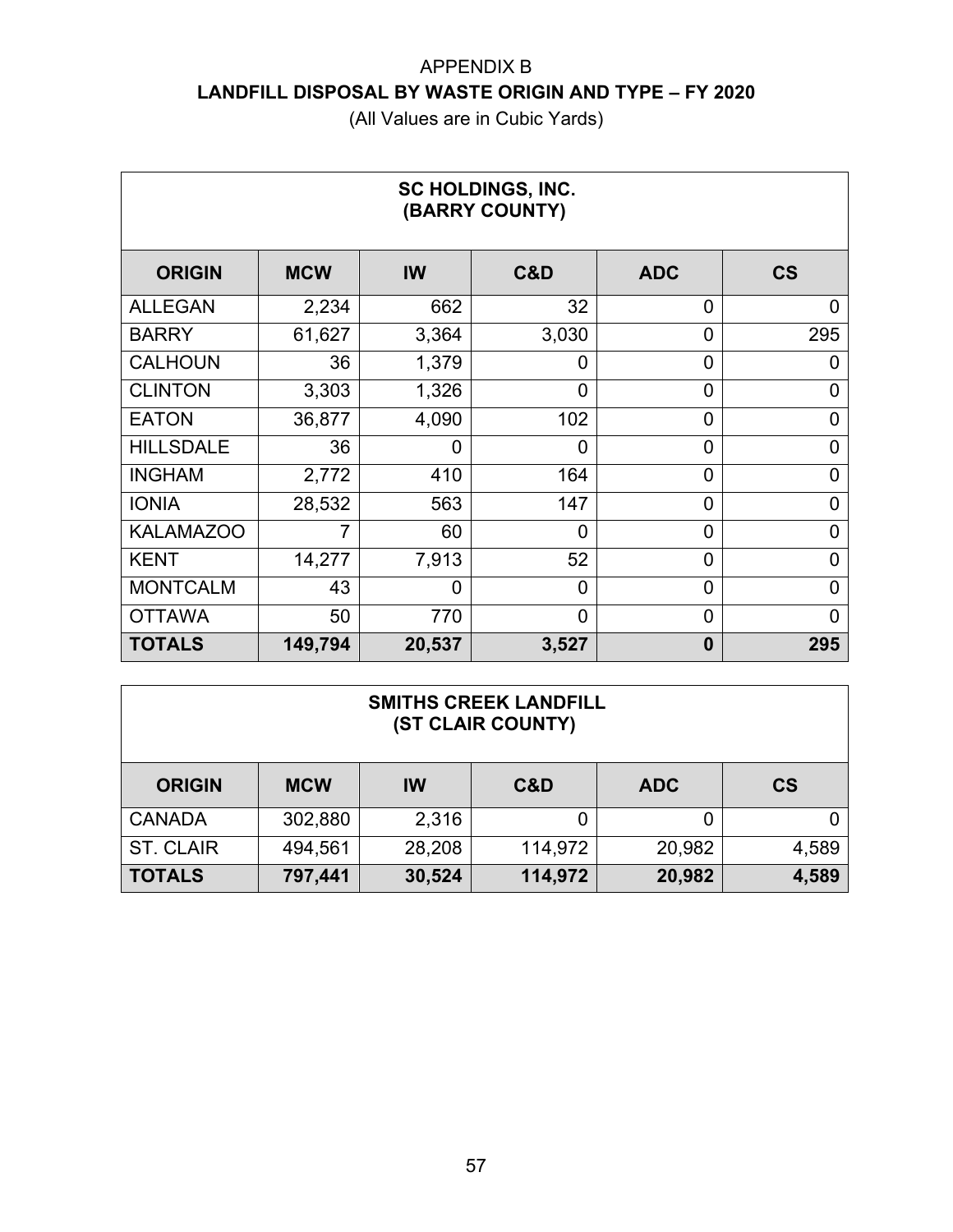| <b>SOUTH KENT LANDFILL</b><br>(KENT COUNTY) |            |                |                |                |                          |  |  |  |
|---------------------------------------------|------------|----------------|----------------|----------------|--------------------------|--|--|--|
| <b>ORIGIN</b>                               | <b>MCW</b> | IW             | C&D            | <b>ADC</b>     | $\mathsf{CS}\phantom{0}$ |  |  |  |
| <b>ALLEGAN</b>                              | 91,430     | $\overline{0}$ | $\Omega$       | 0              | $\Omega$                 |  |  |  |
| <b>BARRY</b>                                | 20,488     | 0              | $\overline{0}$ | 0              | 0                        |  |  |  |
| <b>CALHOUN</b>                              | 55         | 0              | $\Omega$       | $\overline{0}$ | 0                        |  |  |  |
| <b>EATON</b>                                | 1,874      | $\overline{0}$ | $\Omega$       | $\overline{0}$ | 0                        |  |  |  |
| <b>IONIA</b>                                | 1,375      | $\overline{0}$ | $\overline{0}$ | 0              | 0                        |  |  |  |
| <b>KALAMAZOO</b>                            | 2,726      | $\overline{0}$ | $\overline{0}$ | 0              | 0                        |  |  |  |
| <b>KENT</b>                                 | 743,065    | $\overline{0}$ | $\Omega$       | $\overline{0}$ | $\Omega$                 |  |  |  |
| <b>MECOSTA</b>                              | 145        | $\overline{0}$ | $\Omega$       | 0              | 0                        |  |  |  |
| <b>MONTCALM</b>                             | 310        | $\overline{0}$ | $\overline{0}$ | 0              | $\overline{0}$           |  |  |  |
| <b>NEWAYGO</b>                              | 26         | $\overline{0}$ | $\Omega$       | 0              | $\Omega$                 |  |  |  |
| <b>OCEANA</b>                               | 10         | 0              | $\Omega$       | $\overline{0}$ | ი                        |  |  |  |
| <b>OTTAWA</b>                               | 34,087     | $\overline{0}$ | $\overline{0}$ | 0              | 0                        |  |  |  |
| <b>TOTALS</b>                               | 895,591    | $\bf{0}$       | $\bf{0}$       | $\bf{0}$       | 0                        |  |  |  |

| SOUTHEAST BERRIEN COUNTY LANDFILL<br>(BERRIEN COUNTY) |            |        |         |            |           |  |  |  |
|-------------------------------------------------------|------------|--------|---------|------------|-----------|--|--|--|
| <b>ORIGIN</b>                                         | <b>MCW</b> | IW     | C&D     | <b>ADC</b> | <b>CS</b> |  |  |  |
| <b>BERRIEN</b>                                        | 513,208    | 22,100 | 13,956  | 3,481      | 10        |  |  |  |
| <b>CASS</b>                                           | 79,558     | 1,380  | 48,392  | 7,706      |           |  |  |  |
| <b>ILLINOIS</b>                                       | 0          | 0      | 0       | 40         |           |  |  |  |
| <b>INDIANA</b>                                        | 271,105    | 28,397 | 51,955  | 7,788      | 108       |  |  |  |
| <b>TOTALS</b>                                         | 863,871    | 51,877 | 114,303 | 19,015     | 118       |  |  |  |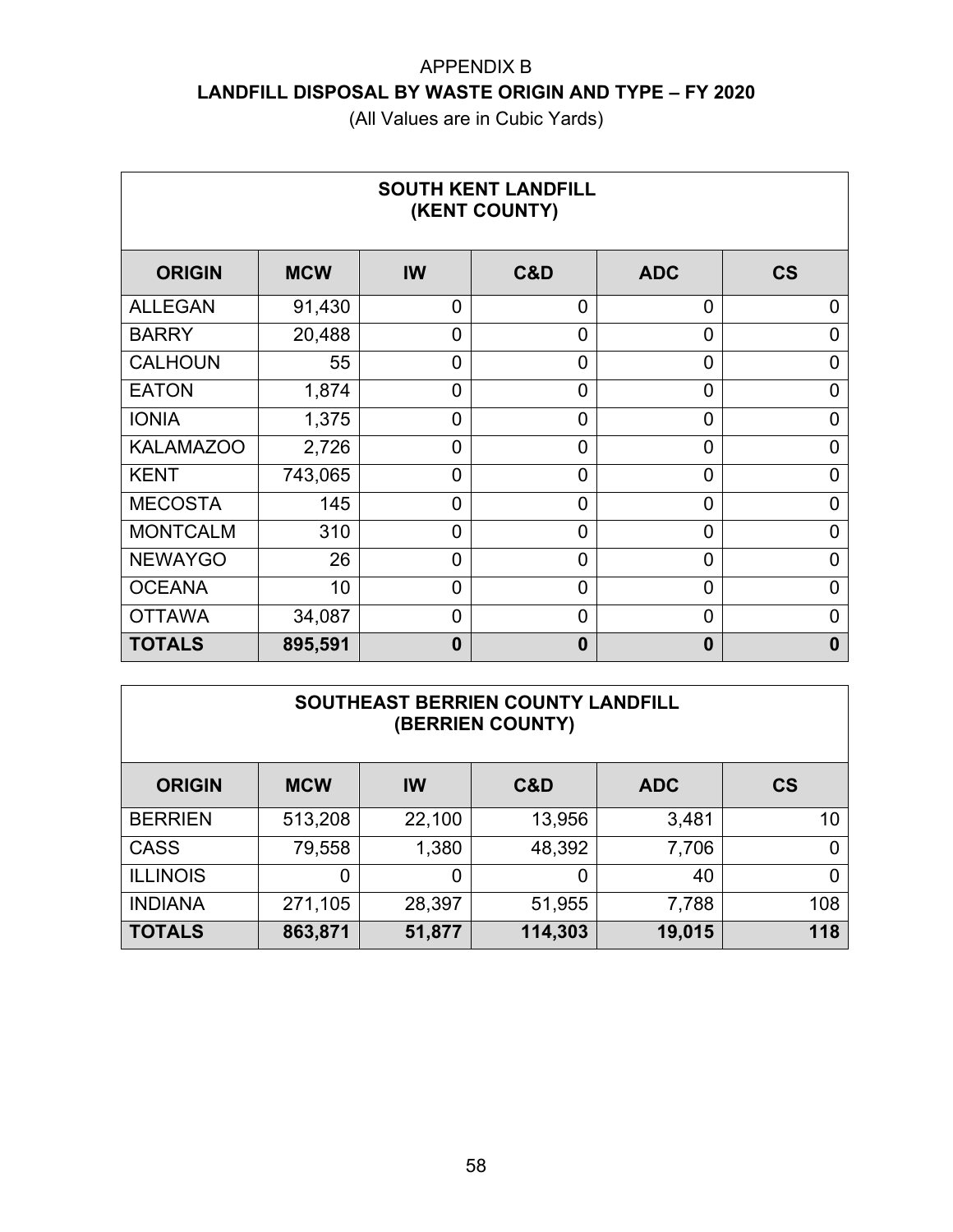| <b>SPARTA FOUNDRY WASTE FACILITY</b><br>(KENT COUNTY)               |  |       |  |    |  |  |  |
|---------------------------------------------------------------------|--|-------|--|----|--|--|--|
| <b>CS</b><br>C&D<br><b>ORIGIN</b><br><b>MCW</b><br><b>ADC</b><br>IW |  |       |  |    |  |  |  |
| <b>KENT</b>                                                         |  | 1,471 |  | 40 |  |  |  |
| <b>TOTALS</b>                                                       |  | 1,471 |  | 40 |  |  |  |

| ST MARYS CEMENT U.S., LLC<br>(CHARLEVOIX COUNTY) |                                                    |  |  |   |  |  |  |  |
|--------------------------------------------------|----------------------------------------------------|--|--|---|--|--|--|--|
| <b>ORIGIN</b>                                    | <b>CS</b><br>C&D<br><b>MCW</b><br><b>ADC</b><br>IW |  |  |   |  |  |  |  |
| N/A                                              |                                                    |  |  |   |  |  |  |  |
| <b>TOTALS</b>                                    |                                                    |  |  | 0 |  |  |  |  |

| <b>TRI-CITY RECYCLING AND DISPOSAL FACILITY</b><br>(SANILAC COUNTY) |            |                |       |            |                |  |  |  |
|---------------------------------------------------------------------|------------|----------------|-------|------------|----------------|--|--|--|
| <b>ORIGIN</b>                                                       | <b>MCW</b> | <b>IW</b>      | C&D   | <b>ADC</b> | <b>CS</b>      |  |  |  |
| <b>HURON</b>                                                        | 11,641     | 557            | 1,265 | 0          | 2,484          |  |  |  |
| <b>LAPEER</b>                                                       | 2,032      | 0              | 560   | 0          | 1,160          |  |  |  |
| <b>MACOMB</b>                                                       | 40         | $\overline{0}$ | ∩     | 0          | O              |  |  |  |
| <b>OAKLAND</b>                                                      | 10         | $\overline{0}$ | ∩     | 0          | $\overline{0}$ |  |  |  |
| <b>SANILAC</b>                                                      | 41,170     | 9,095          | 3,422 | 0          | 500            |  |  |  |
| <b>TUSCOLA</b>                                                      | 6,098      | 83             | 1,070 | 0          | 160            |  |  |  |
| <b>TOTALS</b>                                                       | 60,991     | 9,735          | 6,317 | 0          | 4,304          |  |  |  |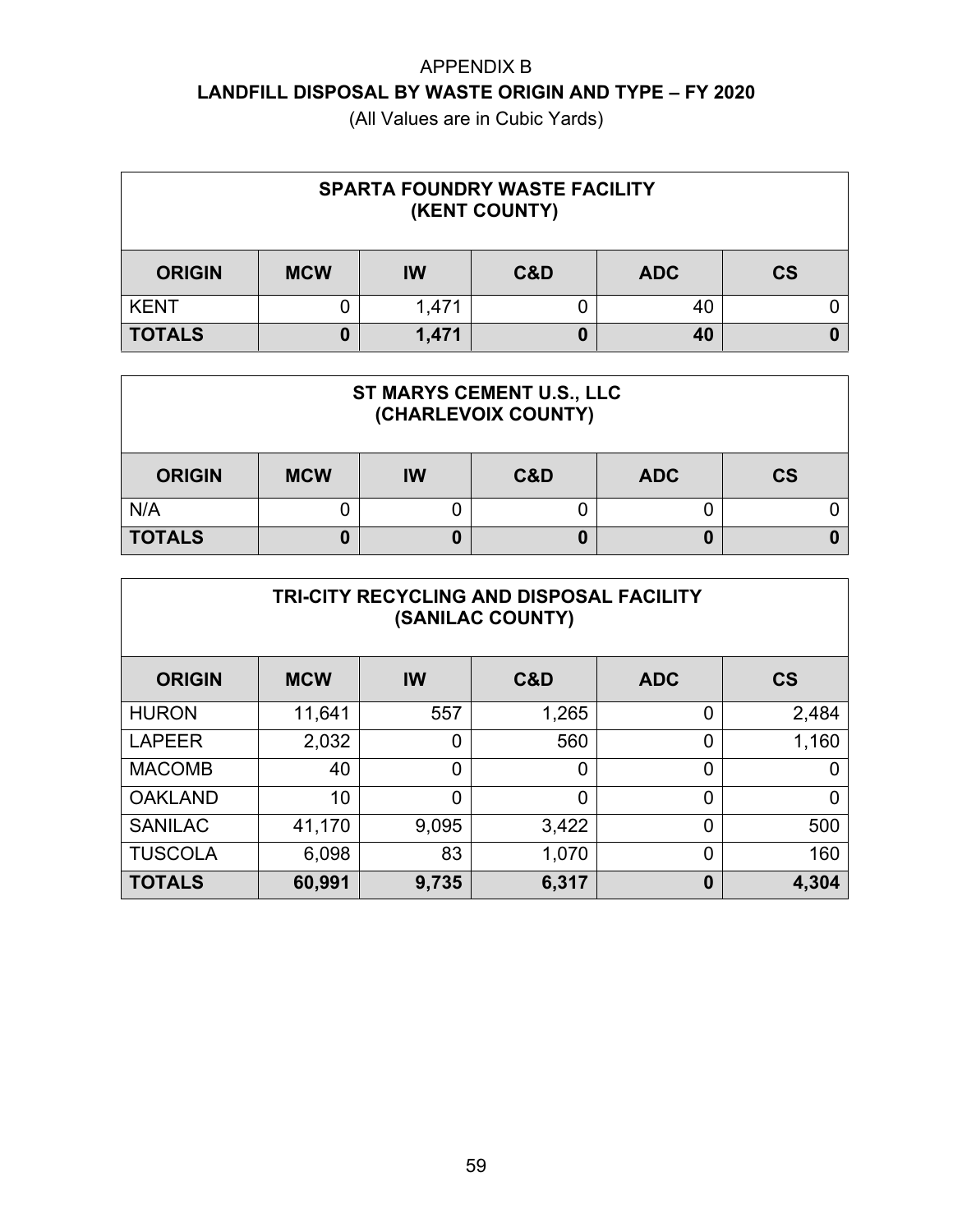| <b>VENICE PARK RECYCLING &amp; DISPOSAL FACILITY</b><br>(SHIAWASSEE COUNTY) |                |                |                |                |                |  |  |  |
|-----------------------------------------------------------------------------|----------------|----------------|----------------|----------------|----------------|--|--|--|
| <b>ORIGIN</b>                                                               | <b>MCW</b>     | <b>IW</b>      | C&D            | <b>ADC</b>     | <b>CS</b>      |  |  |  |
| <b>BARAGA</b>                                                               | $\overline{0}$ | 180            | 0              | 0              | 0              |  |  |  |
| <b>BAY</b>                                                                  | 30             | $\overline{0}$ | $\overline{0}$ | 0              | $\Omega$       |  |  |  |
| <b>CLINTON</b>                                                              | 9,215          | 3,050          | 146            | $\overline{0}$ | 120            |  |  |  |
| <b>EATON</b>                                                                | 2,823          | 260            | 58             | 0              | 20             |  |  |  |
| <b>GENESEE</b>                                                              | 163,758        | 19,600         | 17,634         | 0              | 1,178          |  |  |  |
| <b>GRATIOT</b>                                                              | 1,149          | 236            | 0              | $\overline{0}$ | 0              |  |  |  |
| <b>INGHAM</b>                                                               | 44,696         | 1,845          | 19,432         | $\overline{0}$ | 193            |  |  |  |
| <b>IONIA</b>                                                                | 448            | 0              |                | $\overline{0}$ | 0              |  |  |  |
| <b>LAPEER</b>                                                               | 16,633         | 120            | 271            | 0              | 0              |  |  |  |
| <b>LIVINGSTON</b>                                                           | 73,548         | 3,980          | $\overline{0}$ | $\overline{0}$ | 74             |  |  |  |
| <b>MACOMB</b>                                                               |                | 0              | 1              | $\overline{0}$ | 0              |  |  |  |
| <b>MONTCALM</b>                                                             | 3,625          | 1,290          | $\overline{0}$ | 0              | 160            |  |  |  |
| <b>OAKLAND</b>                                                              | 4,315          | $\overline{0}$ | $\overline{0}$ | 8,266          | $\overline{0}$ |  |  |  |
| <b>SAGINAW</b>                                                              | 2,983          | 20             | 16             | 0              | 228            |  |  |  |
| <b>SHIAWASSEE</b>                                                           | 96,155         | 65,973         | 1,217          | $\overline{0}$ | 715            |  |  |  |
| <b>WASHTENAW</b>                                                            | $\overline{2}$ | 10             | 0              | $\overline{0}$ | 0              |  |  |  |
| <b>WAYNE</b>                                                                | 0              | 1              | $\overline{0}$ | 25,567         | $\Omega$       |  |  |  |
| <b>TOTALS</b>                                                               | 419,387        | 96,565         | 38,776         | 33,833         | 2,688          |  |  |  |

| <b>VERSO ESCANABA, LLC</b><br>(DELTA COUNTY) |            |        |     |            |                          |  |
|----------------------------------------------|------------|--------|-----|------------|--------------------------|--|
| <b>ORIGIN</b>                                | <b>MCW</b> | IW     | C&D | <b>ADC</b> | $\mathsf{CS}\phantom{0}$ |  |
| <b>DELTA</b>                                 |            | 30,308 |     |            |                          |  |
| <b>TOTALS</b>                                |            | 30,308 |     | 0          |                          |  |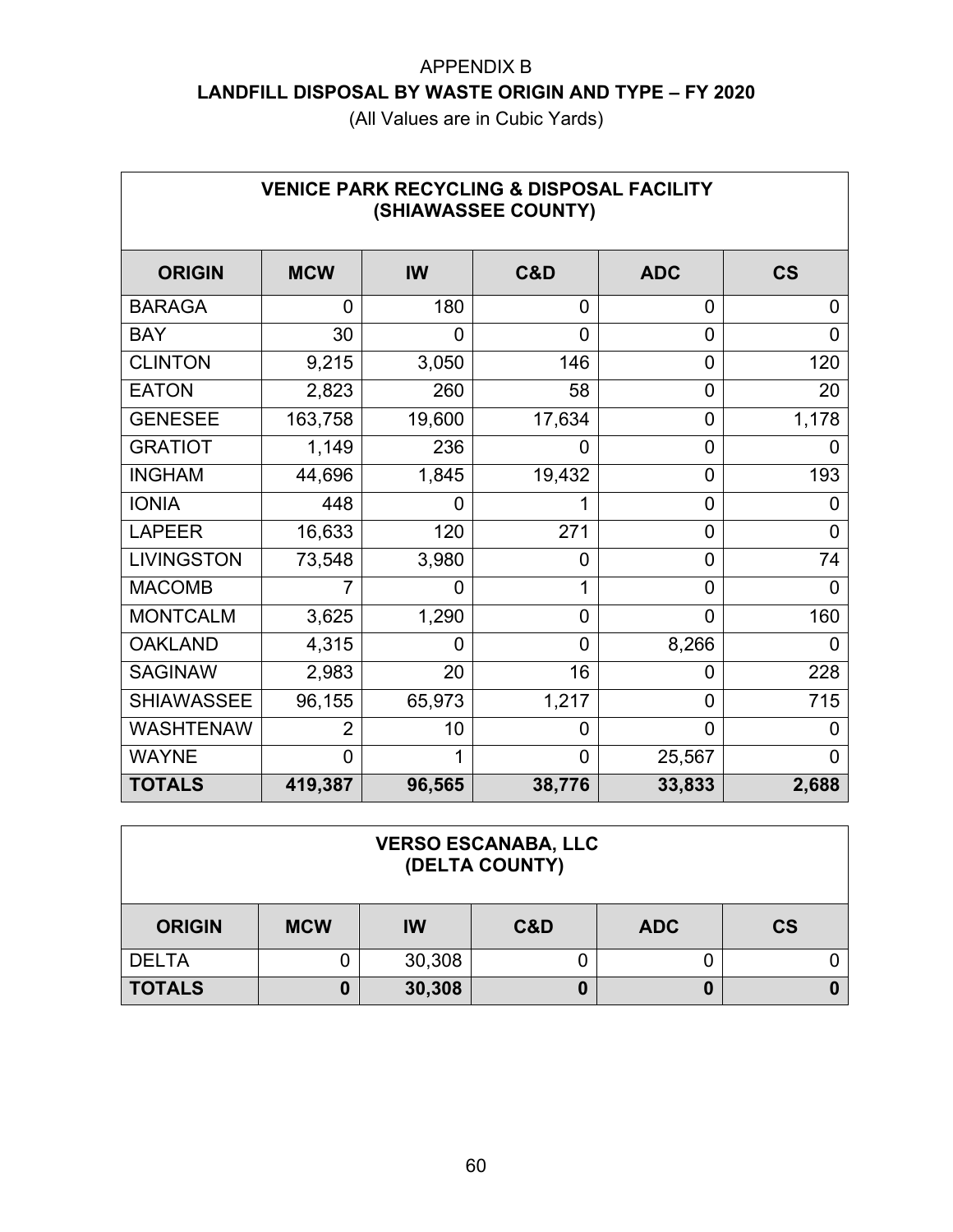| <b>VERSO QUINNESEC, LLC</b><br>(DICKINSON COUNTY) |            |           |     |            |                          |  |  |
|---------------------------------------------------|------------|-----------|-----|------------|--------------------------|--|--|
| <b>ORIGIN</b>                                     | <b>MCW</b> | <b>IW</b> | C&D | <b>ADC</b> | $\mathsf{CS}\phantom{0}$ |  |  |
| <b>DICKINSON</b>                                  |            | 136,248   |     |            |                          |  |  |
| <b>TOTALS</b>                                     | 0          | 136,248   |     | 0          |                          |  |  |

| <b>VIENNA JUNCTION INDUSTRIAL PARK SANITARY LANDFILL</b><br>(MONROE COUNTY) |                |             |         |                |           |  |  |  |
|-----------------------------------------------------------------------------|----------------|-------------|---------|----------------|-----------|--|--|--|
| <b>ORIGIN</b>                                                               | <b>MCW</b>     | IW          | C&D     | <b>ADC</b>     | <b>CS</b> |  |  |  |
| <b>INDIANA</b>                                                              | $\overline{0}$ | $\mathbf 0$ | 0       | 0              | 60        |  |  |  |
| <b>LENAWEE</b>                                                              | 34,185         | 11,370      | 6,990   | $\overline{0}$ | 60        |  |  |  |
| <b>MONROE</b>                                                               | 59,762         | 20,258      | 8,800   | $\overline{0}$ | 403       |  |  |  |
| <b>OHIO</b>                                                                 | 516,471        | 234,149     | 132,077 | 347,480        | 42,653    |  |  |  |
| <b>WASHTENAW</b>                                                            | $\overline{0}$ | 1           | 0       | $\overline{0}$ | 20        |  |  |  |
| <b>WAYNE</b>                                                                | 44             | 1,270       | 1,020   | 0              | 756       |  |  |  |
| <b>TOTALS</b>                                                               | 610,462        | 267,048     | 148,887 | 347,480        | 43,952    |  |  |  |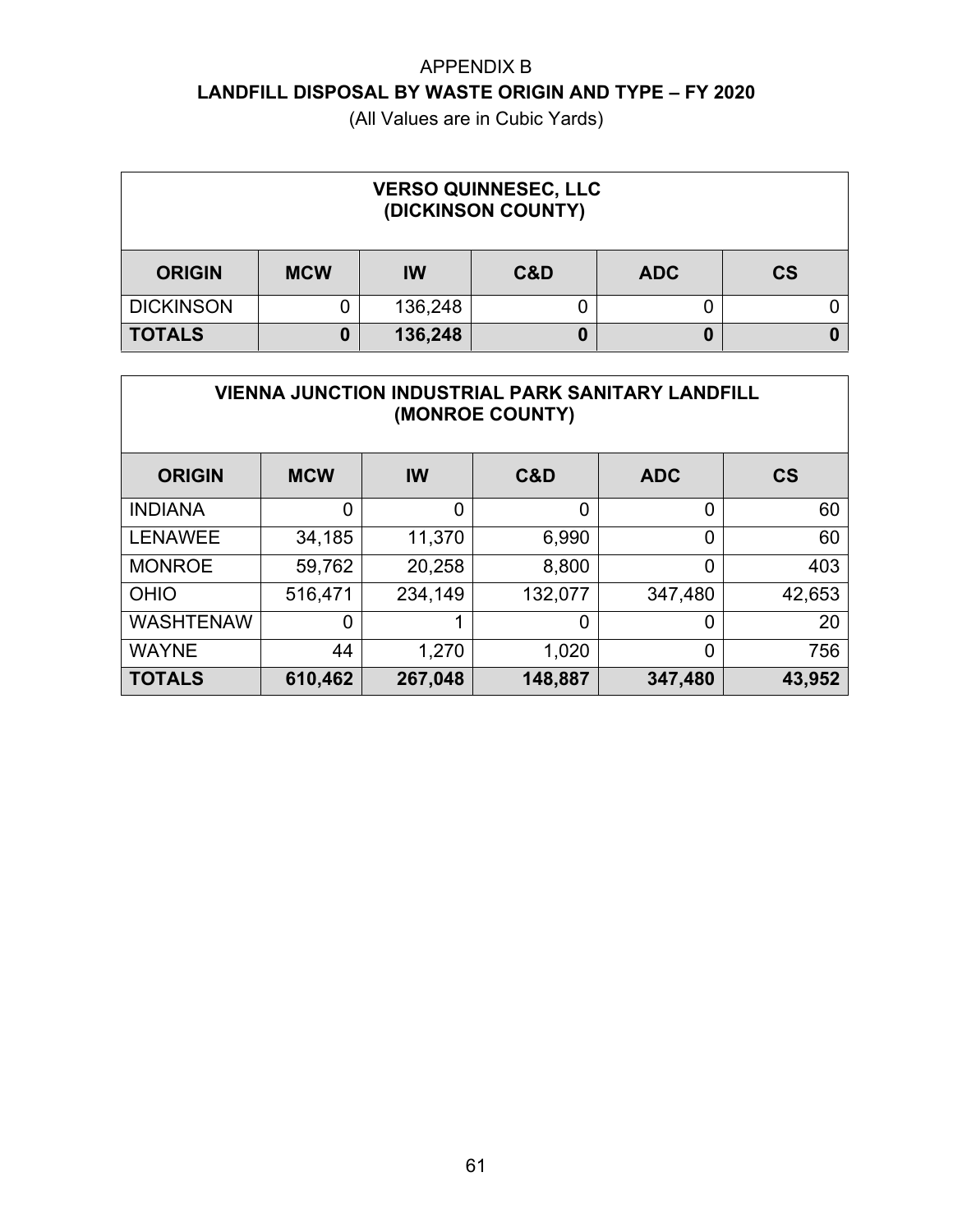| <b>WESTSIDE RECYCLING &amp; DISPOSAL FACILITY</b><br>(ST JOSEPH COUNTY) |            |                |                |                |                          |  |  |  |
|-------------------------------------------------------------------------|------------|----------------|----------------|----------------|--------------------------|--|--|--|
| <b>ORIGIN</b>                                                           | <b>MCW</b> | IW             | C&D            | <b>ADC</b>     | $\mathsf{CS}\phantom{0}$ |  |  |  |
| <b>ALLEGAN</b>                                                          | 1,020      | 3,174          | $\overline{0}$ | 0              | 40                       |  |  |  |
| <b>BARRY</b>                                                            | 63         | 1,350          | $\Omega$       | $\overline{0}$ | 0                        |  |  |  |
| <b>BERRIEN</b>                                                          | 23         | 101            | 11             | $\overline{0}$ | 0                        |  |  |  |
| <b>BRANCH</b>                                                           | 19,621     | 7,783          | 31             | 0              | 1,038                    |  |  |  |
| <b>CALHOUN</b>                                                          | 198,565    | 24,708         | 2,494          | 0              | 0                        |  |  |  |
| <b>CASS</b>                                                             | 14,131     | 2,755          | 3,436          | $\overline{0}$ | 190                      |  |  |  |
| <b>GENESEE</b>                                                          | 0          | 400            | $\Omega$       | $\overline{0}$ | 0                        |  |  |  |
| <b>HILLSDALE</b>                                                        | 63         | $\overline{0}$ | $\Omega$       | $\overline{0}$ | O                        |  |  |  |
| <b>INDIANA</b>                                                          | 130,340    | 1,806          | 23             | $\overline{0}$ | 0                        |  |  |  |
| <b>KALAMAZOO</b>                                                        | 73,508     | 218,395        | 5,318          | 0              | 20,879                   |  |  |  |
| <b>ST. JOSEPH</b>                                                       | 106,326    | 97,349         | 3,422          | 36,182         | 11,981                   |  |  |  |
| <b>VAN BUREN</b>                                                        | 9,476      | 1,027          | 73             | $\overline{0}$ | 20                       |  |  |  |
| <b>TOTALS</b>                                                           | 553,136    | 358,848        | 14,808         | 36,182         | 34,148                   |  |  |  |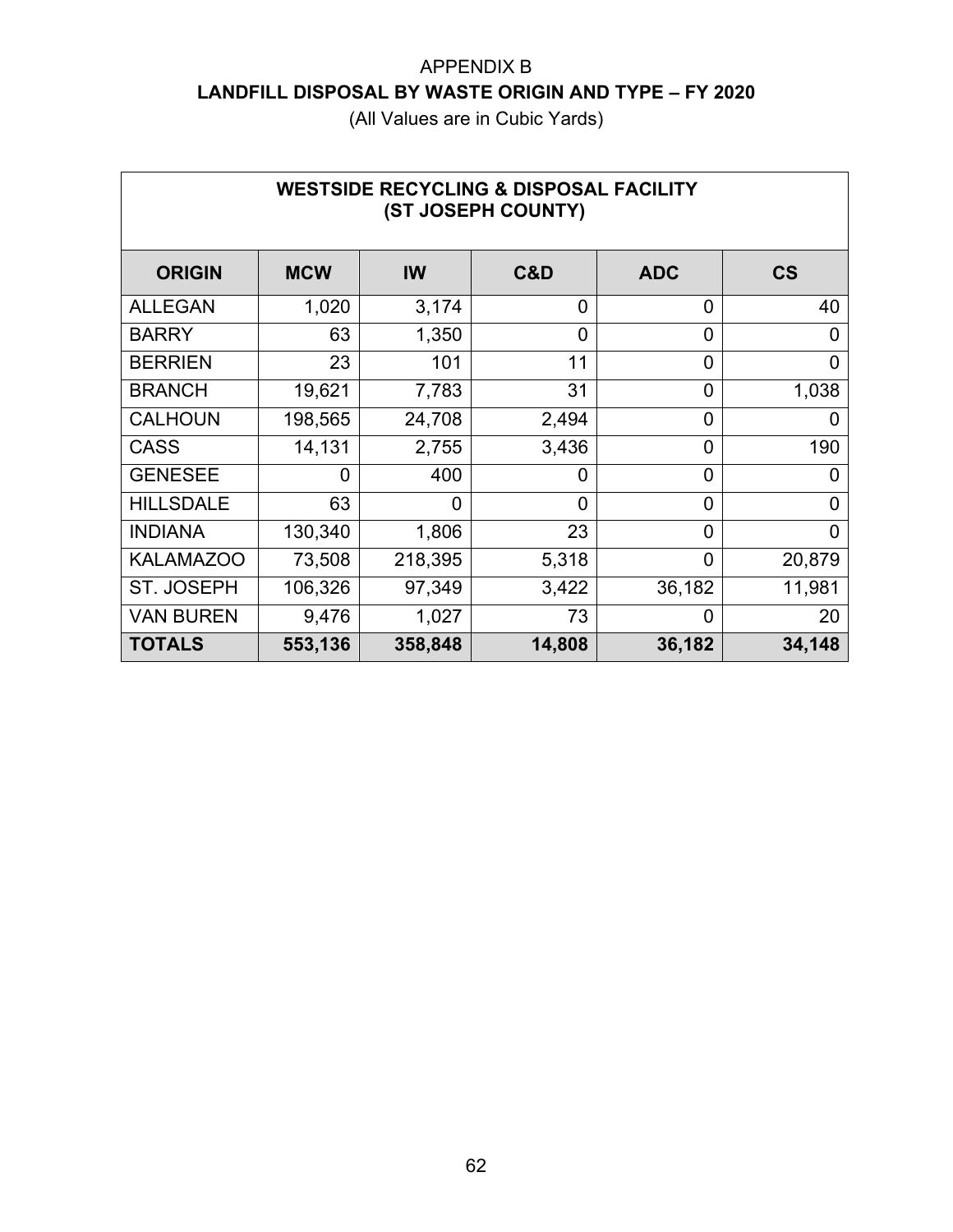(All Values are in Cubic Yards)

| <b>WEXFORD COUNTY LANDFILL, LLC</b><br>(WEXFORD COUNTY) |            |                |                |                |                          |  |  |  |
|---------------------------------------------------------|------------|----------------|----------------|----------------|--------------------------|--|--|--|
| <b>ORIGIN</b>                                           | <b>MCW</b> | <b>IW</b>      | C&D            | <b>ADC</b>     | $\mathsf{CS}\phantom{0}$ |  |  |  |
| <b>ANTRIM</b>                                           | 111,953    | 129            | 297            | 1              | 0                        |  |  |  |
| <b>BENZIE</b>                                           | 645        | 2,467          | 2,012          | 0              | 353                      |  |  |  |
| <b>CHARLEVOIX</b>                                       | 11,303     | 31             | 355            | 0              | 0                        |  |  |  |
| <b>CLARE</b>                                            | 5,215      | 0              | 192            | 0              | 419                      |  |  |  |
| <b>CRAWFORD</b>                                         | 4,937      | 473            | 262            | 2,870          | 666                      |  |  |  |
| <b>EMMET</b>                                            | 0          | 0              | 3,287          | 0              | 0                        |  |  |  |
| <b>GRAND</b><br><b>TRAVERSE</b>                         | 325,095    | 39             | 5,484          | 463            | 9,854                    |  |  |  |
| <b>ILLINOIS</b>                                         | 0          | 0              | 10             | 0              | 0                        |  |  |  |
| <b>INDIANA</b>                                          | 0          | $\overline{0}$ | 35             | 0              | 0                        |  |  |  |
| <b>IOWA</b>                                             | 0          | 0              | $\overline{7}$ | 0              | 0                        |  |  |  |
| <b>KALKASKA</b>                                         | 96,610     | 3,476          | 381            | 16,160         | 1,024                    |  |  |  |
| <b>KANSAS</b>                                           | 0          | 0              | 21             | 0              | 0                        |  |  |  |
| <b>KENTUCKY</b>                                         | 0          | 0              | 29             | 0              | 0                        |  |  |  |
| <b>LAKE</b>                                             | 458        | 0              | 857            | 812            | 0                        |  |  |  |
| <b>MANISTEE</b>                                         | 610        | 177            | 2,410          | 18             | 0                        |  |  |  |
| <b>MASON</b>                                            | 188        | 14             | 1,034          | 0              | 15                       |  |  |  |
| <b>MINNESOTA</b>                                        | 0          | 0              | $\overline{7}$ | 0              | 0                        |  |  |  |
| <b>MISSAUKEE</b>                                        | 23,940     | $\overline{0}$ | 5,731          | 551            | 10                       |  |  |  |
| <b>MISSOURI</b>                                         | 0          | 0              | 6              | $\overline{0}$ | 0                        |  |  |  |
| <b>OHIO</b>                                             | 0          | 0              | 22             | 0              | 0                        |  |  |  |
| <b>OSCEOLA</b>                                          | 15,959     | 3,864          | 7,970          | 1,936          | 2,331                    |  |  |  |
| <b>OTSEGO</b>                                           | 0          | 36             | 439            | 9,385          | 0                        |  |  |  |
| <b>PENNSYLVANIA</b>                                     | 0          | 0              | 0              | 9              | 0                        |  |  |  |
| <b>WEST VIRGINIA</b>                                    | 0          | 0              | 1              | 0              | 0                        |  |  |  |
| <b>WEXFORD</b>                                          | 55,388     | 3,985          | 39,669         | 9,634          | 392                      |  |  |  |
| <b>WISCONSIN</b>                                        | 0          | 0              | 30             | 0              | 0                        |  |  |  |
| <b>TOTALS</b>                                           | 652,301    | 14,691         | 70,548         | 41,839         | 15,064                   |  |  |  |